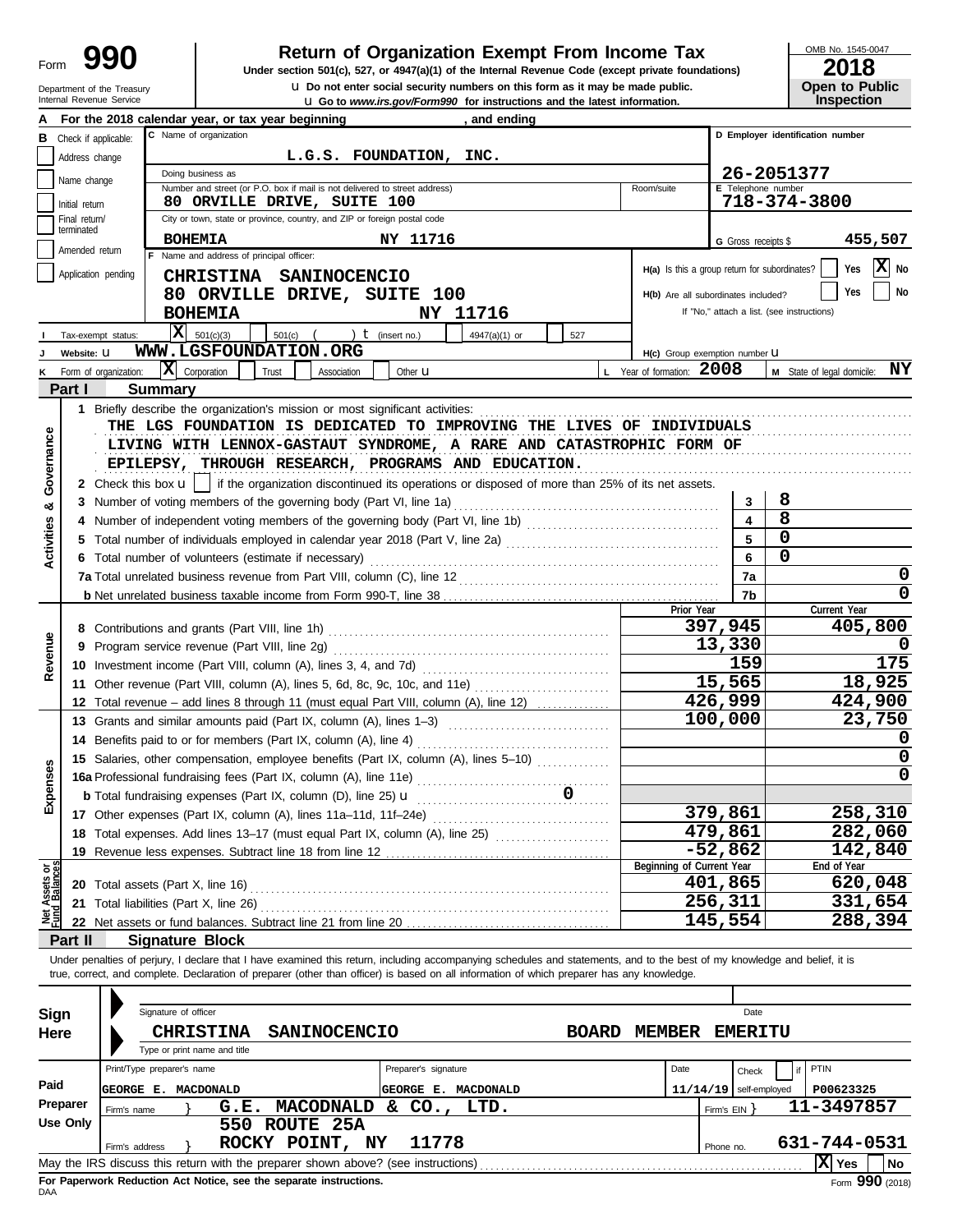|              | Form 990 (2018) $L.G.S.$ FOUNDATION, INC.                                                                                                                 |                                   |                                                     | 26-2051377    |            | Page 2 |
|--------------|-----------------------------------------------------------------------------------------------------------------------------------------------------------|-----------------------------------|-----------------------------------------------------|---------------|------------|--------|
|              | <b>Statement of Program Service Accomplishments</b><br>Part III                                                                                           |                                   |                                                     |               |            |        |
|              |                                                                                                                                                           |                                   |                                                     |               |            |        |
|              | 1 Briefly describe the organization's mission:                                                                                                            |                                   |                                                     |               |            |        |
|              | THE LGS FOUNDATION IS DEDICATED TO IMPROVING THE LIVES OF INDIVIDUALS                                                                                     |                                   |                                                     |               |            |        |
|              |                                                                                                                                                           |                                   |                                                     |               |            |        |
|              | LIVING WITH LENNOX-GASTAUT SYNDROME, A RARE AND CATASTROPHIC FORM OF                                                                                      |                                   |                                                     |               |            |        |
|              | EPILEPSY, THROUGH RESEARCH, PROGRAMS AND EDUCATION.                                                                                                       |                                   |                                                     |               |            |        |
|              |                                                                                                                                                           |                                   |                                                     |               |            |        |
| $\mathbf{2}$ | Did the organization undertake any significant program services during the year which were not listed on the                                              |                                   |                                                     |               |            |        |
|              | prior Form 990 or 990-EZ?                                                                                                                                 |                                   |                                                     |               | Yes $X$ No |        |
|              |                                                                                                                                                           |                                   |                                                     |               |            |        |
|              | If "Yes," describe these new services on Schedule O.                                                                                                      |                                   |                                                     |               |            |        |
| 3            | Did the organization cease conducting, or make significant changes in how it conducts, any program                                                        |                                   |                                                     |               |            |        |
|              | services?                                                                                                                                                 |                                   |                                                     |               | Yes $X$ No |        |
|              | If "Yes," describe these changes on Schedule O.                                                                                                           |                                   |                                                     |               |            |        |
| 4            | Describe the organization's program service accomplishments for each of its three largest program services, as measured by                                |                                   |                                                     |               |            |        |
|              | expenses. Section 501(c)(3) and 501(c)(4) organizations are required to report the amount of grants and allocations to others,                            |                                   |                                                     |               |            |        |
|              | the total expenses, and revenue, if any, for each program service reported.                                                                               |                                   |                                                     |               |            |        |
|              |                                                                                                                                                           |                                   |                                                     |               |            |        |
|              |                                                                                                                                                           |                                   |                                                     |               |            |        |
|              | 4a (Code:<br>) (Expenses \$                                                                                                                               |                                   | 260,998 including grants of \$ 23,750 ) (Revenue \$ |               |            |        |
|              | TO PROVIDE INFORMATION ABOUT LENNOX-GASTAUT SYNDROME AS WELL AS PROGRAMS                                                                                  |                                   |                                                     |               |            |        |
|              | AND SERVICES FOR LGS FAMILIES.                                                                                                                            |                                   |                                                     |               |            |        |
|              |                                                                                                                                                           |                                   |                                                     |               |            |        |
|              |                                                                                                                                                           |                                   |                                                     |               |            |        |
|              |                                                                                                                                                           |                                   |                                                     |               |            |        |
|              |                                                                                                                                                           |                                   |                                                     |               |            |        |
|              |                                                                                                                                                           |                                   |                                                     |               |            |        |
|              |                                                                                                                                                           |                                   |                                                     |               |            |        |
|              |                                                                                                                                                           |                                   |                                                     |               |            |        |
|              |                                                                                                                                                           |                                   |                                                     |               |            |        |
|              |                                                                                                                                                           |                                   |                                                     |               |            |        |
|              |                                                                                                                                                           |                                   |                                                     |               |            |        |
|              |                                                                                                                                                           |                                   |                                                     |               |            |        |
|              |                                                                                                                                                           |                                   |                                                     |               |            |        |
|              |                                                                                                                                                           |                                   |                                                     |               |            |        |
|              | N/A                                                                                                                                                       |                                   |                                                     |               |            |        |
|              |                                                                                                                                                           |                                   |                                                     |               |            |        |
|              |                                                                                                                                                           |                                   |                                                     |               |            |        |
|              |                                                                                                                                                           |                                   |                                                     |               |            |        |
|              |                                                                                                                                                           |                                   |                                                     |               |            |        |
|              |                                                                                                                                                           |                                   |                                                     |               |            |        |
|              |                                                                                                                                                           |                                   |                                                     |               |            |        |
|              |                                                                                                                                                           |                                   |                                                     |               |            |        |
|              |                                                                                                                                                           |                                   |                                                     |               |            |        |
|              |                                                                                                                                                           |                                   |                                                     |               |            |        |
|              |                                                                                                                                                           |                                   |                                                     |               |            |        |
|              |                                                                                                                                                           |                                   |                                                     |               |            |        |
|              |                                                                                                                                                           |                                   |                                                     |               |            |        |
|              |                                                                                                                                                           |                                   |                                                     |               |            |        |
|              | $\ldots$ (Expenses \$ $\ldots$ ) (Expenses \$ $\ldots$ and $\ldots$ including grants of \$ $\ldots$ $\ldots$ $\ldots$ ) (Revenue \$ $\ldots$<br>4c (Code: |                                   |                                                     |               |            |        |
|              | N/A                                                                                                                                                       |                                   |                                                     |               |            |        |
|              |                                                                                                                                                           |                                   |                                                     |               |            |        |
|              |                                                                                                                                                           |                                   |                                                     |               |            |        |
|              |                                                                                                                                                           |                                   |                                                     |               |            |        |
|              |                                                                                                                                                           |                                   |                                                     |               |            |        |
|              |                                                                                                                                                           |                                   |                                                     |               |            |        |
|              |                                                                                                                                                           |                                   |                                                     |               |            |        |
|              |                                                                                                                                                           |                                   |                                                     |               |            |        |
|              |                                                                                                                                                           |                                   |                                                     |               |            |        |
|              |                                                                                                                                                           |                                   |                                                     |               |            |        |
|              |                                                                                                                                                           |                                   |                                                     |               |            |        |
|              |                                                                                                                                                           |                                   |                                                     |               |            |        |
|              |                                                                                                                                                           |                                   |                                                     |               |            |        |
|              | 4d Other program services (Describe in Schedule O.)                                                                                                       |                                   |                                                     |               |            |        |
|              | (Expenses \$                                                                                                                                              |                                   |                                                     | ) (Revenue \$ |            |        |
|              |                                                                                                                                                           | including grants of \$<br>260,998 |                                                     |               |            |        |
|              | <b>4e</b> Total program service expenses <b>u</b>                                                                                                         |                                   |                                                     |               |            |        |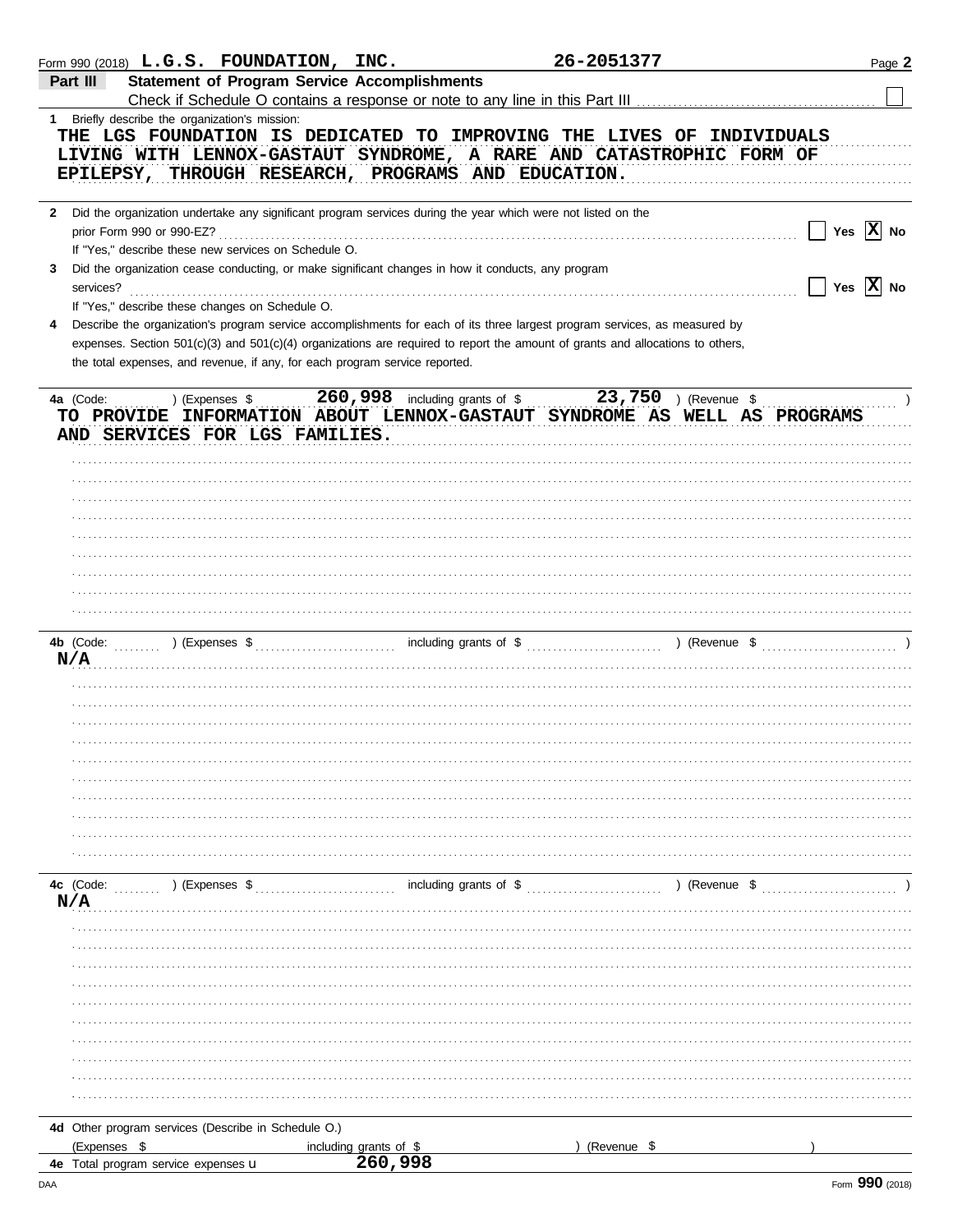**Part IV Checklist of Required Schedules** Form 990 (2018) Page **3 L.G.S. FOUNDATION, INC. 26-2051377**

|     |                                                                                                                                                                                                                             |              | <b>Yes</b> | No |
|-----|-----------------------------------------------------------------------------------------------------------------------------------------------------------------------------------------------------------------------------|--------------|------------|----|
| 1   | Is the organization described in section $501(c)(3)$ or $4947(a)(1)$ (other than a private foundation)? If "Yes,"                                                                                                           |              |            |    |
|     | complete Schedule A                                                                                                                                                                                                         | $\mathbf{1}$ | x          |    |
| 2   |                                                                                                                                                                                                                             | $\mathbf{2}$ | X          |    |
| 3   | Did the organization engage in direct or indirect political campaign activities on behalf of or in opposition to                                                                                                            |              |            |    |
|     |                                                                                                                                                                                                                             | 3            |            | X  |
| 4   | Section 501(c)(3) organizations. Did the organization engage in lobbying activities, or have a section 501(h)                                                                                                               |              |            |    |
|     |                                                                                                                                                                                                                             | 4            |            | X  |
| 5   | Is the organization a section $501(c)(4)$ , $501(c)(5)$ , or $501(c)(6)$ organization that receives membership dues,                                                                                                        |              |            |    |
|     | assessments, or similar amounts as defined in Revenue Procedure 98-19? If "Yes," complete Schedule C, Part III                                                                                                              | 5            |            | X  |
| 6   | Did the organization maintain any donor advised funds or any similar funds or accounts for which donors                                                                                                                     |              |            |    |
|     | have the right to provide advice on the distribution or investment of amounts in such funds or accounts? If                                                                                                                 |              |            |    |
|     | "Yes," complete Schedule D, Part I                                                                                                                                                                                          | 6            |            | X. |
| 7   | Did the organization receive or hold a conservation easement, including easements to preserve open space,                                                                                                                   |              |            |    |
|     |                                                                                                                                                                                                                             | 7            |            | X  |
| 8   | Did the organization maintain collections of works of art, historical treasures, or other similar assets? If "Yes,"                                                                                                         |              |            |    |
|     | complete Schedule D, Part III                                                                                                                                                                                               | 8            |            | X  |
| 9   | Did the organization report an amount in Part X, line 21, for escrow or custodial account liability, serve as a                                                                                                             |              |            |    |
|     | custodian for amounts not listed in Part X; or provide credit counseling, debt management, credit repair, or                                                                                                                |              |            | X. |
|     | debt negotiation services? If "Yes," complete Schedule D, Part IV<br>Did the organization, directly or through a related organization, hold assets in temporarily restricted                                                | 9            |            |    |
| 10  | endowments, permanent endowments, or quasi-endowments? If "Yes," complete Schedule D, Part V                                                                                                                                | 10           |            | X. |
| 11  | If the organization's answer to any of the following questions is "Yes," then complete Schedule D, Parts VI,                                                                                                                |              |            |    |
|     | VII, VIII, IX, or X as applicable.                                                                                                                                                                                          |              |            |    |
| a   | Did the organization report an amount for land, buildings, and equipment in Part X, line 10? If "Yes,"                                                                                                                      |              |            |    |
|     | complete Schedule D, Part VI                                                                                                                                                                                                | 11a          |            | X. |
| b   | Did the organization report an amount for investments—other securities in Part X, line 12 that is 5% or more                                                                                                                |              |            |    |
|     |                                                                                                                                                                                                                             | 11b          |            | X  |
| c   | Did the organization report an amount for investments—program related in Part X, line 13 that is 5% or more                                                                                                                 |              |            |    |
|     | of its total assets reported in Part X, line 16? If "Yes," complete Schedule D, Part VIII [[[[[[[[[[[[[[[[[[[[                                                                                                              | 11c          |            | X  |
| d   | Did the organization report an amount for other assets in Part X, line 15 that is 5% or more of its total assets                                                                                                            |              |            |    |
|     | reported in Part X, line 16? If "Yes," complete Schedule D, Part IX                                                                                                                                                         | 11d          |            | X  |
| е   | Did the organization report an amount for other liabilities in Part X, line 25? If "Yes," complete Schedule D, Part X                                                                                                       | 11e          |            | x  |
| f   | Did the organization's separate or consolidated financial statements for the tax year include a footnote that addresses                                                                                                     |              |            |    |
|     | the organization's liability for uncertain tax positions under FIN 48 (ASC 740)? If "Yes," complete Schedule D, Part X                                                                                                      | 11f          |            | X  |
| 12a | Did the organization obtain separate, independent audited financial statements for the tax year? If "Yes," complete                                                                                                         |              |            |    |
|     |                                                                                                                                                                                                                             | 12a          |            | x  |
| b   | Was the organization included in consolidated, independent audited financial statements for the tax year? If                                                                                                                |              |            |    |
|     | "Yes," and if the organization answered "No" to line 12a, then completing Schedule D, Parts XI and XII is optional <i>commumeration</i>                                                                                     | 12b          |            | X  |
| 13  |                                                                                                                                                                                                                             | 13           |            | x  |
| 14a |                                                                                                                                                                                                                             | 14a          |            | x  |
| b   | Did the organization have aggregate revenues or expenses of more than \$10,000 from grantmaking,                                                                                                                            |              |            |    |
|     | fundraising, business, investment, and program service activities outside the United States, or aggregate<br>foreign investments valued at \$100,000 or more? If "Yes," complete Schedule F, Parts I and IV [[[[[[[[[[[[[[[ | 14b          |            | x  |
| 15  | Did the organization report on Part IX, column (A), line 3, more than \$5,000 of grants or other assistance to or                                                                                                           |              |            |    |
|     |                                                                                                                                                                                                                             | 15           |            | x  |
| 16  | Did the organization report on Part IX, column (A), line 3, more than \$5,000 of aggregate grants or other                                                                                                                  |              |            |    |
|     |                                                                                                                                                                                                                             | 16           |            | x  |
| 17  | Did the organization report a total of more than \$15,000 of expenses for professional fundraising services on                                                                                                              |              |            |    |
|     |                                                                                                                                                                                                                             | 17           |            | x  |
| 18  | Did the organization report more than \$15,000 total of fundraising event gross income and contributions on                                                                                                                 |              |            |    |
|     |                                                                                                                                                                                                                             | 18           | X          |    |
| 19  | Did the organization report more than \$15,000 of gross income from gaming activities on Part VIII, line 9a?                                                                                                                |              |            |    |
|     |                                                                                                                                                                                                                             | 19           |            | X  |
| 20a |                                                                                                                                                                                                                             | <b>20a</b>   |            | x  |
| b   |                                                                                                                                                                                                                             | 20b          |            |    |
| 21  | Did the organization report more than \$5,000 of grants or other assistance to any domestic organization or                                                                                                                 |              |            |    |
|     |                                                                                                                                                                                                                             | 21           | X          |    |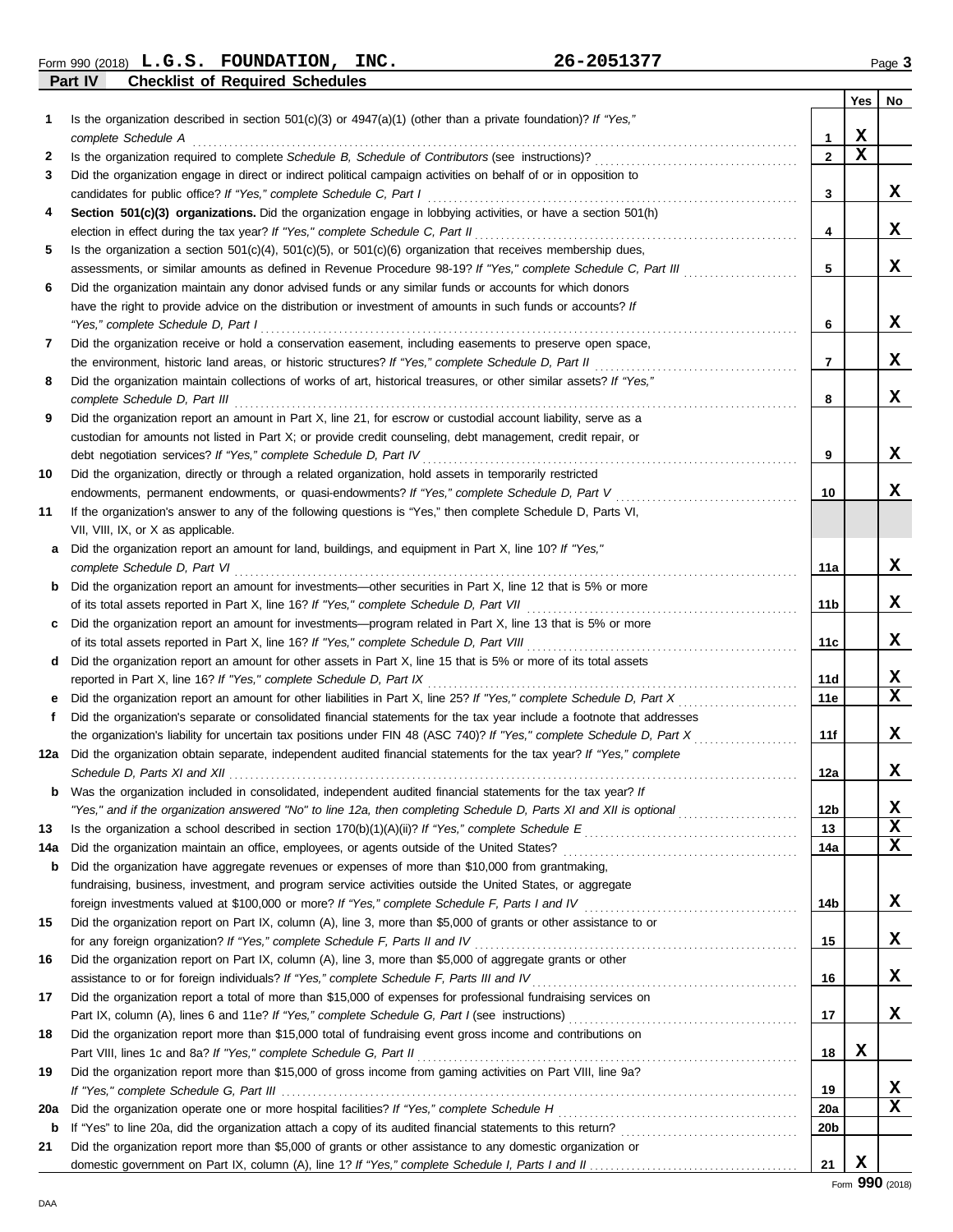Form 990 (2018) Page **4 L.G.S. FOUNDATION, INC. 26-2051377 Part IV Checklist of Required Schedules** *(continued)*

|          |                                                                                                                                                                                  |                 | Yes | No              |
|----------|----------------------------------------------------------------------------------------------------------------------------------------------------------------------------------|-----------------|-----|-----------------|
| 22       | Did the organization report more than \$5,000 of grants or other assistance to or for domestic individuals on                                                                    |                 |     |                 |
|          | Part IX, column (A), line 2? If "Yes," complete Schedule I, Parts I and III [[11]]                                                                                               | 22              |     | X.              |
| 23       | Did the organization answer "Yes" to Part VII, Section A, line 3, 4, or 5 about compensation of the                                                                              |                 |     |                 |
|          | organization's current and former officers, directors, trustees, key employees, and highest compensated                                                                          |                 |     |                 |
|          | employees? If "Yes," complete Schedule J                                                                                                                                         | 23              |     | x               |
| 24a      | Did the organization have a tax-exempt bond issue with an outstanding principal amount of more than                                                                              |                 |     |                 |
|          | \$100,000 as of the last day of the year, that was issued after December 31, 2002? If "Yes," answer lines 24b                                                                    |                 |     |                 |
|          |                                                                                                                                                                                  | 24a             |     | X               |
| b        | Did the organization maintain an escrow account other than a refunding escrow at any time during the year                                                                        | 24b             |     |                 |
| c        | to defease any tax-exempt bonds?                                                                                                                                                 | 24c             |     |                 |
| d        |                                                                                                                                                                                  | 24d             |     |                 |
| 25a      | Section 501(c)(3), 501(c)(4), and 501(c)(29) organizations. Did the organization engage in an excess benefit                                                                     |                 |     |                 |
|          | transaction with a disqualified person during the year? If "Yes," complete Schedule L, Part I                                                                                    | 25a             |     | X               |
| b        | Is the organization aware that it engaged in an excess benefit transaction with a disqualified person in a prior                                                                 |                 |     |                 |
|          | year, and that the transaction has not been reported on any of the organization's prior Forms 990 or 990-EZ?                                                                     |                 |     |                 |
|          | If "Yes," complete Schedule L, Part I                                                                                                                                            | 25b             |     | X               |
| 26       | Did the organization report any amount on Part X, line 5, 6, or 22 for receivables from or payables to any                                                                       |                 |     |                 |
|          | current or former officers, directors, trustees, key employees, highest compensated employees, or                                                                                |                 |     |                 |
|          | disqualified persons? If "Yes," complete Schedule L, Part II                                                                                                                     | 26              |     | x               |
| 27       | Did the organization provide a grant or other assistance to an officer, director, trustee, key employee,                                                                         |                 |     |                 |
|          | substantial contributor or employee thereof, a grant selection committee member, or to a 35% controlled                                                                          |                 |     |                 |
|          |                                                                                                                                                                                  | 27              |     | X.              |
| 28       | Was the organization a party to a business transaction with one of the following parties (see Schedule L,                                                                        |                 |     |                 |
|          | Part IV instructions for applicable filing thresholds, conditions, and exceptions):                                                                                              |                 |     |                 |
| а        | A current or former officer, director, trustee, or key employee? If "Yes," complete Schedule L, Part IV                                                                          | 28а             |     | x               |
| b        | A family member of a current or former officer, director, trustee, or key employee? If "Yes," complete                                                                           |                 |     |                 |
|          | Schedule L, Part IV                                                                                                                                                              | 28b             |     | x               |
| c        | An entity of which a current or former officer, director, trustee, or key employee (or a family member thereof)                                                                  |                 |     | x               |
|          |                                                                                                                                                                                  | 28с<br>29       |     | X               |
| 29<br>30 | Did the organization receive contributions of art, historical treasures, or other similar assets, or qualified                                                                   |                 |     |                 |
|          | conservation contributions? If "Yes," complete Schedule M                                                                                                                        | 30              |     | X.              |
| 31       |                                                                                                                                                                                  | 31              |     | $\mathbf x$     |
| 32       | Did the organization sell, exchange, dispose of, or transfer more than 25% of its net assets? If "Yes,"                                                                          |                 |     |                 |
|          | complete Schedule N, Part II                                                                                                                                                     | 32              |     | x               |
| 33       | Did the organization own 100% of an entity disregarded as separate from the organization under Regulations                                                                       |                 |     |                 |
|          | sections 301.7701-2 and 301.7701-3? If "Yes," complete Schedule R, Part I                                                                                                        | 33              |     | X.              |
| 34       | Was the organization related to any tax-exempt or taxable entity? If "Yes," complete Schedule R, Part II, III,                                                                   |                 |     |                 |
|          | or IV, and Part V, line 1                                                                                                                                                        | 34              |     | X.              |
| 35a      |                                                                                                                                                                                  | 35a             |     | X               |
| b        | If "Yes" to line 35a, did the organization receive any payment from or engage in any transaction with a                                                                          |                 |     |                 |
|          |                                                                                                                                                                                  | 35 <sub>b</sub> |     |                 |
| 36       | Section 501(c)(3) organizations. Did the organization make any transfers to an exempt non-charitable                                                                             |                 |     |                 |
|          | related organization? If "Yes," complete Schedule R, Part V, line 2                                                                                                              | 36              |     | X               |
| 37       | Did the organization conduct more than 5% of its activities through an entity that is not a related organization                                                                 |                 |     |                 |
|          |                                                                                                                                                                                  | 37              |     | X               |
| 38       | Did the organization complete Schedule O and provide explanations in Schedule O for Part VI, lines 11b and<br>19? Note. All Form 990 filers are required to complete Schedule O. | 38              |     | x               |
|          | <b>Statements Regarding Other IRS Filings and Tax Compliance</b><br>Part V                                                                                                       |                 |     |                 |
|          |                                                                                                                                                                                  |                 |     |                 |
|          |                                                                                                                                                                                  |                 | Yes | No              |
| 1а       | 5<br>Enter the number reported in Box 3 of Form 1096. Enter -0- if not applicable [<br>1a                                                                                        |                 |     |                 |
| b        | $\mathbf 0$<br>1 <sub>b</sub><br>Enter the number of Forms W-2G included in line 1a. Enter -0- if not applicable                                                                 |                 |     |                 |
| c        | Did the organization comply with backup withholding rules for reportable payments to vendors and                                                                                 |                 |     |                 |
|          |                                                                                                                                                                                  | 1c              |     |                 |
|          |                                                                                                                                                                                  |                 |     | Form 990 (2018) |

DAA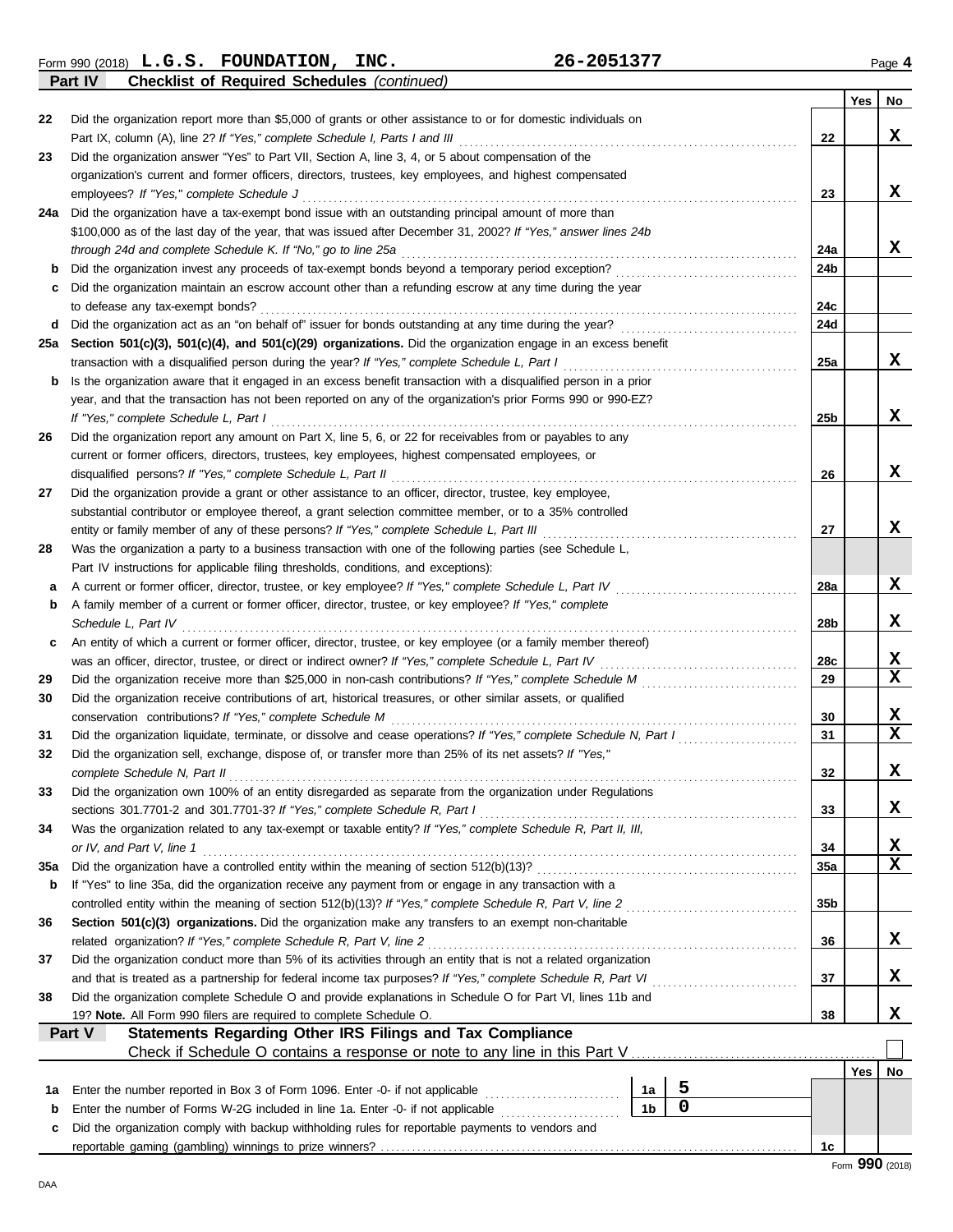|     | Form 990 (2018) L.G.S. FOUNDATION, INC.<br>26-2051377<br>Statements Regarding Other IRS Filings and Tax Compliance (continued)<br>Part V                                                                                                          |                |     | Page $5$ |
|-----|---------------------------------------------------------------------------------------------------------------------------------------------------------------------------------------------------------------------------------------------------|----------------|-----|----------|
|     |                                                                                                                                                                                                                                                   |                | Yes | No       |
|     | 2a Enter the number of employees reported on Form W-3, Transmittal of Wage and Tax                                                                                                                                                                |                |     |          |
|     | 0<br>Statements, filed for the calendar year ending with or within the year covered by this return<br>2a                                                                                                                                          |                |     |          |
| b   |                                                                                                                                                                                                                                                   | 2 <sub>b</sub> |     |          |
|     | Note. If the sum of lines 1a and 2a is greater than 250, you may be required to e-file (see instructions)                                                                                                                                         |                |     |          |
| За  |                                                                                                                                                                                                                                                   | 3a             |     | x        |
| b   |                                                                                                                                                                                                                                                   | 3b             |     |          |
| 4a  | At any time during the calendar year, did the organization have an interest in, or a signature or other authority over,                                                                                                                           |                |     |          |
|     |                                                                                                                                                                                                                                                   | 4a             |     | x        |
| b   | If "Yes," enter the name of the foreign country: <b>u</b>                                                                                                                                                                                         |                |     |          |
|     | See instructions for filing requirements for FinCEN Form 114, Report of Foreign Bank and Financial Accounts (FBAR).                                                                                                                               |                |     |          |
| 5а  |                                                                                                                                                                                                                                                   | 5a             |     | X        |
| b   |                                                                                                                                                                                                                                                   | 5b             |     | x        |
| c   |                                                                                                                                                                                                                                                   | 5c             |     |          |
| 6а  | Does the organization have annual gross receipts that are normally greater than \$100,000, and did the                                                                                                                                            |                |     |          |
|     |                                                                                                                                                                                                                                                   | 6a             |     | x.       |
| b   | If "Yes," did the organization include with every solicitation an express statement that such contributions or                                                                                                                                    |                |     |          |
|     | gifts were not tax deductible?                                                                                                                                                                                                                    | 6b             |     |          |
| 7   | Organizations that may receive deductible contributions under section 170(c).                                                                                                                                                                     |                |     |          |
| а   | Did the organization receive a payment in excess of \$75 made partly as a contribution and partly for goods                                                                                                                                       |                |     |          |
|     | and services provided to the payor?                                                                                                                                                                                                               | 7a             |     |          |
| b   |                                                                                                                                                                                                                                                   | 7b             |     |          |
| c   | Did the organization sell, exchange, or otherwise dispose of tangible personal property for which it was                                                                                                                                          |                |     |          |
|     |                                                                                                                                                                                                                                                   | 7c             |     |          |
| d   |                                                                                                                                                                                                                                                   |                |     |          |
| е   |                                                                                                                                                                                                                                                   | 7e             |     |          |
| f   |                                                                                                                                                                                                                                                   | 7f             |     |          |
| g   |                                                                                                                                                                                                                                                   | 7g             |     |          |
| h   | If the organization received a contribution of cars, boats, airplanes, or other vehicles, did the organization file a Form 1098-C?                                                                                                                | 7h             |     |          |
| 8   | Sponsoring organizations maintaining donor advised funds. Did a donor advised fund maintained by the                                                                                                                                              |                |     |          |
|     |                                                                                                                                                                                                                                                   | 8              |     |          |
| 9   | Sponsoring organizations maintaining donor advised funds.                                                                                                                                                                                         |                |     |          |
| a   |                                                                                                                                                                                                                                                   | 9a             |     |          |
| b   |                                                                                                                                                                                                                                                   | 9b             |     |          |
| 10  | Section 501(c)(7) organizations. Enter:                                                                                                                                                                                                           |                |     |          |
| a   | 10a                                                                                                                                                                                                                                               |                |     |          |
| b   | 10 <sub>b</sub><br>Gross receipts, included on Form 990, Part VIII, line 12, for public use of club facilities                                                                                                                                    |                |     |          |
| 11  | Section 501(c)(12) organizations. Enter:                                                                                                                                                                                                          |                |     |          |
| a   | 11a                                                                                                                                                                                                                                               |                |     |          |
| b   | Gross income from other sources (Do not net amounts due or paid to other sources                                                                                                                                                                  |                |     |          |
|     | 11b                                                                                                                                                                                                                                               |                |     |          |
| 12a | Section 4947(a)(1) non-exempt charitable trusts. Is the organization filing Form 990 in lieu of Form 1041?                                                                                                                                        | 12a            |     |          |
| b   |                                                                                                                                                                                                                                                   |                |     |          |
| 13  | Section 501(c)(29) qualified nonprofit health insurance issuers.                                                                                                                                                                                  |                |     |          |
| а   |                                                                                                                                                                                                                                                   | 13a            |     |          |
|     | Note. See the instructions for additional information the organization must report on Schedule O.                                                                                                                                                 |                |     |          |
| b   | Enter the amount of reserves the organization is required to maintain by the states in which                                                                                                                                                      |                |     |          |
|     | 13 <sub>b</sub><br>the organization is licensed to issue qualified health plans [11] contains the organization is licensed to issue qualified health plans [11] contains the organization is licensed to issue qualities beam in the original sta |                |     |          |
| c   | 13с                                                                                                                                                                                                                                               |                |     | v        |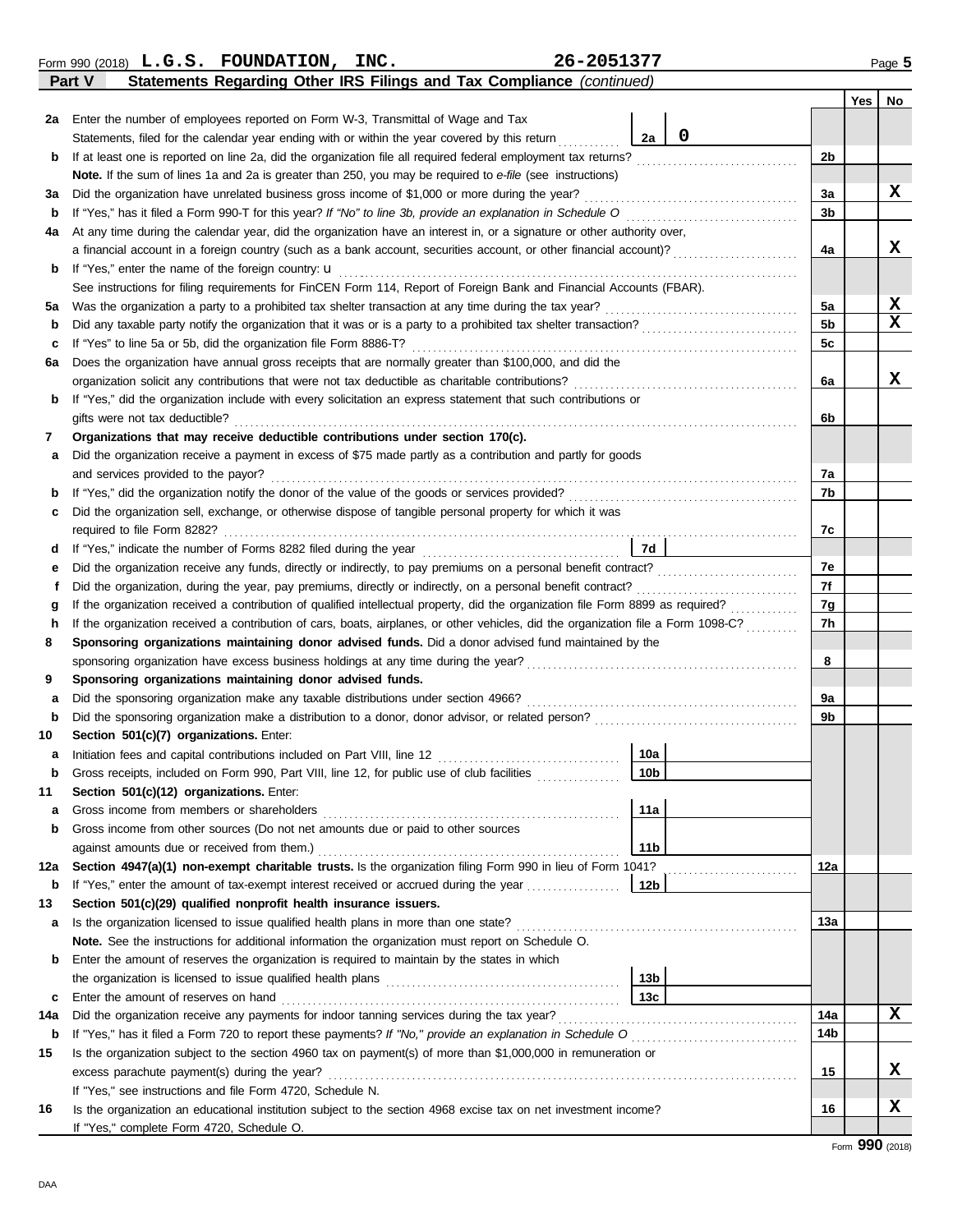|     | response to line 8a, 8b, or 10b below, describe the circumstances, processes, or changes in Schedule O. See instructions.                             |    |   |              |                 | X  |  |  |  |  |  |  |
|-----|-------------------------------------------------------------------------------------------------------------------------------------------------------|----|---|--------------|-----------------|----|--|--|--|--|--|--|
|     | Section A. Governing Body and Management                                                                                                              |    |   |              |                 |    |  |  |  |  |  |  |
|     |                                                                                                                                                       |    |   |              | Yes             | No |  |  |  |  |  |  |
| 1a  | Enter the number of voting members of the governing body at the end of the tax year                                                                   | 1a | 8 |              |                 |    |  |  |  |  |  |  |
|     | If there are material differences in voting rights among members of the governing body, or                                                            |    |   |              |                 |    |  |  |  |  |  |  |
|     | if the governing body delegated broad authority to an executive committee or similar                                                                  |    |   |              |                 |    |  |  |  |  |  |  |
|     | committee, explain in Schedule O.                                                                                                                     |    |   |              |                 |    |  |  |  |  |  |  |
| b   | Enter the number of voting members included in line 1a, above, who are independent                                                                    | 1b | 8 |              |                 |    |  |  |  |  |  |  |
| 2   | Did any officer, director, trustee, or key employee have a family relationship or a business relationship with                                        |    |   |              |                 |    |  |  |  |  |  |  |
|     | any other officer, director, trustee, or key employee?                                                                                                |    |   | 2            |                 | x  |  |  |  |  |  |  |
| 3   | Did the organization delegate control over management duties customarily performed by or under the direct                                             |    |   |              |                 | х  |  |  |  |  |  |  |
|     | supervision of officers, directors, or trustees, or key employees to a management company or other person?                                            |    |   | 3<br>4       |                 | X  |  |  |  |  |  |  |
| 4   |                                                                                                                                                       |    |   | 5            |                 | X  |  |  |  |  |  |  |
| 5   | Did the organization have members or stockholders?                                                                                                    |    |   |              |                 |    |  |  |  |  |  |  |
| 6   |                                                                                                                                                       |    |   | 6            |                 | X  |  |  |  |  |  |  |
| 7a  | Did the organization have members, stockholders, or other persons who had the power to elect or appoint<br>one or more members of the governing body? |    |   | 7a           |                 | x  |  |  |  |  |  |  |
|     | Are any governance decisions of the organization reserved to (or subject to approval by) members,                                                     |    |   |              |                 |    |  |  |  |  |  |  |
| b   | stockholders, or persons other than the governing body?                                                                                               |    |   | 7b           |                 | x  |  |  |  |  |  |  |
| 8   | Did the organization contemporaneously document the meetings held or written actions undertaken during the year by the following:                     |    |   |              |                 |    |  |  |  |  |  |  |
| а   | The governing body?                                                                                                                                   |    |   | 8a           | x               |    |  |  |  |  |  |  |
| b   | Each committee with authority to act on behalf of the governing body?                                                                                 |    |   | 8b           | X               |    |  |  |  |  |  |  |
| 9   | Is there any officer, director, trustee, or key employee listed in Part VII, Section A, who cannot be reached at                                      |    |   |              |                 |    |  |  |  |  |  |  |
|     |                                                                                                                                                       |    |   | 9            |                 | x  |  |  |  |  |  |  |
|     | Section B. Policies (This Section B requests information about policies not required by the Internal Revenue Code.)                                   |    |   |              |                 |    |  |  |  |  |  |  |
|     |                                                                                                                                                       |    |   |              | Yes             | No |  |  |  |  |  |  |
| 10a | Did the organization have local chapters, branches, or affiliates?                                                                                    |    |   | 10a          |                 | x  |  |  |  |  |  |  |
| b   | If "Yes," did the organization have written policies and procedures governing the activities of such chapters,                                        |    |   |              |                 |    |  |  |  |  |  |  |
|     | affiliates, and branches to ensure their operations are consistent with the organization's exempt purposes?                                           |    |   |              |                 |    |  |  |  |  |  |  |
| 11a | Has the organization provided a complete copy of this Form 990 to all members of its governing body before filing the form?                           |    |   |              |                 |    |  |  |  |  |  |  |
| b   | Describe in Schedule O the process, if any, used by the organization to review this Form 990.                                                         |    |   |              |                 |    |  |  |  |  |  |  |
| 12a | Did the organization have a written conflict of interest policy? If "No," go to line 13                                                               |    |   | 12a          |                 | x  |  |  |  |  |  |  |
| b   | Were officers, directors, or trustees, and key employees required to disclose annually interests that could give rise to conflicts?                   |    |   | 12b          |                 |    |  |  |  |  |  |  |
| с   | Did the organization regularly and consistently monitor and enforce compliance with the policy? If "Yes,"                                             |    |   |              |                 |    |  |  |  |  |  |  |
|     | describe in Schedule O how this was done                                                                                                              |    |   | 12c          |                 |    |  |  |  |  |  |  |
| 13  |                                                                                                                                                       |    |   | 13           |                 | x  |  |  |  |  |  |  |
| 14  | Did the organization have a written document retention and destruction policy?                                                                        |    |   | 14           |                 | X  |  |  |  |  |  |  |
| 15  | Did the process for determining compensation of the following persons include a review and approval by                                                |    |   |              |                 |    |  |  |  |  |  |  |
|     | independent persons, comparability data, and contemporaneous substantiation of the deliberation and decision?                                         |    |   |              |                 |    |  |  |  |  |  |  |
| а   |                                                                                                                                                       |    |   | 15a          |                 | X  |  |  |  |  |  |  |
| b   | Other officers or key employees of the organization                                                                                                   |    |   | 15b          |                 | x  |  |  |  |  |  |  |
|     | If "Yes" to line 15a or 15b, describe the process in Schedule O (see instructions).                                                                   |    |   |              |                 |    |  |  |  |  |  |  |
| 16a | Did the organization invest in, contribute assets to, or participate in a joint venture or similar arrangement                                        |    |   |              |                 |    |  |  |  |  |  |  |
|     | with a taxable entity during the year?                                                                                                                |    |   | 16a          |                 | X  |  |  |  |  |  |  |
| b   | If "Yes," did the organization follow a written policy or procedure requiring the organization to evaluate its                                        |    |   |              |                 |    |  |  |  |  |  |  |
|     | participation in joint venture arrangements under applicable federal tax law, and take steps to safeguard the                                         |    |   |              |                 |    |  |  |  |  |  |  |
|     |                                                                                                                                                       |    |   | 16b          |                 |    |  |  |  |  |  |  |
| 17  | <b>Section C. Disclosure</b><br>List the states with which a copy of this Form 990 is required to be filed $\mathbf{u}$ NY                            |    |   |              |                 |    |  |  |  |  |  |  |
| 18  | Section 6104 requires an organization to make its Forms 1023 (1024 or 1024-A if applicable), 990, and 990-T (Section 501(c)                           |    |   |              |                 |    |  |  |  |  |  |  |
|     | (3)s only) available for public inspection. Indicate how you made these available. Check all that apply.                                              |    |   |              |                 |    |  |  |  |  |  |  |
|     | Another's website<br>Upon request<br>Own website<br>Other (explain in Schedule O)                                                                     |    |   |              |                 |    |  |  |  |  |  |  |
| 19  | Describe in Schedule O whether (and if so, how) the organization made its governing documents, conflict of interest policy, and                       |    |   |              |                 |    |  |  |  |  |  |  |
|     | financial statements available to the public during the tax year.                                                                                     |    |   |              |                 |    |  |  |  |  |  |  |
| 20  | State the name, address, and telephone number of the person who possesses the organization's books and records u                                      |    |   |              |                 |    |  |  |  |  |  |  |
|     | CHRISTINA SANINOCENCIO<br><b>42 CHERRY AVENUE</b>                                                                                                     |    |   |              |                 |    |  |  |  |  |  |  |
|     | NY 11796<br>WEST SAYVILLE                                                                                                                             |    |   | 631-744-0531 |                 |    |  |  |  |  |  |  |
| DAA |                                                                                                                                                       |    |   |              | Form 990 (2018) |    |  |  |  |  |  |  |

Form 990 (2018) Page **6 L.G.S. FOUNDATION, INC. 26-2051377**

**Part VI Governance, Management, and Disclosure** *For each "Yes" response to lines 2 through 7b below, and for a "No"*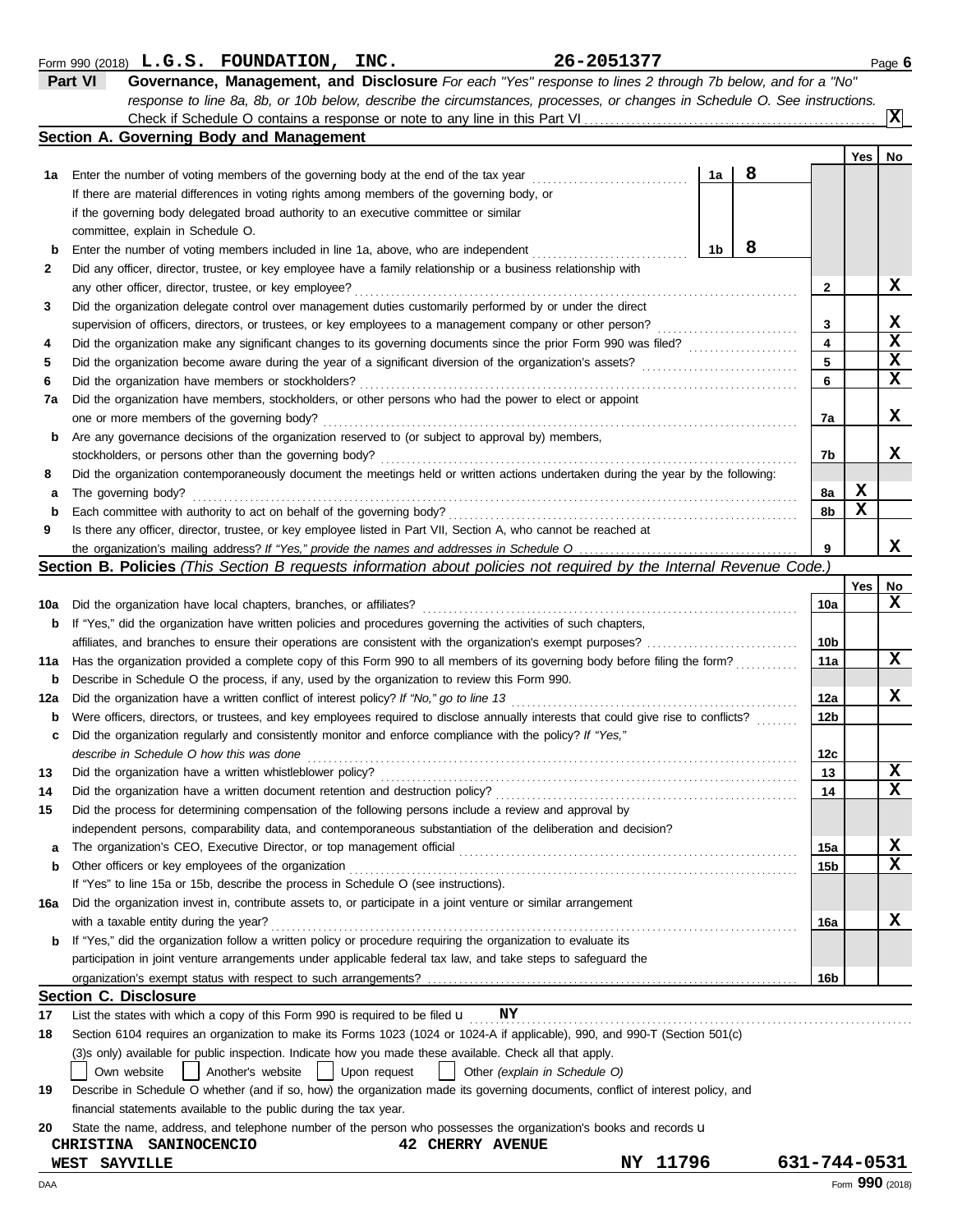|            | Part VII Compensation of Officers, Directors, Trustees, Key Employees, Highest Compensated Employees, and                                                                                                                                |
|------------|------------------------------------------------------------------------------------------------------------------------------------------------------------------------------------------------------------------------------------------|
|            | Independent Contractors                                                                                                                                                                                                                  |
|            | Check if Schedule O contains a response or note to any line in this Part VII                                                                                                                                                             |
| Section A. | Officers, Directors, Trustees, Key Employees, and Highest Compensated Employees                                                                                                                                                          |
|            | $\blacktriangle$ . Associated to the following construction of the figure of the second contract of the second through the figure of the figure of the figure of the figure of the figure of the figure of the figure of the figure of t |

**1a** Complete this table for all persons required to be listed. Report compensation for the calendar year ending with or within the organization's tax year.

■ List all of the organization's **current** officers, directors, trustees (whether individuals or organizations), regardless of amount of compensation. Enter -0- in columns (D), (E), and (F) if no compensation was paid.

● List all of the organization's **current** key employees, if any. See instructions for definition of "key employee."

who received reportable compensation (Box 5 of Form W-2 and/or Box 7 of Form 1099-MISC) of more than \$100,000 from the organization and any related organizations. ■ List the organization's five **current** highest compensated employees (other than an officer, director, trustee, or key employee)<br> **•** Preceived reportable compensation (Box 5 of Ferm W 2 and/or Box 7 of Ferm 1000 MISC)

■ List all of the organization's **former** officers, key employees, and highest compensated employees who received more than<br> **•** 00.000 of reportable compensation from the examization and any related examizations \$100,000 of reportable compensation from the organization and any related organizations.

■ List all of the organization's **former directors or trustees** that received, in the capacity as a former director or trustee of the practization more than \$10,000 of reportable compensation from the organization and any organization, more than \$10,000 of reportable compensation from the organization and any related organizations. List persons in the following order: individual trustees or directors; institutional trustees; officers; key employees; highest compensated employees; and former such persons.

Check this box if neither the organization nor any related organization compensated any current officer, director, or trustee.

| (A)<br>Name and Title                        | (B)<br>Average<br>hours per<br>week<br>(list any<br>hours for |                                   |                          | (C)<br>Position |              | (do not check more than one<br>box, unless person is both an<br>officer and a director/trustee) |        | (D)<br>Reportable<br>compensation<br>from<br>the<br>organization | (E)<br>Reportable<br>compensation from<br>related<br>organizations<br>(W-2/1099-MISC) | (F)<br>Estimated<br>amount of<br>other<br>compensation<br>from the |
|----------------------------------------------|---------------------------------------------------------------|-----------------------------------|--------------------------|-----------------|--------------|-------------------------------------------------------------------------------------------------|--------|------------------------------------------------------------------|---------------------------------------------------------------------------------------|--------------------------------------------------------------------|
|                                              | related<br>organizations<br>below dotted<br>line)             | Individual trustee<br>or director | Institutional<br>trustee | Officer         | Key employee | Highest compensated<br>employee                                                                 | Former | (W-2/1099-MISC)                                                  |                                                                                       | organization<br>and related<br>organizations                       |
| (1) CHRISTINA SANINOCENCIO                   |                                                               |                                   |                          |                 |              |                                                                                                 |        |                                                                  |                                                                                       |                                                                    |
| <b>BOARD MEMBER EMERITU</b>                  | 40.00<br>0.00                                                 |                                   |                          | $\mathbf x$     |              |                                                                                                 |        | 86,564                                                           | 0                                                                                     | 0                                                                  |
| (2) JOHN CURRIER, MBA                        |                                                               |                                   |                          |                 |              |                                                                                                 |        |                                                                  |                                                                                       |                                                                    |
|                                              | 3.00                                                          |                                   |                          |                 |              |                                                                                                 |        |                                                                  |                                                                                       |                                                                    |
| <b>VICE-PRESIDENT</b>                        | 0.00                                                          |                                   |                          | $\mathbf x$     |              |                                                                                                 |        | 0                                                                | 0                                                                                     | $\mathbf 0$                                                        |
| (3) NATALIE GILMORE                          |                                                               |                                   |                          |                 |              |                                                                                                 |        |                                                                  |                                                                                       |                                                                    |
|                                              | 3.00                                                          |                                   |                          |                 |              |                                                                                                 |        |                                                                  |                                                                                       |                                                                    |
| BOARD MEMBER<br>(4) CHRISTOPHER MITCHELL, JD | 0.00                                                          |                                   |                          | X               |              |                                                                                                 |        | 0                                                                | 0                                                                                     | $\mathbf 0$                                                        |
|                                              | 3.00                                                          |                                   |                          |                 |              |                                                                                                 |        |                                                                  |                                                                                       |                                                                    |
| <b>BOARD MEMBER</b>                          | 0.00                                                          |                                   |                          | $\mathbf x$     |              |                                                                                                 |        | 0                                                                | 0                                                                                     | 0                                                                  |
| (5) KELLY ARANGO                             |                                                               |                                   |                          |                 |              |                                                                                                 |        |                                                                  |                                                                                       |                                                                    |
| TREASURER                                    | 3.00<br>0.00                                                  |                                   |                          | $\mathbf x$     |              |                                                                                                 |        | 0                                                                | 0                                                                                     | 0                                                                  |
| (6) DALE TODD                                |                                                               |                                   |                          |                 |              |                                                                                                 |        |                                                                  |                                                                                       |                                                                    |
|                                              | 3.00                                                          |                                   |                          |                 |              |                                                                                                 |        |                                                                  |                                                                                       |                                                                    |
| <b>BOARD MEMBER</b>                          | 0.00                                                          |                                   |                          | $\mathbf x$     |              |                                                                                                 |        | 0                                                                | 0                                                                                     | 0                                                                  |
| (7) MELANIE HUNTLEY,                         | PHD                                                           |                                   |                          |                 |              |                                                                                                 |        |                                                                  |                                                                                       |                                                                    |
| .                                            | 3.00                                                          |                                   |                          |                 |              |                                                                                                 |        |                                                                  |                                                                                       |                                                                    |
| <b>PRESIDENT</b>                             | 0.00                                                          |                                   |                          | $\mathbf x$     |              |                                                                                                 |        | 0                                                                | 0                                                                                     | 0                                                                  |
| (8) ELIZABETH<br><b>TERRY</b>                | 3.00                                                          |                                   |                          |                 |              |                                                                                                 |        |                                                                  |                                                                                       |                                                                    |
| <b>BOARD MEMBER</b>                          | 0.00                                                          |                                   |                          | $\mathbf x$     |              |                                                                                                 |        | 0                                                                | 0                                                                                     | $\mathbf 0$                                                        |
| (9)                                          |                                                               |                                   |                          |                 |              |                                                                                                 |        |                                                                  |                                                                                       |                                                                    |
|                                              |                                                               |                                   |                          |                 |              |                                                                                                 |        |                                                                  |                                                                                       |                                                                    |
|                                              |                                                               |                                   |                          |                 |              |                                                                                                 |        |                                                                  |                                                                                       |                                                                    |
| (10)                                         |                                                               |                                   |                          |                 |              |                                                                                                 |        |                                                                  |                                                                                       |                                                                    |
|                                              |                                                               |                                   |                          |                 |              |                                                                                                 |        |                                                                  |                                                                                       |                                                                    |
| (11)                                         |                                                               |                                   |                          |                 |              |                                                                                                 |        |                                                                  |                                                                                       |                                                                    |
|                                              |                                                               |                                   |                          |                 |              |                                                                                                 |        |                                                                  |                                                                                       |                                                                    |
|                                              |                                                               |                                   |                          |                 |              |                                                                                                 |        |                                                                  |                                                                                       |                                                                    |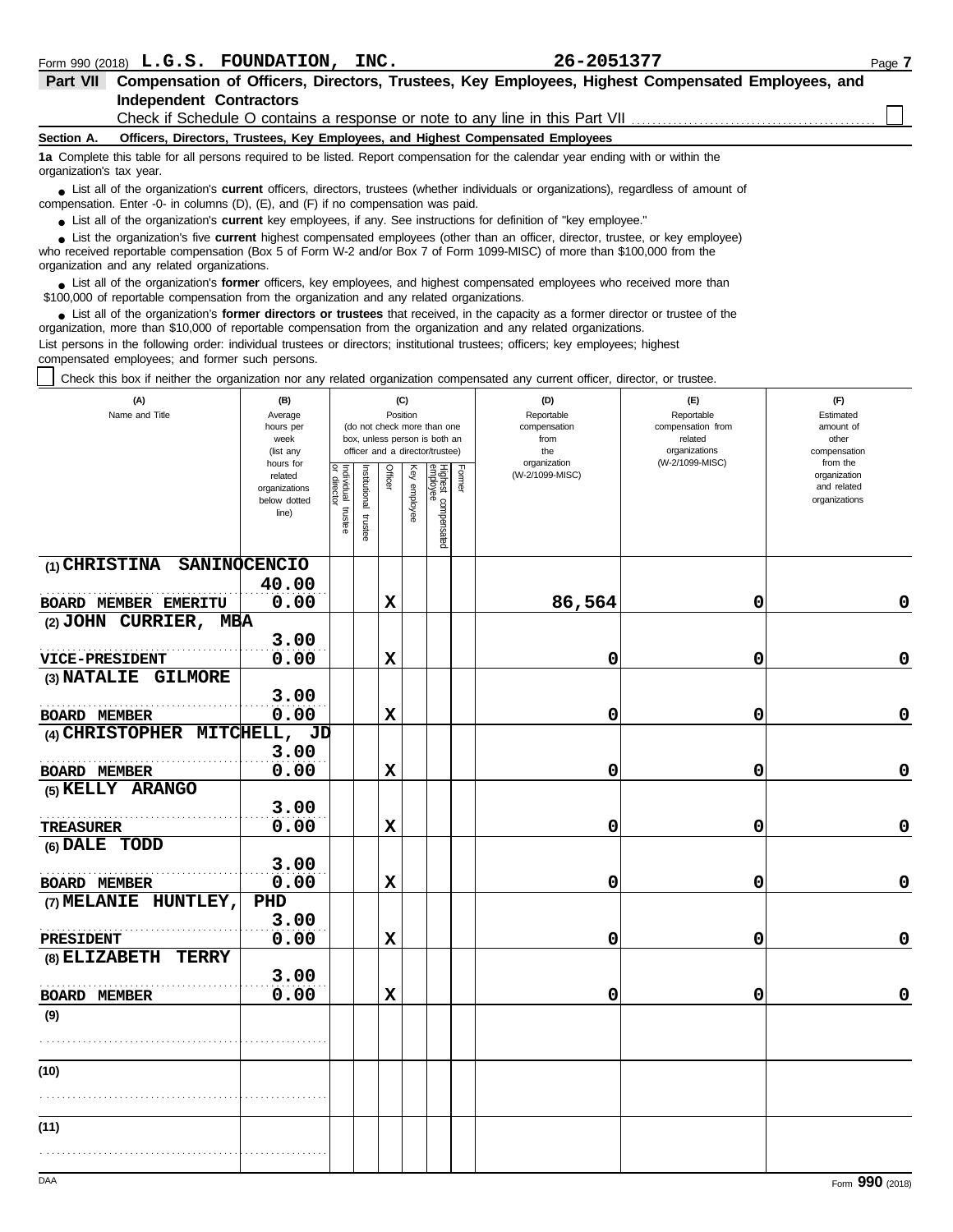| Part VII<br>(A)<br>Name and title                                            |                                                        | (B)                                                                                                                |                         |         |              |                                 |        |                                                                  | Section A. Officers, Directors, Trustees, Key Employees, and Highest Compensated Employees (continued)                                                                                                                                                                                                                                                                                                                                             |                                                                    |        |                     |                |
|------------------------------------------------------------------------------|--------------------------------------------------------|--------------------------------------------------------------------------------------------------------------------|-------------------------|---------|--------------|---------------------------------|--------|------------------------------------------------------------------|----------------------------------------------------------------------------------------------------------------------------------------------------------------------------------------------------------------------------------------------------------------------------------------------------------------------------------------------------------------------------------------------------------------------------------------------------|--------------------------------------------------------------------|--------|---------------------|----------------|
|                                                                              |                                                        |                                                                                                                    |                         |         |              |                                 |        |                                                                  |                                                                                                                                                                                                                                                                                                                                                                                                                                                    |                                                                    |        |                     |                |
|                                                                              | Average<br>hours per<br>week<br>(list any<br>hours for | (C)<br>Position<br>(do not check more than one<br>box, unless person is both an<br>officer and a director/trustee) |                         |         |              |                                 |        | (D)<br>Reportable<br>compensation<br>from<br>the<br>organization | (E)<br>Reportable<br>compensation from<br>related<br>organizations<br>(W-2/1099-MISC)                                                                                                                                                                                                                                                                                                                                                              | (F)<br>Estimated<br>amount of<br>other<br>compensation<br>from the |        |                     |                |
|                                                                              | related<br>organizations<br>below dotted<br>line)      | Individual trustee<br>or director                                                                                  | nstitutional<br>trustee | Officer | Key employee | Highest compensated<br>employee | Former | (W-2/1099-MISC)                                                  |                                                                                                                                                                                                                                                                                                                                                                                                                                                    | organization<br>and related<br>organizations                       |        |                     |                |
|                                                                              |                                                        |                                                                                                                    |                         |         |              |                                 |        |                                                                  |                                                                                                                                                                                                                                                                                                                                                                                                                                                    |                                                                    |        |                     |                |
|                                                                              |                                                        |                                                                                                                    |                         |         |              |                                 |        |                                                                  |                                                                                                                                                                                                                                                                                                                                                                                                                                                    |                                                                    |        |                     |                |
|                                                                              |                                                        |                                                                                                                    |                         |         |              |                                 |        |                                                                  |                                                                                                                                                                                                                                                                                                                                                                                                                                                    |                                                                    |        |                     |                |
|                                                                              |                                                        |                                                                                                                    |                         |         |              |                                 |        |                                                                  |                                                                                                                                                                                                                                                                                                                                                                                                                                                    |                                                                    |        |                     |                |
|                                                                              |                                                        |                                                                                                                    |                         |         |              |                                 |        |                                                                  |                                                                                                                                                                                                                                                                                                                                                                                                                                                    |                                                                    |        |                     |                |
|                                                                              |                                                        |                                                                                                                    |                         |         |              |                                 |        |                                                                  |                                                                                                                                                                                                                                                                                                                                                                                                                                                    |                                                                    |        |                     |                |
|                                                                              |                                                        |                                                                                                                    |                         |         |              |                                 |        |                                                                  |                                                                                                                                                                                                                                                                                                                                                                                                                                                    |                                                                    |        |                     |                |
|                                                                              |                                                        |                                                                                                                    |                         |         |              |                                 |        |                                                                  |                                                                                                                                                                                                                                                                                                                                                                                                                                                    |                                                                    |        |                     |                |
| c                                                                            |                                                        |                                                                                                                    |                         |         |              |                                 |        |                                                                  | 86,564                                                                                                                                                                                                                                                                                                                                                                                                                                             |                                                                    |        |                     |                |
| $\mathbf{2}$<br>reportable compensation from the organization $\mathbf{u}$ 0 |                                                        |                                                                                                                    |                         |         |              |                                 |        |                                                                  | d Total (add lines 1b and 1c) $\ldots$ $\ldots$ $\ldots$ $\ldots$ $\ldots$ $\ldots$ $\ldots$ $\ldots$ $\ldots$ $\ldots$ $\ldots$ $\ldots$ $\ldots$ $\ldots$ $\ldots$ $\ldots$ $\ldots$ $\ldots$ $\ldots$ $\ldots$ $\ldots$ $\ldots$ $\ldots$ $\ldots$ $\ldots$ $\ldots$ $\ldots$ $\ldots$ $\ldots$ $\ldots$ $\ldots$ $\ldots$<br>Total number of individuals (including but not limited to those listed above) who received more than \$100,000 of |                                                                    |        |                     |                |
| 3                                                                            |                                                        |                                                                                                                    |                         |         |              |                                 |        |                                                                  | Did the organization list any former officer, director, or trustee, key employee, or highest compensated                                                                                                                                                                                                                                                                                                                                           |                                                                    |        | <b>Yes</b>          | $\overline{N}$ |
| 4                                                                            |                                                        |                                                                                                                    |                         |         |              |                                 |        |                                                                  | For any individual listed on line 1a, is the sum of reportable compensation and other compensation from the<br>organization and related organizations greater than \$150,000? If "Yes," complete Schedule J for such                                                                                                                                                                                                                               |                                                                    | 3<br>4 |                     | X<br>X         |
| 5                                                                            |                                                        |                                                                                                                    |                         |         |              |                                 |        |                                                                  | Did any person listed on line 1a receive or accrue compensation from any unrelated organization or individual                                                                                                                                                                                                                                                                                                                                      |                                                                    | 5      |                     | x              |
| Section B. Independent Contractors                                           |                                                        |                                                                                                                    |                         |         |              |                                 |        |                                                                  |                                                                                                                                                                                                                                                                                                                                                                                                                                                    |                                                                    |        |                     |                |
| 1                                                                            |                                                        |                                                                                                                    |                         |         |              |                                 |        |                                                                  | Complete this table for your five highest compensated independent contractors that received more than \$100,000 of<br>compensation from the organization. Report compensation for the calendar year ending with or within the organization's tax year.                                                                                                                                                                                             |                                                                    |        |                     |                |
|                                                                              |                                                        | (A)<br>Name and business address                                                                                   |                         |         |              |                                 |        |                                                                  |                                                                                                                                                                                                                                                                                                                                                                                                                                                    | (B)<br>Description of services                                     |        | (C)<br>Compensation |                |
|                                                                              |                                                        |                                                                                                                    |                         |         |              |                                 |        |                                                                  |                                                                                                                                                                                                                                                                                                                                                                                                                                                    |                                                                    |        |                     |                |
|                                                                              |                                                        |                                                                                                                    |                         |         |              |                                 |        |                                                                  |                                                                                                                                                                                                                                                                                                                                                                                                                                                    |                                                                    |        |                     |                |
|                                                                              |                                                        |                                                                                                                    |                         |         |              |                                 |        |                                                                  |                                                                                                                                                                                                                                                                                                                                                                                                                                                    |                                                                    |        |                     |                |
|                                                                              |                                                        |                                                                                                                    |                         |         |              |                                 |        |                                                                  |                                                                                                                                                                                                                                                                                                                                                                                                                                                    |                                                                    |        |                     |                |
| 2<br>received more than \$100,000 of compensation from the organization u    |                                                        |                                                                                                                    |                         |         |              |                                 |        |                                                                  | Total number of independent contractors (including but not limited to those listed above) who                                                                                                                                                                                                                                                                                                                                                      | 0                                                                  |        |                     |                |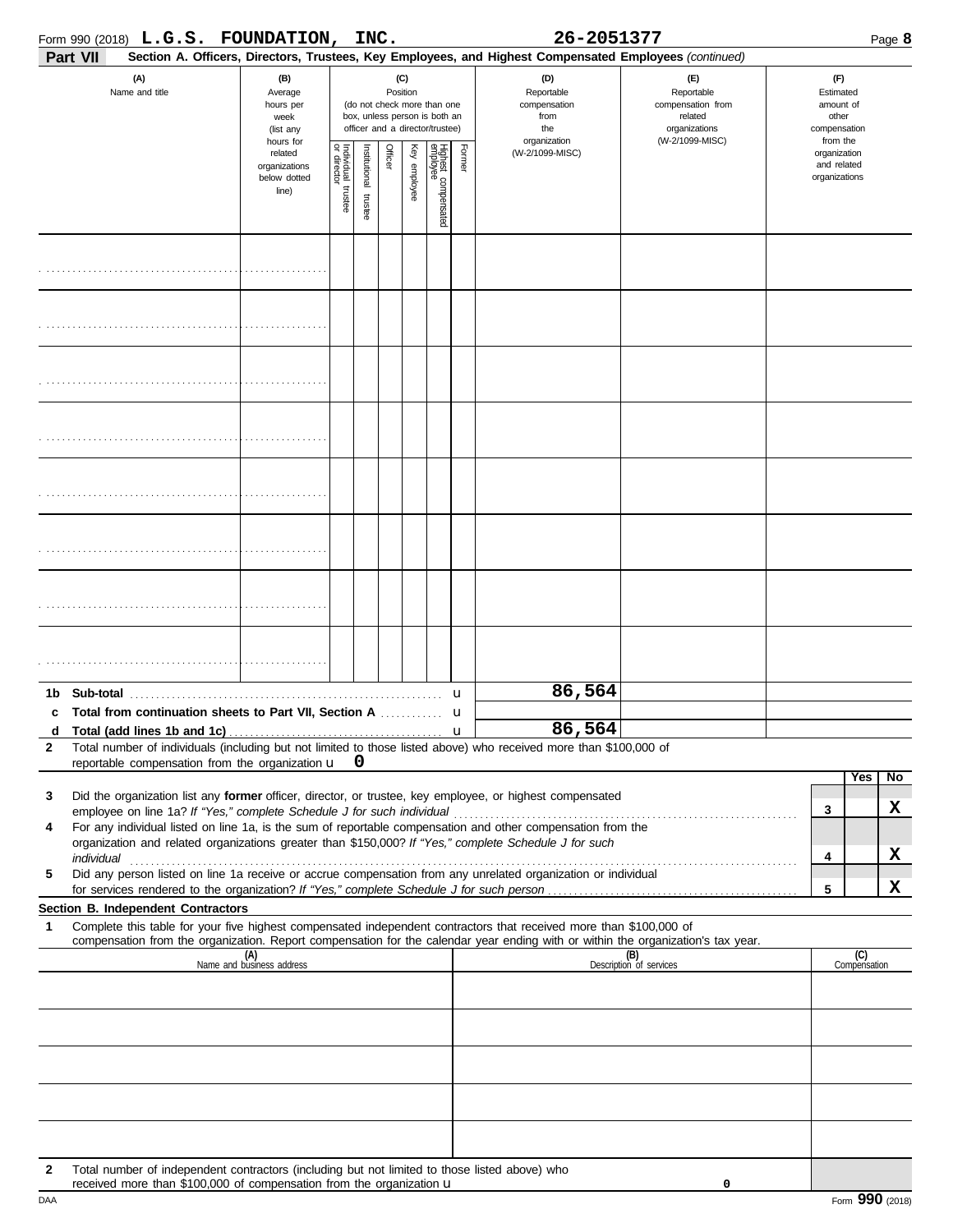|                  | Form 990 (2018) $L.G.S.$    | <b>FOUNDATION,</b> | INC. | 26-2051377 | Page |
|------------------|-----------------------------|--------------------|------|------------|------|
| <b>Part VIII</b> | <b>Statement of Revenue</b> |                    |      |            |      |

|                              |    |                                                                |                |               | (A)<br>Total revenue | (B)<br>Related or<br>exempt<br>function<br>revenue | (C)<br>Unrelated<br>business<br>revenue | (D)<br>Revenue<br>excluded from tax<br>under sections<br>512-514 |
|------------------------------|----|----------------------------------------------------------------|----------------|---------------|----------------------|----------------------------------------------------|-----------------------------------------|------------------------------------------------------------------|
|                              |    | 1a Federated campaigns                                         | 1a             |               |                      |                                                    |                                         |                                                                  |
|                              |    | <b>b</b> Membership dues <i>minimal</i>                        | 1b             |               |                      |                                                    |                                         |                                                                  |
|                              |    | c Fundraising events                                           | 1 <sub>c</sub> |               |                      |                                                    |                                         |                                                                  |
|                              |    | d Related organizations                                        | 1d             |               |                      |                                                    |                                         |                                                                  |
|                              |    | <b>e</b> Government grants (contributions)                     | 1e             |               |                      |                                                    |                                         |                                                                  |
| Contributions, Gifts, Grants |    | f All other contributions, gifts, grants,                      |                |               |                      |                                                    |                                         |                                                                  |
|                              |    | and similar amounts not included above                         | 1f             | 405,800       |                      |                                                    |                                         |                                                                  |
|                              |    |                                                                |                |               |                      |                                                    |                                         |                                                                  |
|                              |    | g Noncash contributions included in lines 1a-1f:               |                |               |                      |                                                    |                                         |                                                                  |
|                              |    |                                                                |                |               | 405,800              |                                                    |                                         |                                                                  |
|                              |    |                                                                |                | Busn. Code    |                      |                                                    |                                         |                                                                  |
|                              | 2a |                                                                |                |               |                      |                                                    |                                         |                                                                  |
|                              | b  |                                                                |                |               |                      |                                                    |                                         |                                                                  |
|                              | с  |                                                                |                |               |                      |                                                    |                                         |                                                                  |
|                              | d  |                                                                |                |               |                      |                                                    |                                         |                                                                  |
|                              | е  |                                                                |                |               |                      |                                                    |                                         |                                                                  |
| Program Service Revenue      |    | f All other program service revenue                            |                |               |                      |                                                    |                                         |                                                                  |
|                              |    |                                                                |                | u             |                      |                                                    |                                         |                                                                  |
|                              | 3  | Investment income (including dividends, interest,              |                |               |                      |                                                    |                                         |                                                                  |
|                              |    |                                                                |                | u             | 175                  |                                                    |                                         | 175                                                              |
|                              | 4  | Income from investment of tax-exempt bond proceeds             |                | u             |                      |                                                    |                                         |                                                                  |
|                              | 5  |                                                                |                | u             |                      |                                                    |                                         |                                                                  |
|                              |    | (i) Real                                                       |                | (ii) Personal |                      |                                                    |                                         |                                                                  |
|                              |    | 6a Gross rents                                                 |                |               |                      |                                                    |                                         |                                                                  |
|                              | b  | Less: rental exps.                                             |                |               |                      |                                                    |                                         |                                                                  |
|                              | c  | Rental inc. or (loss)                                          |                |               |                      |                                                    |                                         |                                                                  |
|                              | d  |                                                                |                |               |                      |                                                    |                                         |                                                                  |
|                              |    | <b>7a</b> Gross amount from<br>(i) Securities                  |                | (ii) Other    |                      |                                                    |                                         |                                                                  |
|                              |    | sales of assets<br>other than inventory                        |                |               |                      |                                                    |                                         |                                                                  |
|                              | b  | Less: cost or other                                            |                |               |                      |                                                    |                                         |                                                                  |
|                              |    | basis & sales exps.                                            |                |               |                      |                                                    |                                         |                                                                  |
|                              |    | c Gain or (loss)                                               |                |               |                      |                                                    |                                         |                                                                  |
|                              |    |                                                                |                |               |                      |                                                    |                                         |                                                                  |
|                              |    | 8a Gross income from fundraising events                        |                |               |                      |                                                    |                                         |                                                                  |
| γ                            |    | (not including \$                                              |                |               |                      |                                                    |                                         |                                                                  |
|                              |    | of contributions reported on line 1c).                         |                |               |                      |                                                    |                                         |                                                                  |
|                              |    |                                                                |                | 30,532        |                      |                                                    |                                         |                                                                  |
| Other Revenu                 |    | See Part IV, line $18$                                         | a l            |               |                      |                                                    |                                         |                                                                  |
|                              |    | <b>b</b> Less: direct expenses                                 | b              | 30,607        |                      |                                                    |                                         |                                                                  |
|                              |    | c Net income or (loss) from fundraising events  u              |                |               | -75                  |                                                    |                                         | $-75$                                                            |
|                              |    | 9a Gross income from gaming activities.                        |                |               |                      |                                                    |                                         |                                                                  |
|                              |    | See Part IV, line 19                                           | a              |               |                      |                                                    |                                         |                                                                  |
|                              |    | <b>b</b> Less: direct expenses                                 | b              |               |                      |                                                    |                                         |                                                                  |
|                              |    | c Net income or (loss) from gaming activities  u               |                |               |                      |                                                    |                                         |                                                                  |
|                              |    | 10a Gross sales of inventory, less                             |                |               |                      |                                                    |                                         |                                                                  |
|                              |    | returns and allowances                                         | a              |               |                      |                                                    |                                         |                                                                  |
|                              |    | <b>b</b> Less: $cost$ of goods $sol$                           | b              |               |                      |                                                    |                                         |                                                                  |
|                              |    | <b>c</b> Net income or (loss) from sales of inventory <b>u</b> |                |               |                      |                                                    |                                         |                                                                  |
|                              |    | Miscellaneous Revenue                                          |                | Busn. Code    |                      |                                                    |                                         |                                                                  |
|                              |    | 11a CONTRACTED SERVICES                                        |                |               | 19,000               | 19,000                                             |                                         |                                                                  |
|                              | b  |                                                                |                |               |                      |                                                    |                                         |                                                                  |
|                              | с  |                                                                |                |               |                      |                                                    |                                         |                                                                  |
|                              |    | d All other revenue                                            |                |               |                      |                                                    |                                         |                                                                  |
|                              | е  |                                                                |                | $\mathbf{u}$  | 19,000               |                                                    |                                         |                                                                  |
|                              |    |                                                                |                | $\mathbf u$   | 424,900              | 19,000                                             | 0                                       | 100                                                              |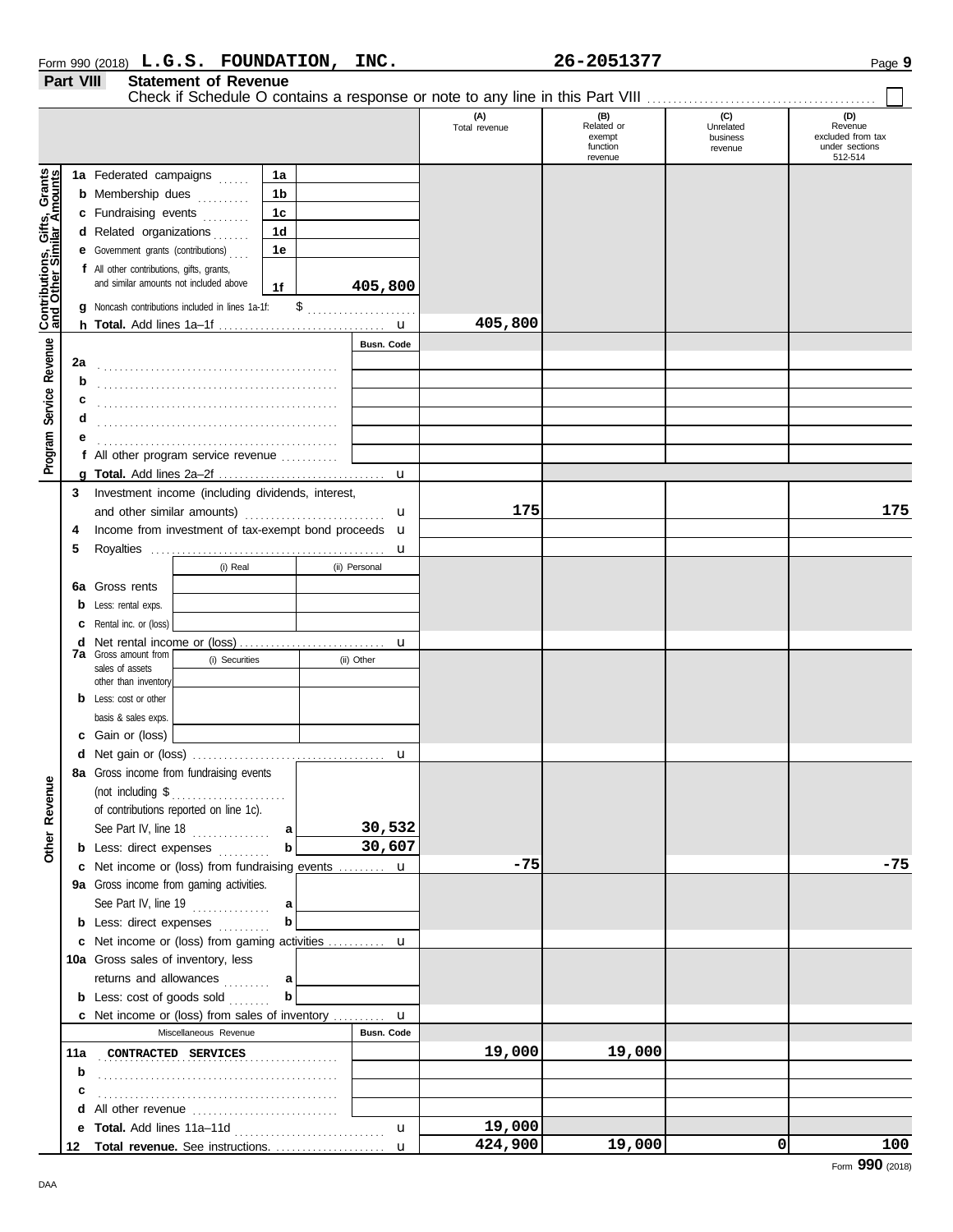|              | Section 501(c)(3) and 501(c)(4) organizations must complete all columns. All other organizations must complete column (A).<br>Check if Schedule O contains a response or note to any line in this Part IX                                                                                                                                                                                                |                |                             |                                    |                         |
|--------------|----------------------------------------------------------------------------------------------------------------------------------------------------------------------------------------------------------------------------------------------------------------------------------------------------------------------------------------------------------------------------------------------------------|----------------|-----------------------------|------------------------------------|-------------------------|
|              | Do not include amounts reported on lines 6b,                                                                                                                                                                                                                                                                                                                                                             | (A)            | (B)                         | (C)                                | (D)                     |
|              | 7b, 8b, 9b, and 10b of Part VIII.                                                                                                                                                                                                                                                                                                                                                                        | Total expenses | Program service<br>expenses | Management and<br>general expenses | Fundraising<br>expenses |
| 1.           | Grants and other assistance to domestic organizations                                                                                                                                                                                                                                                                                                                                                    |                |                             |                                    |                         |
|              | and domestic governments. See Part IV, line 21                                                                                                                                                                                                                                                                                                                                                           | 23,750         | 23,750                      |                                    |                         |
| $\mathbf{2}$ | Grants and other assistance to domestic                                                                                                                                                                                                                                                                                                                                                                  |                |                             |                                    |                         |
|              | individuals. See Part IV, line 22                                                                                                                                                                                                                                                                                                                                                                        |                |                             |                                    |                         |
| 3            | Grants and other assistance to foreign                                                                                                                                                                                                                                                                                                                                                                   |                |                             |                                    |                         |
|              | organizations, foreign governments, and foreign                                                                                                                                                                                                                                                                                                                                                          |                |                             |                                    |                         |
|              | individuals. See Part IV, lines 15 and 16                                                                                                                                                                                                                                                                                                                                                                |                |                             |                                    |                         |
| 4            | Benefits paid to or for members                                                                                                                                                                                                                                                                                                                                                                          |                |                             |                                    |                         |
| 5            | Compensation of current officers, directors,                                                                                                                                                                                                                                                                                                                                                             |                |                             |                                    |                         |
|              | trustees, and key employees                                                                                                                                                                                                                                                                                                                                                                              |                |                             |                                    |                         |
| 6            | Compensation not included above, to disqualified                                                                                                                                                                                                                                                                                                                                                         |                |                             |                                    |                         |
|              | persons (as defined under section 4958(f)(1)) and                                                                                                                                                                                                                                                                                                                                                        |                |                             |                                    |                         |
|              | persons described in section 4958(c)(3)(B)                                                                                                                                                                                                                                                                                                                                                               |                |                             |                                    |                         |
| 7            | Other salaries and wages                                                                                                                                                                                                                                                                                                                                                                                 |                |                             |                                    |                         |
| 8            | Pension plan accruals and contributions (include                                                                                                                                                                                                                                                                                                                                                         |                |                             |                                    |                         |
|              | section 401(k) and 403(b) employer contributions)                                                                                                                                                                                                                                                                                                                                                        |                |                             |                                    |                         |
| 9            | Other employee benefits                                                                                                                                                                                                                                                                                                                                                                                  |                |                             |                                    |                         |
| 10           |                                                                                                                                                                                                                                                                                                                                                                                                          |                |                             |                                    |                         |
| 11           | Fees for services (non-employees):                                                                                                                                                                                                                                                                                                                                                                       |                |                             |                                    |                         |
| a            | Management                                                                                                                                                                                                                                                                                                                                                                                               | 198,142        | 198,142                     |                                    |                         |
| b            |                                                                                                                                                                                                                                                                                                                                                                                                          |                |                             |                                    |                         |
|              |                                                                                                                                                                                                                                                                                                                                                                                                          | 2,265          |                             | 2,265                              |                         |
| d            | Lobbying                                                                                                                                                                                                                                                                                                                                                                                                 |                |                             |                                    |                         |
|              | Professional fundraising services. See Part IV, line 17                                                                                                                                                                                                                                                                                                                                                  |                |                             |                                    |                         |
| f            | Investment management fees                                                                                                                                                                                                                                                                                                                                                                               |                |                             |                                    |                         |
| g            | Other. (If line 11g amount exceeds 10% of line 25, column                                                                                                                                                                                                                                                                                                                                                |                |                             |                                    |                         |
|              | (A) amount, list line 11g expenses on Schedule O.)                                                                                                                                                                                                                                                                                                                                                       |                |                             |                                    |                         |
| 12           | Advertising and promotion                                                                                                                                                                                                                                                                                                                                                                                | 1,396          |                             | 1,396                              |                         |
| 13           | Office expenses                                                                                                                                                                                                                                                                                                                                                                                          | 6,023          |                             | 6,023                              |                         |
| 14           | Information technology                                                                                                                                                                                                                                                                                                                                                                                   |                |                             |                                    |                         |
| 15           |                                                                                                                                                                                                                                                                                                                                                                                                          |                |                             |                                    |                         |
| 16           |                                                                                                                                                                                                                                                                                                                                                                                                          | 7,476          |                             | 7,476                              |                         |
| 17           |                                                                                                                                                                                                                                                                                                                                                                                                          | 10,856         | 10,856                      |                                    |                         |
| 18           | Payments of travel or entertainment expenses                                                                                                                                                                                                                                                                                                                                                             |                |                             |                                    |                         |
|              | for any federal, state, or local public officials                                                                                                                                                                                                                                                                                                                                                        |                |                             |                                    |                         |
| 19           | Conferences, conventions, and meetings                                                                                                                                                                                                                                                                                                                                                                   | 16,268         | 16,268                      |                                    |                         |
| 20           | $\textbf{Interest} \hspace{1.5cm} \textbf{1} \hspace{1.5cm} \textbf{1} \hspace{1.5cm} \textbf{2} \hspace{1.5cm} \textbf{3} \hspace{1.5cm} \textbf{4} \hspace{1.5cm} \textbf{5} \hspace{1.5cm} \textbf{6} \hspace{1.5cm} \textbf{6} \hspace{1.5cm} \textbf{6} \hspace{1.5cm} \textbf{7} \hspace{1.5cm} \textbf{8} \hspace{1.5cm} \textbf{9} \hspace{1.5cm} \textbf{1} \hspace{1.5cm} \textbf{1} \hspace{$ |                |                             |                                    |                         |
| 21           | Payments to affiliates                                                                                                                                                                                                                                                                                                                                                                                   |                |                             |                                    |                         |
| 22           | Depreciation, depletion, and amortization                                                                                                                                                                                                                                                                                                                                                                | 2,051          |                             | 2,051                              |                         |
| 23           |                                                                                                                                                                                                                                                                                                                                                                                                          |                |                             |                                    |                         |
| 24           | Other expenses. Itemize expenses not covered                                                                                                                                                                                                                                                                                                                                                             |                |                             |                                    |                         |
|              | above (List miscellaneous expenses in line 24e. If<br>line 24e amount exceeds 10% of line 25, column                                                                                                                                                                                                                                                                                                     |                |                             |                                    |                         |
|              | (A) amount, list line 24e expenses on Schedule O.)                                                                                                                                                                                                                                                                                                                                                       |                |                             |                                    |                         |
|              | <b>ACTIVITIES</b>                                                                                                                                                                                                                                                                                                                                                                                        | 11,982         | 11,982                      |                                    |                         |
| а<br>b       | TELEPHONE                                                                                                                                                                                                                                                                                                                                                                                                | 1,212          |                             | 1,212                              |                         |
| с            | BANK & CREDIT CARD FEES                                                                                                                                                                                                                                                                                                                                                                                  | 340            |                             | 340                                |                         |
| d            | DUES & SUBSCRIPTIONS                                                                                                                                                                                                                                                                                                                                                                                     | 224            |                             | 224                                |                         |
|              |                                                                                                                                                                                                                                                                                                                                                                                                          | 75             |                             | 75                                 |                         |
| е<br>25      | Total functional expenses. Add lines 1 through 24e                                                                                                                                                                                                                                                                                                                                                       | 282,060        | 260,998                     | 21,062                             | $\mathbf 0$             |
| 26           | Joint costs. Complete this line only if the                                                                                                                                                                                                                                                                                                                                                              |                |                             |                                    |                         |
|              | organization reported in column (B) joint costs                                                                                                                                                                                                                                                                                                                                                          |                |                             |                                    |                         |
|              | from a combined educational campaign and<br>if                                                                                                                                                                                                                                                                                                                                                           |                |                             |                                    |                         |
|              | fundraising solicitation. Check here u<br>following SOP 98-2 (ASC 958-720)                                                                                                                                                                                                                                                                                                                               |                |                             |                                    |                         |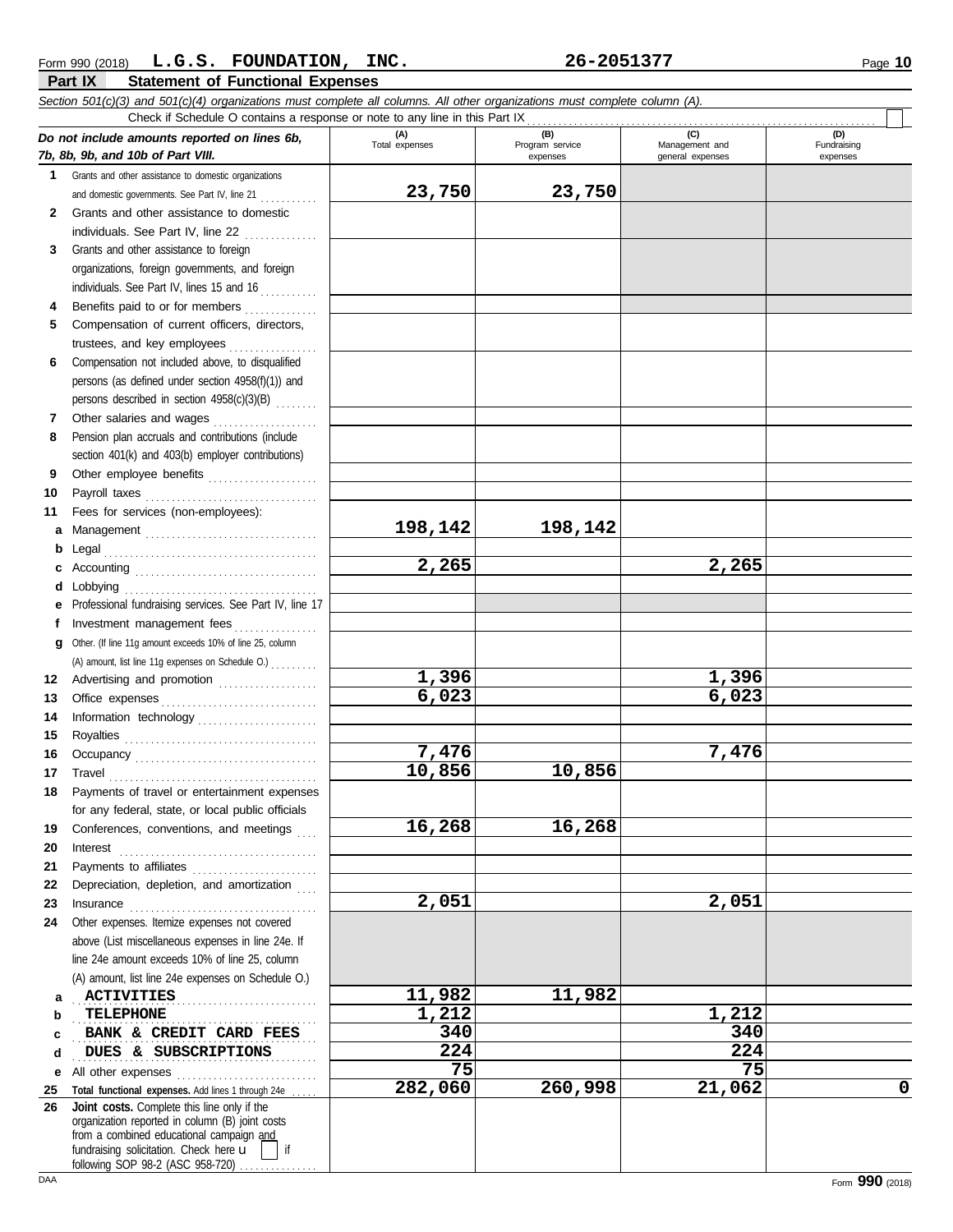#### **Form 990 (2018) L.G.S. FOUNDATION, INC.** 26-2051377 Page 11 **Part X Balance Sheet**

|                  |     | Check if Schedule O contains a response or note to any line in this Part X                                                                                                                                                          |                 |                          |                |                    |
|------------------|-----|-------------------------------------------------------------------------------------------------------------------------------------------------------------------------------------------------------------------------------------|-----------------|--------------------------|----------------|--------------------|
|                  |     |                                                                                                                                                                                                                                     |                 | (A)<br>Beginning of year |                | (B)<br>End of year |
|                  | 1   |                                                                                                                                                                                                                                     |                 | 175,426                  | $\mathbf{1}$   | 306,434            |
|                  | 2   |                                                                                                                                                                                                                                     |                 | 225,381                  | $\mathbf{2}$   | 300,556            |
|                  | 3   |                                                                                                                                                                                                                                     |                 | 3                        |                |                    |
|                  | 4   | Accounts receivable, net                                                                                                                                                                                                            |                 |                          | 4              |                    |
|                  | 5   | Loans and other receivables from current and former officers, directors,                                                                                                                                                            |                 |                          |                |                    |
|                  |     | trustees, key employees, and highest compensated employees.                                                                                                                                                                         |                 |                          |                |                    |
|                  |     | Complete Part II of Schedule L                                                                                                                                                                                                      |                 |                          | 5              |                    |
|                  | 6   | Loans and other receivables from other disqualified persons (as defined under section                                                                                                                                               |                 |                          |                |                    |
|                  |     | $4958(f)(1)$ , persons described in section $4958(c)(3)(B)$ , and contributing employers and                                                                                                                                        |                 |                          |                |                    |
|                  |     | sponsoring organizations of section 501(c)(9) voluntary employees' beneficiary                                                                                                                                                      |                 |                          |                |                    |
|                  |     |                                                                                                                                                                                                                                     |                 |                          | 6              |                    |
| Assets           | 7   |                                                                                                                                                                                                                                     |                 |                          | $\overline{7}$ |                    |
|                  | 8   | Inventories for sale or use                                                                                                                                                                                                         |                 |                          | 8              |                    |
|                  | 9   |                                                                                                                                                                                                                                     |                 |                          | 9              | 12,000             |
|                  | 10a | Land, buildings, and equipment: cost or                                                                                                                                                                                             |                 |                          |                |                    |
|                  |     | other basis. Complete Part VI of Schedule D                                                                                                                                                                                         | 10a             |                          |                |                    |
|                  | b   | Less: accumulated depreciation                                                                                                                                                                                                      | 10 <sub>b</sub> |                          | 10c            |                    |
|                  | 11  |                                                                                                                                                                                                                                     |                 |                          | 11             |                    |
|                  | 12  |                                                                                                                                                                                                                                     |                 |                          | 12             |                    |
|                  | 13  |                                                                                                                                                                                                                                     |                 |                          | 13             |                    |
|                  | 14  | Intangible assets                                                                                                                                                                                                                   |                 |                          | 14             |                    |
|                  | 15  | Other assets. See Part IV, line 11                                                                                                                                                                                                  | 1,058           | 15                       | 1,058          |                    |
|                  | 16  |                                                                                                                                                                                                                                     |                 | 401,865                  | 16             | 620,048            |
|                  | 17  |                                                                                                                                                                                                                                     |                 | 31,311                   | 17             | 6,654              |
|                  | 18  |                                                                                                                                                                                                                                     |                 |                          | 18             |                    |
|                  | 19  | Grants payable <i>communication</i> and all the contract of the contract of the contract of the contract of the contract of the contract of the contract of the contract of the contract of the contract of the contract of the con |                 | 225,000                  | 19             | 325,000            |
|                  |     |                                                                                                                                                                                                                                     |                 |                          |                |                    |
|                  | 20  |                                                                                                                                                                                                                                     |                 |                          | 20             |                    |
|                  | 21  |                                                                                                                                                                                                                                     |                 |                          | 21             |                    |
|                  | 22  | Loans and other payables to current and former officers, directors,                                                                                                                                                                 |                 |                          |                |                    |
| Liabilities      |     | trustees, key employees, highest compensated employees, and                                                                                                                                                                         |                 |                          |                |                    |
|                  |     | disqualified persons. Complete Part II of Schedule L                                                                                                                                                                                |                 |                          | 22             |                    |
|                  | 23  |                                                                                                                                                                                                                                     |                 |                          | 23             |                    |
|                  | 24  |                                                                                                                                                                                                                                     |                 |                          | 24             |                    |
|                  | 25  | Other liabilities (including federal income tax, payables to related third                                                                                                                                                          |                 |                          |                |                    |
|                  |     | parties, and other liabilities not included on lines 17-24). Complete Part X                                                                                                                                                        |                 |                          |                |                    |
|                  |     |                                                                                                                                                                                                                                     |                 | 256,311                  | 25<br>26       | 331,654            |
|                  | 26  |                                                                                                                                                                                                                                     | Ιx<br>and       |                          |                |                    |
|                  |     | Organizations that follow SFAS 117 (ASC 958), check here u                                                                                                                                                                          |                 |                          |                |                    |
|                  |     | complete lines 27 through 29, and lines 33 and 34.                                                                                                                                                                                  |                 | 145,554                  | 27             | 288,394            |
|                  | 27  |                                                                                                                                                                                                                                     |                 |                          |                |                    |
|                  | 28  |                                                                                                                                                                                                                                     |                 |                          | 28             |                    |
| or Fund Balances | 29  | Organizations that do not follow SFAS 117 (ASC 958), check here u                                                                                                                                                                   | and             |                          | 29             |                    |
|                  |     |                                                                                                                                                                                                                                     |                 |                          |                |                    |
|                  |     | complete lines 30 through 34.                                                                                                                                                                                                       |                 |                          |                |                    |
| Assets           | 30  |                                                                                                                                                                                                                                     |                 |                          | 30             |                    |
|                  | 31  |                                                                                                                                                                                                                                     |                 |                          | 31             |                    |
| ğ                | 32  | Retained earnings, endowment, accumulated income, or other funds                                                                                                                                                                    |                 | 145,554                  | 32             | 288,394            |
|                  | 33  |                                                                                                                                                                                                                                     |                 | 401,865                  | 33             | 620,048            |
|                  | 34  |                                                                                                                                                                                                                                     |                 |                          | 34             |                    |

Form **990** (2018)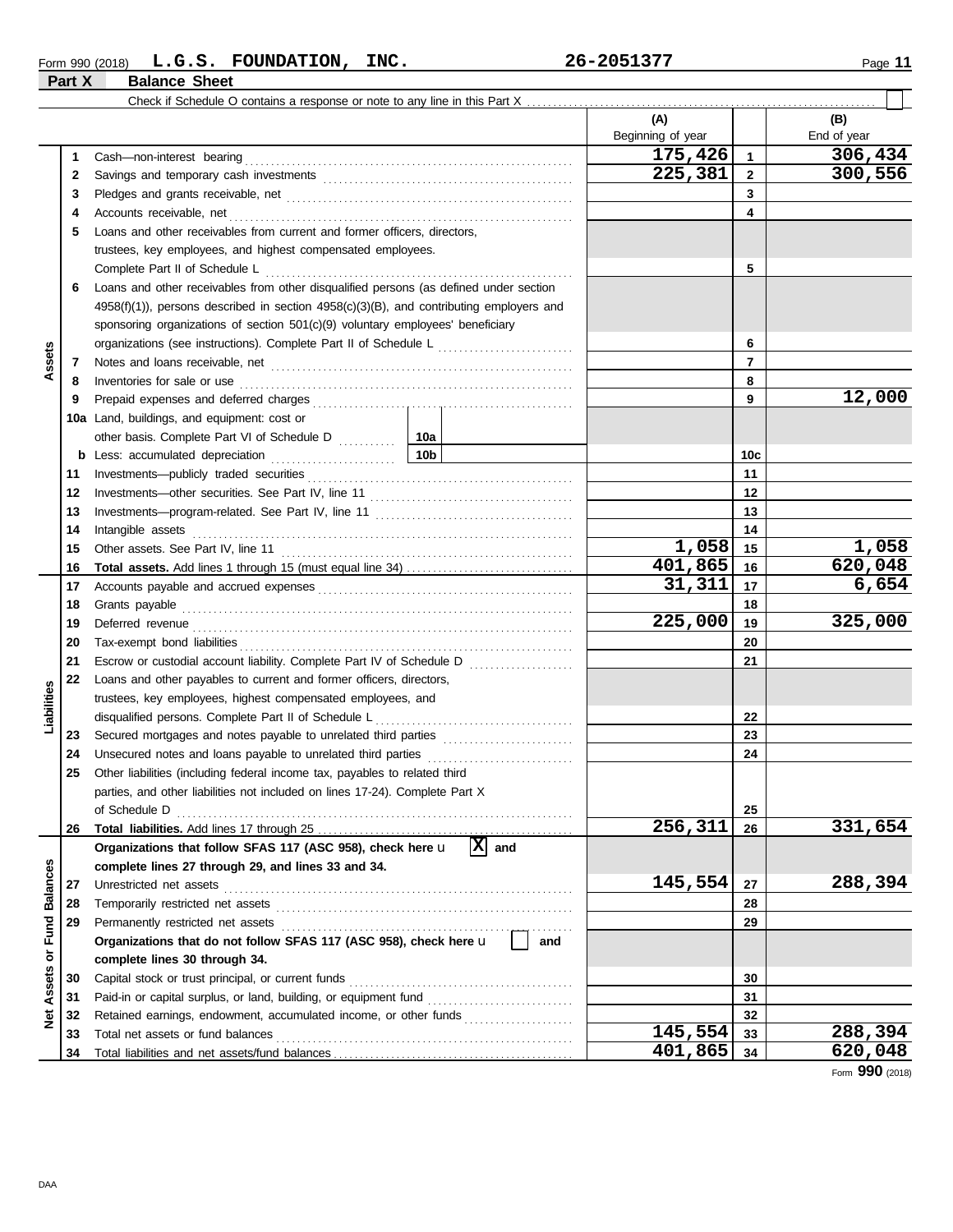|    | 26-2051377<br>Form 990 (2018) $L.G.S.$ FOUNDATION, INC.                                                                                                                                                                              |                         |                |             | Page 12 |
|----|--------------------------------------------------------------------------------------------------------------------------------------------------------------------------------------------------------------------------------------|-------------------------|----------------|-------------|---------|
|    | <b>Reconciliation of Net Assets</b><br>Part XI                                                                                                                                                                                       |                         |                |             |         |
|    |                                                                                                                                                                                                                                      |                         |                |             |         |
| 1  |                                                                                                                                                                                                                                      |                         |                | 424,900     |         |
| 2  |                                                                                                                                                                                                                                      | $\overline{2}$          |                | 282,060     |         |
| 3  |                                                                                                                                                                                                                                      | 3                       |                | 142,840     |         |
| 4  |                                                                                                                                                                                                                                      | $\overline{\mathbf{4}}$ |                | 145,554     |         |
| 5  |                                                                                                                                                                                                                                      | 5                       |                |             |         |
| 6  | Donated services and use of facilities <b>constant of the constant of the constant of the constant of the constant of the constant of the constant of the constant of the constant of the constant of the constant of the consta</b> | 6                       |                |             |         |
| 7  | Investment expenses                                                                                                                                                                                                                  | $\overline{7}$          |                |             |         |
| 8  | Prior period adjustments                                                                                                                                                                                                             | 8                       |                |             |         |
| 9  |                                                                                                                                                                                                                                      | 9                       |                |             |         |
| 10 | Net assets or fund balances at end of year. Combine lines 3 through 9 (must equal Part X, line                                                                                                                                       |                         |                |             |         |
|    | 33, column (B))                                                                                                                                                                                                                      | 10                      |                | 288,394     |         |
|    | <b>Financial Statements and Reporting</b><br>Part XII                                                                                                                                                                                |                         |                |             |         |
|    |                                                                                                                                                                                                                                      |                         |                |             |         |
|    |                                                                                                                                                                                                                                      |                         |                | <b>Yes</b>  | No      |
| 1. | X<br>Other<br>Cash<br>Accrual<br>Accounting method used to prepare the Form 990:                                                                                                                                                     |                         |                |             |         |
|    | If the organization changed its method of accounting from a prior year or checked "Other," explain in                                                                                                                                |                         |                |             |         |
|    | Schedule O.                                                                                                                                                                                                                          |                         |                |             |         |
|    | 2a Were the organization's financial statements compiled or reviewed by an independent accountant?                                                                                                                                   |                         | 2a             | $\mathbf x$ |         |
|    | If "Yes," check a box below to indicate whether the financial statements for the year were compiled or                                                                                                                               |                         |                |             |         |
|    | reviewed on a separate basis, consolidated basis, or both:                                                                                                                                                                           |                         |                |             |         |
|    | IХ<br>Separate basis<br>Consolidated basis<br>Both consolidated and separate basis                                                                                                                                                   |                         |                |             |         |
|    | <b>b</b> Were the organization's financial statements audited by an independent accountant?                                                                                                                                          |                         | 2b             |             | x       |
|    | If "Yes," check a box below to indicate whether the financial statements for the year were audited on a                                                                                                                              |                         |                |             |         |
|    | separate basis, consolidated basis, or both:                                                                                                                                                                                         |                         |                |             |         |
|    | Consolidated basis<br>Both consolidated and separate basis<br>Separate basis                                                                                                                                                         |                         |                |             |         |
|    | c If "Yes" to line 2a or 2b, does the organization have a committee that assumes responsibility for oversight                                                                                                                        |                         |                |             |         |
|    | of the audit, review, or compilation of its financial statements and selection of an independent accountant?                                                                                                                         |                         | 2c             | X           |         |
|    | If the organization changed either its oversight process or selection process during the tax year, explain in                                                                                                                        |                         |                |             |         |
|    | Schedule O.                                                                                                                                                                                                                          |                         |                |             |         |
|    | 3a As a result of a federal award, was the organization required to undergo an audit or audits as set forth in                                                                                                                       |                         |                |             |         |
|    | the Single Audit Act and OMB Circular A-133?                                                                                                                                                                                         |                         | За             |             |         |
|    | <b>b</b> If "Yes," did the organization undergo the required audit or audits? If the organization did not undergo the                                                                                                                |                         |                |             |         |
|    | required audit or audits, explain why in Schedule O and describe any steps taken to undergo such audits.                                                                                                                             |                         | 3 <sub>b</sub> |             |         |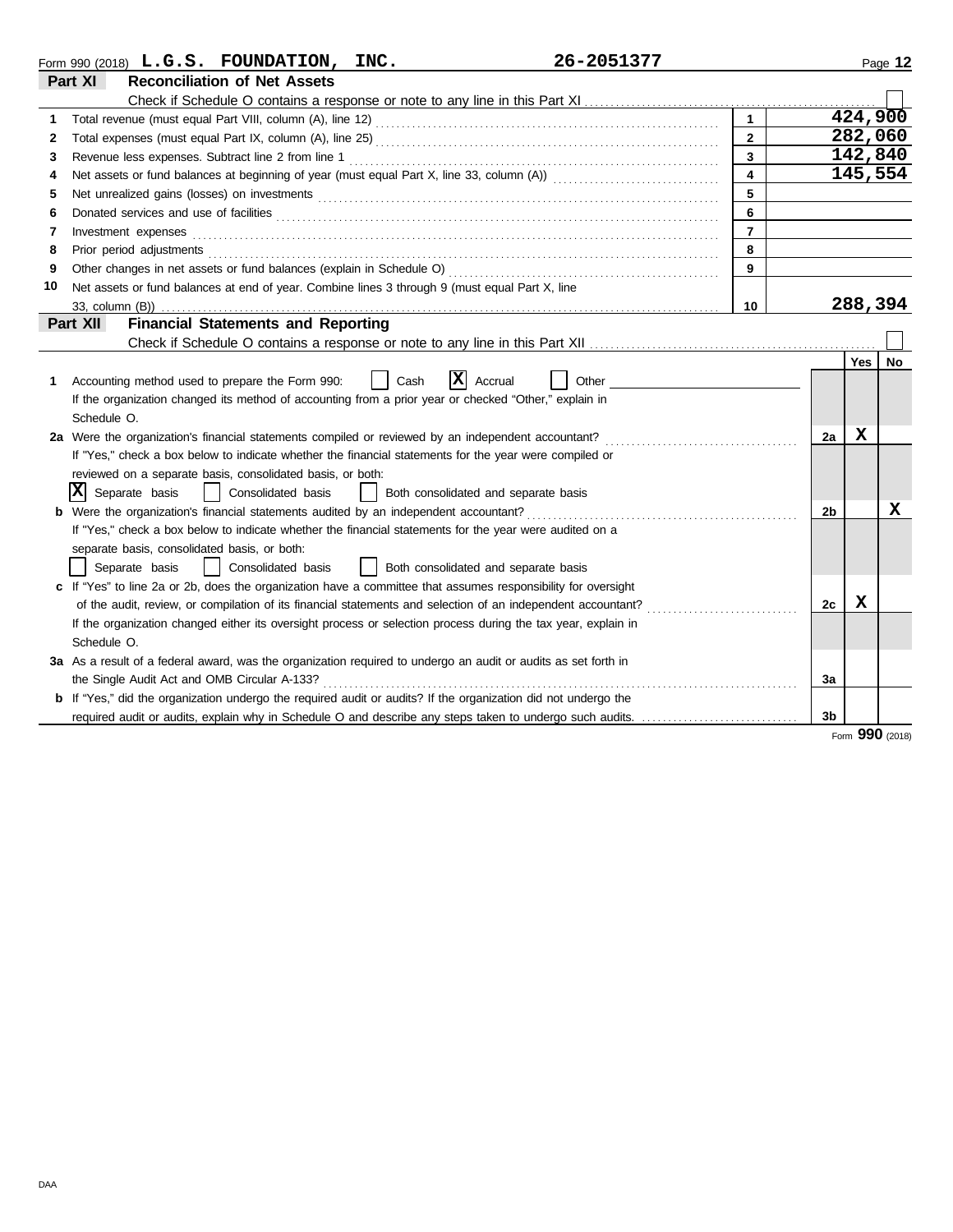| <b>SCHEDULE A</b>                                                   | <b>Public Charity Status and Public Support</b>            | OMB No. 1545-0047                                                                                                                                                                                                                                                                                                                                                                                                                                                                   |                                                      |                                        |                                              |
|---------------------------------------------------------------------|------------------------------------------------------------|-------------------------------------------------------------------------------------------------------------------------------------------------------------------------------------------------------------------------------------------------------------------------------------------------------------------------------------------------------------------------------------------------------------------------------------------------------------------------------------|------------------------------------------------------|----------------------------------------|----------------------------------------------|
| (Form 990 or 990-EZ)                                                |                                                            | Complete if the organization is a section 501(c)(3) organization or a section $4947(a)(1)$ nonexempt charitable trust.                                                                                                                                                                                                                                                                                                                                                              |                                                      |                                        |                                              |
| La Attach to Form 990 or Form 990-EZ.<br>Department of the Treasury |                                                            |                                                                                                                                                                                                                                                                                                                                                                                                                                                                                     |                                                      |                                        | Open to Public                               |
| Internal Revenue Service                                            |                                                            | u Go to www.irs.gov/Form990 for instructions and the latest information.                                                                                                                                                                                                                                                                                                                                                                                                            |                                                      |                                        | <b>Inspection</b>                            |
| Name of the organization                                            | L.G.S. FOUNDATION, INC.                                    |                                                                                                                                                                                                                                                                                                                                                                                                                                                                                     |                                                      | 26-2051377                             | Employer identification number               |
| Part I                                                              |                                                            | Reason for Public Charity Status (All organizations must complete this part.) See instructions.                                                                                                                                                                                                                                                                                                                                                                                     |                                                      |                                        |                                              |
|                                                                     |                                                            | The organization is not a private foundation because it is: (For lines 1 through 12, check only one box.)                                                                                                                                                                                                                                                                                                                                                                           |                                                      |                                        |                                              |
| 1                                                                   |                                                            | A church, convention of churches, or association of churches described in <b>section 170(b)(1)(A)(i).</b>                                                                                                                                                                                                                                                                                                                                                                           |                                                      |                                        |                                              |
| 2                                                                   |                                                            | A school described in section 170(b)(1)(A)(ii). (Attach Schedule E (Form 990 or 990-EZ).)                                                                                                                                                                                                                                                                                                                                                                                           |                                                      |                                        |                                              |
| 3                                                                   |                                                            | A hospital or a cooperative hospital service organization described in section 170(b)(1)(A)(iii).                                                                                                                                                                                                                                                                                                                                                                                   |                                                      |                                        |                                              |
| 4                                                                   |                                                            | A medical research organization operated in conjunction with a hospital described in section 170(b)(1)(A)(iii). Enter the hospital's name,                                                                                                                                                                                                                                                                                                                                          |                                                      |                                        |                                              |
|                                                                     |                                                            | city, and state: <b>contained</b> state:                                                                                                                                                                                                                                                                                                                                                                                                                                            |                                                      |                                        |                                              |
| 5                                                                   |                                                            | An organization operated for the benefit of a college or university owned or operated by a governmental unit described in                                                                                                                                                                                                                                                                                                                                                           |                                                      |                                        |                                              |
|                                                                     | section 170(b)(1)(A)(iv). (Complete Part II.)              |                                                                                                                                                                                                                                                                                                                                                                                                                                                                                     |                                                      |                                        |                                              |
| 6                                                                   |                                                            | A federal, state, or local government or governmental unit described in <b>section 170(b)(1)(A)(v).</b>                                                                                                                                                                                                                                                                                                                                                                             |                                                      |                                        |                                              |
| 7                                                                   | described in section 170(b)(1)(A)(vi). (Complete Part II.) | An organization that normally receives a substantial part of its support from a governmental unit or from the general public                                                                                                                                                                                                                                                                                                                                                        |                                                      |                                        |                                              |
| 8                                                                   |                                                            | A community trust described in section 170(b)(1)(A)(vi). (Complete Part II.)                                                                                                                                                                                                                                                                                                                                                                                                        |                                                      |                                        |                                              |
| 9<br>university:                                                    |                                                            | An agricultural research organization described in section 170(b)(1)(A)(ix) operated in conjunction with a land-grant college<br>or university or a non-land-grant college of agriculture (see instructions). Enter the name, city, and state of the college or                                                                                                                                                                                                                     |                                                      |                                        |                                              |
| X<br>10                                                             |                                                            | An organization that normally receives: (1) more than 33 1/3% of its support from contributions, membership fees, and gross<br>receipts from activities related to its exempt functions—subject to certain exceptions, and (2) no more than 33 1/3% of its<br>support from gross investment income and unrelated business taxable income (less section 511 tax) from businesses<br>acquired by the organization after June 30, 1975. See section $509(a)(2)$ . (Complete Part III.) |                                                      |                                        |                                              |
| 11                                                                  |                                                            | An organization organized and operated exclusively to test for public safety. See section 509(a)(4).                                                                                                                                                                                                                                                                                                                                                                                |                                                      |                                        |                                              |
| 12                                                                  |                                                            | An organization organized and operated exclusively for the benefit of, to perform the functions of, or to carry out the purposes                                                                                                                                                                                                                                                                                                                                                    |                                                      |                                        |                                              |
|                                                                     |                                                            | of one or more publicly supported organizations described in section 509(a)(1) or section 509(a)(2). See section 509(a)(3).                                                                                                                                                                                                                                                                                                                                                         |                                                      |                                        |                                              |
| a                                                                   |                                                            | Check the box in lines 12a through 12d that describes the type of supporting organization and complete lines 12e, 12f, and 12g.<br>Type I. A supporting organization operated, supervised, or controlled by its supported organization(s), typically by giving                                                                                                                                                                                                                      |                                                      |                                        |                                              |
|                                                                     |                                                            | the supported organization(s) the power to regularly appoint or elect a majority of the directors or trustees of the                                                                                                                                                                                                                                                                                                                                                                |                                                      |                                        |                                              |
|                                                                     |                                                            | supporting organization. You must complete Part IV, Sections A and B.                                                                                                                                                                                                                                                                                                                                                                                                               |                                                      |                                        |                                              |
| b                                                                   |                                                            | Type II. A supporting organization supervised or controlled in connection with its supported organization(s), by having                                                                                                                                                                                                                                                                                                                                                             |                                                      |                                        |                                              |
|                                                                     |                                                            | control or management of the supporting organization vested in the same persons that control or manage the supported<br>organization(s). You must complete Part IV, Sections A and C.                                                                                                                                                                                                                                                                                               |                                                      |                                        |                                              |
| C                                                                   |                                                            | Type III functionally integrated. A supporting organization operated in connection with, and functionally integrated with,                                                                                                                                                                                                                                                                                                                                                          |                                                      |                                        |                                              |
|                                                                     |                                                            | its supported organization(s) (see instructions). You must complete Part IV, Sections A, D, and E.                                                                                                                                                                                                                                                                                                                                                                                  |                                                      |                                        |                                              |
| d                                                                   |                                                            | Type III non-functionally integrated. A supporting organization operated in connection with its supported organization(s)                                                                                                                                                                                                                                                                                                                                                           |                                                      |                                        |                                              |
|                                                                     |                                                            | that is not functionally integrated. The organization generally must satisfy a distribution requirement and an attentiveness<br>requirement (see instructions). You must complete Part IV, Sections A and D, and Part V.                                                                                                                                                                                                                                                            |                                                      |                                        |                                              |
| е                                                                   |                                                            | Check this box if the organization received a written determination from the IRS that it is a Type I, Type II, Type III                                                                                                                                                                                                                                                                                                                                                             |                                                      |                                        |                                              |
|                                                                     |                                                            | functionally integrated, or Type III non-functionally integrated supporting organization.                                                                                                                                                                                                                                                                                                                                                                                           |                                                      |                                        |                                              |
| f                                                                   | Enter the number of supported organizations                |                                                                                                                                                                                                                                                                                                                                                                                                                                                                                     |                                                      |                                        |                                              |
| g                                                                   |                                                            | Provide the following information about the supported organization(s).                                                                                                                                                                                                                                                                                                                                                                                                              |                                                      |                                        |                                              |
| (i) Name of supported<br>organization                               | $(ii)$ EIN                                                 | (iii) Type of organization<br>(described on lines 1-10                                                                                                                                                                                                                                                                                                                                                                                                                              | (iv) Is the organization<br>listed in your governing | (v) Amount of monetary<br>support (see | (vi) Amount of<br>other support (see         |
|                                                                     |                                                            | above (see instructions))                                                                                                                                                                                                                                                                                                                                                                                                                                                           | document?                                            | instructions)                          | instructions)                                |
|                                                                     |                                                            |                                                                                                                                                                                                                                                                                                                                                                                                                                                                                     | Yes<br>No                                            |                                        |                                              |
| (A)                                                                 |                                                            |                                                                                                                                                                                                                                                                                                                                                                                                                                                                                     |                                                      |                                        |                                              |
| (B)                                                                 |                                                            |                                                                                                                                                                                                                                                                                                                                                                                                                                                                                     |                                                      |                                        |                                              |
|                                                                     |                                                            |                                                                                                                                                                                                                                                                                                                                                                                                                                                                                     |                                                      |                                        |                                              |
| (C)                                                                 |                                                            |                                                                                                                                                                                                                                                                                                                                                                                                                                                                                     |                                                      |                                        |                                              |
| (D)                                                                 |                                                            |                                                                                                                                                                                                                                                                                                                                                                                                                                                                                     |                                                      |                                        |                                              |
| (E)                                                                 |                                                            |                                                                                                                                                                                                                                                                                                                                                                                                                                                                                     |                                                      |                                        |                                              |
| Total                                                               |                                                            |                                                                                                                                                                                                                                                                                                                                                                                                                                                                                     |                                                      |                                        |                                              |
| stan Aat Matia                                                      |                                                            | the Instructions for Form 000 or 000 F7                                                                                                                                                                                                                                                                                                                                                                                                                                             |                                                      |                                        | <b>Calcedule A (Farm 000 as 000 F7) 2040</b> |

**For Paperwork Reduction Act Notice, see the Instructions for Form 990 or 990-EZ.**

**Schedule A (Form 990 or 990-EZ) 2018**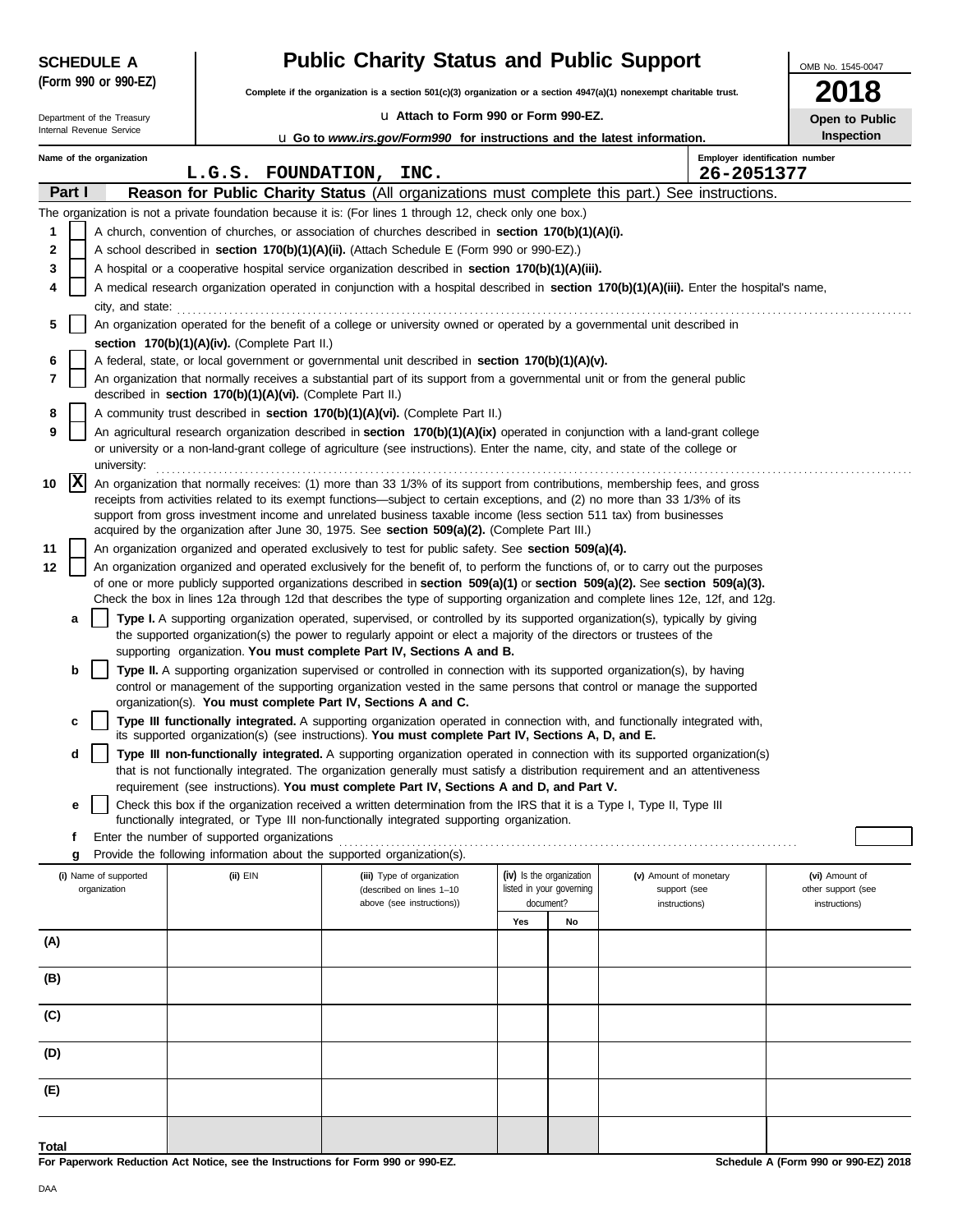|              | Part III. If the organization fails to qualify under the tests listed below, please complete Part III.)                                                                                                                                                                                                                                                 |          |          |            |            |            |           |
|--------------|---------------------------------------------------------------------------------------------------------------------------------------------------------------------------------------------------------------------------------------------------------------------------------------------------------------------------------------------------------|----------|----------|------------|------------|------------|-----------|
|              | <b>Section A. Public Support</b>                                                                                                                                                                                                                                                                                                                        |          |          |            |            |            |           |
|              | Calendar year (or fiscal year beginning in)<br>$\mathbf{u}$                                                                                                                                                                                                                                                                                             | (a) 2014 | (b) 2015 | $(c)$ 2016 | $(d)$ 2017 | (e) $2018$ | (f) Total |
| 1            | Gifts, grants, contributions, and<br>membership fees received. (Do not<br>include any "unusual grants.")                                                                                                                                                                                                                                                |          |          |            |            |            |           |
| $\mathbf{2}$ | Tax revenues levied for the<br>organization's benefit and either paid<br>to or expended on its behalf                                                                                                                                                                                                                                                   |          |          |            |            |            |           |
| 3            | The value of services or facilities<br>furnished by a governmental unit to the<br>organization without charge                                                                                                                                                                                                                                           |          |          |            |            |            |           |
| 4            | Total. Add lines 1 through 3                                                                                                                                                                                                                                                                                                                            |          |          |            |            |            |           |
| 5            | The portion of total contributions by<br>each person (other than a<br>governmental unit or publicly<br>supported organization) included on<br>line 1 that exceeds 2% of the amount<br>shown on line 11, column $(f)$                                                                                                                                    |          |          |            |            |            |           |
| 6            | Public support. Subtract line 5 from line 4                                                                                                                                                                                                                                                                                                             |          |          |            |            |            |           |
|              | <b>Section B. Total Support</b>                                                                                                                                                                                                                                                                                                                         |          |          |            |            |            |           |
|              | Calendar year (or fiscal year beginning in)<br>$\mathbf{u}$                                                                                                                                                                                                                                                                                             | (a) 2014 | (b) 2015 | $(c)$ 2016 | $(d)$ 2017 | (e) $2018$ | (f) Total |
| 7            | Amounts from line 4                                                                                                                                                                                                                                                                                                                                     |          |          |            |            |            |           |
| 8            | Gross income from interest, dividends,<br>payments received on securities loans,<br>rents, royalties, and income from<br>similar sources $\ldots, \ldots, \ldots, \ldots, \ldots, \ldots$                                                                                                                                                               |          |          |            |            |            |           |
| 9            | Net income from unrelated business<br>activities, whether or not the business<br>is regularly carried on                                                                                                                                                                                                                                                |          |          |            |            |            |           |
| 10           | Other income. Do not include gain or<br>loss from the sale of capital assets<br>(Explain in Part VI.)                                                                                                                                                                                                                                                   |          |          |            |            |            |           |
| 11           | Total support. Add lines 7 through 10                                                                                                                                                                                                                                                                                                                   |          |          |            |            |            |           |
| 12           |                                                                                                                                                                                                                                                                                                                                                         |          |          |            |            | 12         |           |
| 13           | First five years. If the Form 990 is for the organization's first, second, third, fourth, or fifth tax year as a section 501(c)(3)                                                                                                                                                                                                                      |          |          |            |            |            |           |
|              | organization, check this box and stop here                                                                                                                                                                                                                                                                                                              |          |          |            |            |            |           |
|              | Section C. Computation of Public Support Percentage                                                                                                                                                                                                                                                                                                     |          |          |            |            |            |           |
| 14           | Public support percentage for 2018 (line 6, column (f) divided by line 11, column (f)) [[[[[[[[[[[[[[[[[[[[[[                                                                                                                                                                                                                                           |          |          |            |            | 14         | %         |
| 15           |                                                                                                                                                                                                                                                                                                                                                         |          |          |            |            | $\vert$ 15 | $\%$      |
| 16a          | 33 1/3% support test-2018. If the organization did not check the box on line 13, and line 14 is 33 1/3% or more, check this                                                                                                                                                                                                                             |          |          |            |            |            |           |
|              |                                                                                                                                                                                                                                                                                                                                                         |          |          |            |            |            |           |
| b            | 33 1/3% support test-2017. If the organization did not check a box on line 13 or 16a, and line 15 is 33 1/3% or more, check                                                                                                                                                                                                                             |          |          |            |            |            |           |
|              |                                                                                                                                                                                                                                                                                                                                                         |          |          |            |            |            |           |
| 17a          | 10%-facts-and-circumstances test-2018. If the organization did not check a box on line 13, 16a, or 16b, and line 14 is<br>10% or more, and if the organization meets the "facts-and-circumstances" test, check this box and stop here. Explain in                                                                                                       |          |          |            |            |            |           |
|              | Part VI how the organization meets the "facts-and-circumstances" test. The organization qualifies as a publicly supported                                                                                                                                                                                                                               |          |          |            |            |            |           |
|              | organization                                                                                                                                                                                                                                                                                                                                            |          |          |            |            |            |           |
| b            | 10%-facts-and-circumstances test-2017. If the organization did not check a box on line 13, 16a, 16b, or 17a, and line                                                                                                                                                                                                                                   |          |          |            |            |            |           |
|              | 15 is 10% or more, and if the organization meets the "facts-and-circumstances" test, check this box and stop here.                                                                                                                                                                                                                                      |          |          |            |            |            |           |
|              | Explain in Part VI how the organization meets the "facts-and-circumstances" test. The organization qualifies as a publicly                                                                                                                                                                                                                              |          |          |            |            |            |           |
| 18           | supported organization contains and contains a subsequent of the contact of the contact of the contact of the contact of the contact of the contact of the contact of the contact of the contact of the contact of the contact<br>Private foundation. If the organization did not check a box on line 13, 16a, 16b, 17a, or 17b, check this box and see |          |          |            |            |            |           |
|              |                                                                                                                                                                                                                                                                                                                                                         |          |          |            |            |            |           |

Schedule A (Form 990 or 990-EZ) 2018 Page **2 L.G.S. FOUNDATION, INC. 26-2051377**

**Part II Support Schedule for Organizations Described in Sections 170(b)(1)(A)(iv) and 170(b)(1)(A)(vi)**

(Complete only if you checked the box on line 5, 7, or 8 of Part I or if the organization failed to qualify under

**Schedule A (Form 990 or 990-EZ) 2018**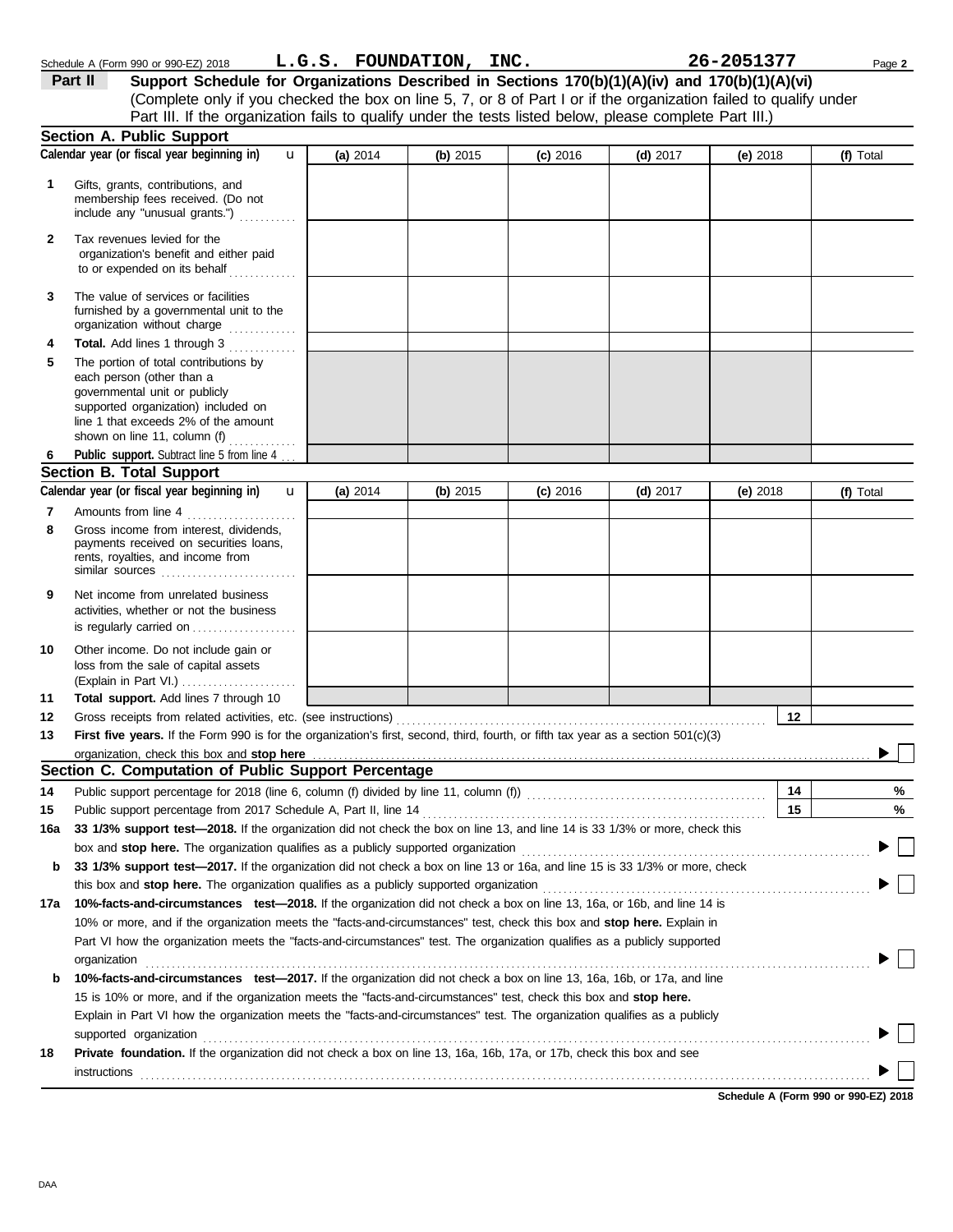|              | <b>Section A. Public Support</b>                                                                                                                                                                                                                                                                  |            |            |            |            |            |             |
|--------------|---------------------------------------------------------------------------------------------------------------------------------------------------------------------------------------------------------------------------------------------------------------------------------------------------|------------|------------|------------|------------|------------|-------------|
|              | Calendar year (or fiscal year beginning in)<br>u                                                                                                                                                                                                                                                  | (a) 2014   | (b) 2015   | $(c)$ 2016 | $(d)$ 2017 | (e) 2018   | (f) Total   |
| $\mathbf{1}$ | Gifts, grants, contributions, and membership<br>fees received. (Do not include any "unusual grants.")                                                                                                                                                                                             | 266,901    | 199,621    | 278,906    | 397,945    | 405,800    | 1,549,173   |
| $\mathbf{2}$ | Gross receipts from admissions, merchandise<br>sold or services performed, or facilities<br>furnished in any activity that is related to the<br>organization's tax-exempt purpose                                                                                                                 | 33,500     | 27,489     | 81,177     | 13,330     | 19,000     | 174,496     |
| 3            | Gross receipts from activities that are not an<br>unrelated trade or business under section 513                                                                                                                                                                                                   |            |            |            | 28,914     | 30,532     | 59,446      |
| 4            | Tax revenues levied for the<br>organization's benefit and either paid<br>to or expended on its behalf                                                                                                                                                                                             |            |            |            |            |            |             |
| 5            | The value of services or facilities<br>furnished by a governmental unit to the<br>organization without charge                                                                                                                                                                                     |            |            |            |            |            |             |
| 6            | Total. Add lines 1 through 5                                                                                                                                                                                                                                                                      | 300,401    | 227,110    | 360,083    | 440,189    | 455,332    | 1,783,115   |
|              | 7a Amounts included on lines 1, 2, and 3<br>received from disqualified persons                                                                                                                                                                                                                    |            |            |            |            |            |             |
| b            | Amounts included on lines 2 and 3<br>received from other than disqualified<br>persons that exceed the greater of \$5,000<br>or 1% of the amount on line 13 for the year $\ldots$                                                                                                                  |            |            |            |            |            |             |
| c            | Add lines 7a and 7b                                                                                                                                                                                                                                                                               |            |            |            |            |            |             |
| 8            | Public support. (Subtract line 7c from                                                                                                                                                                                                                                                            |            |            |            |            |            |             |
|              | line 6.) $\frac{1}{1}$ in $\frac{1}{1}$ in $\frac{1}{1}$ in $\frac{1}{1}$ in $\frac{1}{1}$ in $\frac{1}{1}$ in $\frac{1}{1}$ in $\frac{1}{1}$ in $\frac{1}{1}$ in $\frac{1}{1}$ in $\frac{1}{1}$ in $\frac{1}{1}$ in $\frac{1}{1}$ in $\frac{1}{1}$ in $\frac{1}{1}$ in $\frac{1}{1}$ in $\frac{$ |            |            |            |            |            | 1,783,115   |
|              | <b>Section B. Total Support</b>                                                                                                                                                                                                                                                                   |            |            |            |            |            |             |
|              | Calendar year (or fiscal year beginning in)<br>$\mathbf{u}$                                                                                                                                                                                                                                       | (a) $2014$ | (b) $2015$ | $(c)$ 2016 | $(d)$ 2017 | (e) $2018$ | (f) Total   |
| 9            | Amounts from line 6                                                                                                                                                                                                                                                                               | 300,401    | 227,110    | 360,083    | 440,189    | 455,332    | 1,783,115   |
| 10a          | Gross income from interest, dividends,<br>payments received on securities loans, rents,<br>royalties, and income from similar sources                                                                                                                                                             | 251        | 128        | 76         | 159        | 175        | 789         |
| b            | Unrelated business taxable income (less<br>section 511 taxes) from businesses<br>acquired after June 30, 1975                                                                                                                                                                                     |            |            |            |            |            |             |
| c            | Add lines 10a and 10b                                                                                                                                                                                                                                                                             | 251        | 128        | 76         | 159        | 175        | 789         |
| 11           | Net income from unrelated business<br>activities not included in line 10b, whether<br>or not the business is regularly carried on                                                                                                                                                                 |            |            |            |            |            |             |
|              | 12 Other income. Do not include gain or<br>loss from the sale of capital assets<br>(Explain in Part VI.)<br>.                                                                                                                                                                                     |            |            |            |            |            |             |
| 13           | Total support. (Add lines 9, 10c, 11,                                                                                                                                                                                                                                                             |            |            |            |            |            |             |
|              |                                                                                                                                                                                                                                                                                                   | 300,652    | 227,238    | 360,159    | 440,348    | 455,507    | 1,783,904   |
| 14           | First five years. If the Form 990 is for the organization's first, second, third, fourth, or fifth tax year as a section 501(c)(3)<br>organization, check this box and stop here                                                                                                                  |            |            |            |            |            |             |
|              | Section C. Computation of Public Support Percentage                                                                                                                                                                                                                                               |            |            |            |            |            |             |
| 15           | Public support percentage for 2018 (line 8, column (f), divided by line 13, column (f)) [[[[[[[[[[[[[[[[[[[[[                                                                                                                                                                                     |            |            |            |            | 15         | 99.96%      |
| 16           |                                                                                                                                                                                                                                                                                                   |            |            |            |            | 16         | 99.96%      |
|              | Section D. Computation of Investment Income Percentage                                                                                                                                                                                                                                            |            |            |            |            |            |             |
| 17           |                                                                                                                                                                                                                                                                                                   |            |            |            |            | 17         | %           |
| 18           |                                                                                                                                                                                                                                                                                                   |            |            |            |            | 18         | %           |
| 19a          | 33 1/3% support tests-2018. If the organization did not check the box on line 14, and line 15 is more than 33 1/3%, and line                                                                                                                                                                      |            |            |            |            |            |             |
|              |                                                                                                                                                                                                                                                                                                   |            |            |            |            |            | $ {\bf x} $ |
| b            | 33 1/3% support tests-2017. If the organization did not check a box on line 14 or line 19a, and line 16 is more than 33 1/3%, and                                                                                                                                                                 |            |            |            |            |            |             |
|              |                                                                                                                                                                                                                                                                                                   |            |            |            |            |            |             |
| 20           |                                                                                                                                                                                                                                                                                                   |            |            |            |            |            |             |

#### **Schedule A (Form 990 or 990-EZ) 2018**

DAA

#### **Part III Support Schedule for Organizations Described in Section 509(a)(2)** Schedule A (Form 990 or 990-EZ) 2018 Page **3 L.G.S. FOUNDATION, INC. 26-2051377**

If the organization fails to qualify under the tests listed below, please complete Part II.)

(Complete only if you checked the box on line 10 of Part I or if the organization failed to qualify under Part II.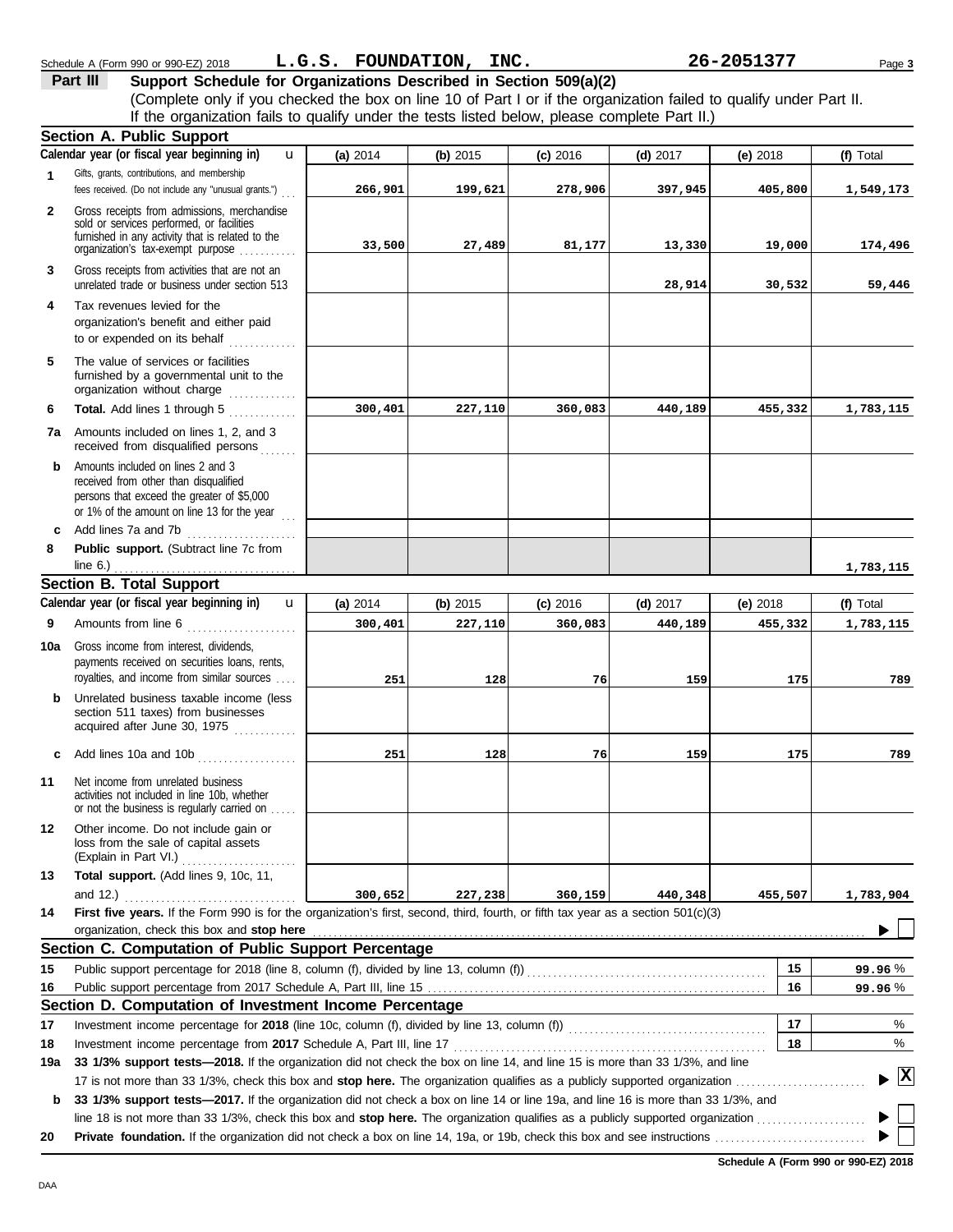|     | L.G.S. FOUNDATION, INC.<br>Schedule A (Form 990 or 990-EZ) 2018                                                     | 26-2051377      | Page 4 |
|-----|---------------------------------------------------------------------------------------------------------------------|-----------------|--------|
|     | Part IV<br><b>Supporting Organizations</b>                                                                          |                 |        |
|     | (Complete only if you checked a box in line 12 on Part I. If you checked 12a of Part I, complete Sections A         |                 |        |
|     | and B. If you checked 12b of Part I, complete Sections A and C. If you checked 12c of Part I, complete              |                 |        |
|     | Sections A, D, and E. If you checked 12d of Part I, complete Sections A and D, and complete Part V.)                |                 |        |
|     | Section A. All Supporting Organizations                                                                             |                 |        |
|     |                                                                                                                     | Yes             | No     |
| 1   | Are all of the organization's supported organizations listed by name in the organization's governing                |                 |        |
|     | documents? If "No," describe in Part VI how the supported organizations are designated. If designated by            |                 |        |
|     | class or purpose, describe the designation. If historic and continuing relationship, explain.                       | 1               |        |
| 2   | Did the organization have any supported organization that does not have an IRS determination of status              |                 |        |
|     | under section $509(a)(1)$ or $(2)?$ If "Yes," explain in Part VI how the organization determined that the supported |                 |        |
|     | organization was described in section $509(a)(1)$ or (2).                                                           | $\mathbf 2$     |        |
| За  | Did the organization have a supported organization described in section $501(c)(4)$ , (5), or (6)? If "Yes," answer |                 |        |
|     | $(b)$ and $(c)$ below.                                                                                              | За              |        |
| b   | Did the organization confirm that each supported organization qualified under section $501(c)(4)$ , (5), or (6) and |                 |        |
|     | satisfied the public support tests under section 509(a)(2)? If "Yes," describe in Part VI when and how the          |                 |        |
|     | organization made the determination.                                                                                | 3b              |        |
| c   | Did the organization ensure that all support to such organizations was used exclusively for section $170(c)(2)(B)$  |                 |        |
|     | purposes? If "Yes," explain in Part VI what controls the organization put in place to ensure such use.              | 3c              |        |
| 4a  | Was any supported organization not organized in the United States ("foreign supported organization")? If            |                 |        |
|     | "Yes," and if you checked 12a or 12b in Part I, answer (b) and (c) below.                                           | 4a              |        |
| b   | Did the organization have ultimate control and discretion in deciding whether to make grants to the foreign         |                 |        |
|     | supported organization? If "Yes," describe in Part VI how the organization had such control and discretion          |                 |        |
|     | despite being controlled or supervised by or in connection with its supported organizations.                        | 4b              |        |
| c   | Did the organization support any foreign supported organization that does not have an IRS determination             |                 |        |
|     | under sections $501(c)(3)$ and $509(a)(1)$ or (2)? If "Yes," explain in Part VI what controls the organization used |                 |        |
|     | to ensure that all support to the foreign supported organization was used exclusively for section $170(c)(2)(B)$    |                 |        |
|     | purposes.                                                                                                           | 4c              |        |
| 5a  | Did the organization add, substitute, or remove any supported organizations during the tax year? If "Yes,"          |                 |        |
|     | answer (b) and (c) below (if applicable). Also, provide detail in Part VI, including (i) the names and EIN          |                 |        |
|     | numbers of the supported organizations added, substituted, or removed; (ii) the reasons for each such action;       |                 |        |
|     | (iii) the authority under the organization's organizing document authorizing such action; and (iv) how the action   |                 |        |
|     | was accomplished (such as by amendment to the organizing document).                                                 | 5a              |        |
| b   | Type I or Type II only. Was any added or substituted supported organization part of a class already                 |                 |        |
|     | designated in the organization's organizing document?                                                               | 5b              |        |
| с   | <b>Substitutions only.</b> Was the substitution the result of an event beyond the organization's control?           | 5 <sub>c</sub>  |        |
| 6   | Did the organization provide support (whether in the form of grants or the provision of services or facilities) to  |                 |        |
|     | anyone other than (i) its supported organizations, (ii) individuals that are part of the charitable class benefited |                 |        |
|     | by one or more of its supported organizations, or (iii) other supporting organizations that also support or         |                 |        |
|     | benefit one or more of the filing organization's supported organizations? If "Yes," provide detail in Part VI.      | 6               |        |
| 7   | Did the organization provide a grant, loan, compensation, or other similar payment to a substantial contributor     |                 |        |
|     | (as defined in section $4958(c)(3)(C)$ ), a family member of a substantial contributor, or a 35% controlled entity  |                 |        |
|     | with regard to a substantial contributor? If "Yes," complete Part I of Schedule L (Form 990 or 990-EZ).             | 7               |        |
| 8   | Did the organization make a loan to a disqualified person (as defined in section 4958) not described in line 7?     |                 |        |
|     | If "Yes," complete Part I of Schedule L (Form 990 or 990-EZ).                                                       | 8               |        |
| 9a  | Was the organization controlled directly or indirectly at any time during the tax year by one or more               |                 |        |
|     | disqualified persons as defined in section 4946 (other than foundation managers and organizations described         |                 |        |
|     | in section 509(a)(1) or (2))? If "Yes," provide detail in Part VI.                                                  | 9а              |        |
| b   | Did one or more disqualified persons (as defined in line 9a) hold a controlling interest in any entity in which     |                 |        |
|     | the supporting organization had an interest? If "Yes," provide detail in Part VI.                                   | 9b              |        |
| c   | Did a disqualified person (as defined in line 9a) have an ownership interest in, or derive any personal benefit     |                 |        |
|     | from, assets in which the supporting organization also had an interest? If "Yes," provide detail in Part VI.        | 9c              |        |
| 10a | Was the organization subject to the excess business holdings rules of section 4943 because of section               |                 |        |
|     | 4943(f) (regarding certain Type II supporting organizations, and all Type III non-functionally integrated           |                 |        |
|     | supporting organizations)? If "Yes," answer 10b below.                                                              | 10a             |        |
| b   | Did the organization have any excess business holdings in the tax year? (Use Schedule C, Form 4720, to              |                 |        |
|     | determine whether the organization had excess business holdings.)                                                   | 10 <sub>b</sub> |        |

**Schedule A (Form 990 or 990-EZ) 2018**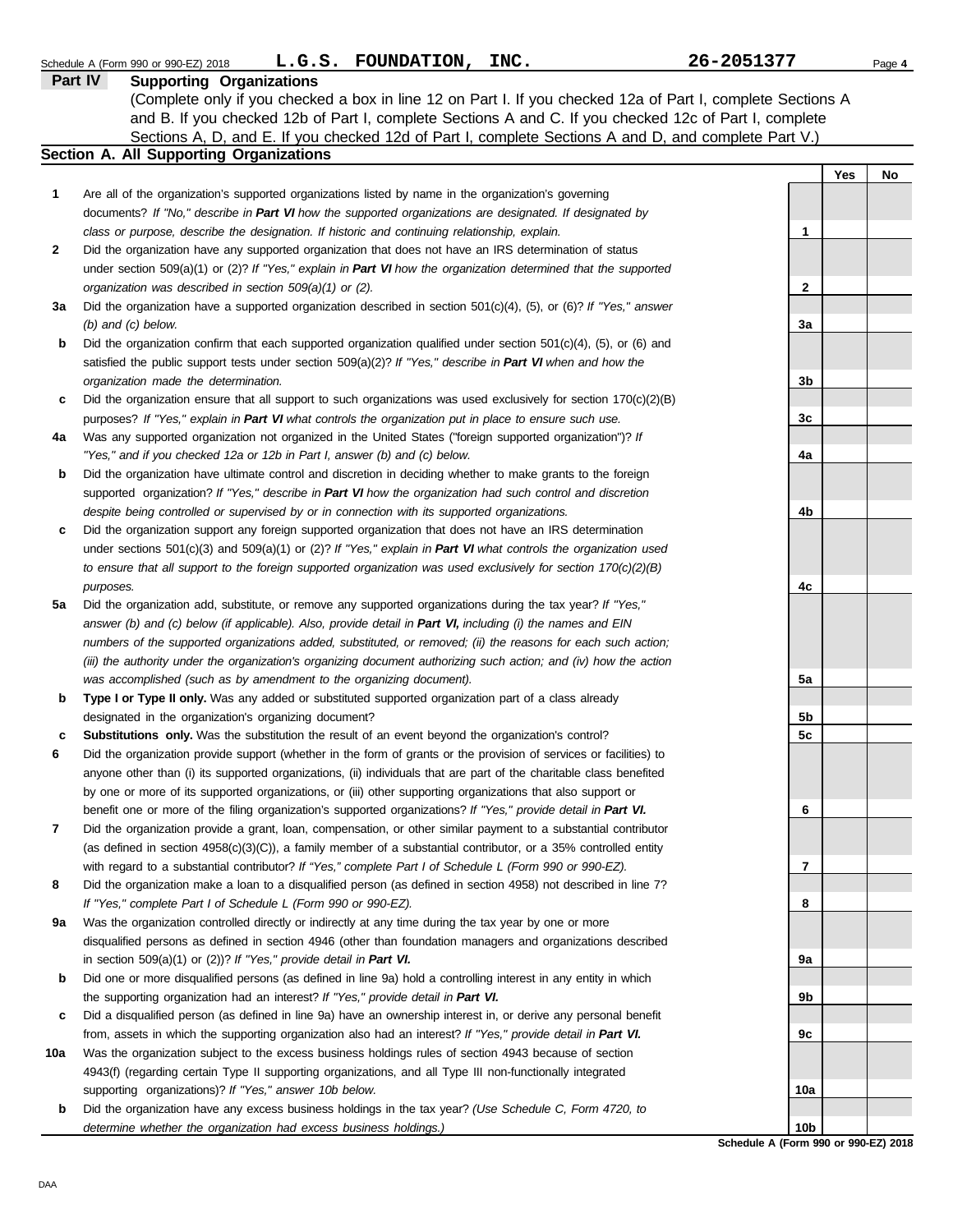|     |                                                                                                                                                           |                 | Yes | No |
|-----|-----------------------------------------------------------------------------------------------------------------------------------------------------------|-----------------|-----|----|
| 11  | Has the organization accepted a gift or contribution from any of the following persons?                                                                   |                 |     |    |
| a   | A person who directly or indirectly controls, either alone or together with persons described in (b) and (c)                                              |                 |     |    |
|     | below, the governing body of a supported organization?                                                                                                    | 11a             |     |    |
| b   | A family member of a person described in (a) above?                                                                                                       | 11 <sub>b</sub> |     |    |
| c   | A 35% controlled entity of a person described in (a) or (b) above? If "Yes" to a, b, or c, provide detail in Part VI.                                     | 11c             |     |    |
|     | <b>Section B. Type I Supporting Organizations</b>                                                                                                         |                 |     |    |
|     |                                                                                                                                                           |                 | Yes | No |
| 1   | Did the directors, trustees, or membership of one or more supported organizations have the power to                                                       |                 |     |    |
|     | regularly appoint or elect at least a majority of the organization's directors or trustees at all times during the                                        |                 |     |    |
|     | tax year? If "No," describe in Part VI how the supported organization(s) effectively operated, supervised, or                                             |                 |     |    |
|     | controlled the organization's activities. If the organization had more than one supported organization,                                                   |                 |     |    |
|     | describe how the powers to appoint and/or remove directors or trustees were allocated among the supported                                                 |                 |     |    |
|     | organizations and what conditions or restrictions, if any, applied to such powers during the tax year.                                                    | 1               |     |    |
| 2   | Did the organization operate for the benefit of any supported organization other than the supported                                                       |                 |     |    |
|     | organization(s) that operated, supervised, or controlled the supporting organization? If "Yes," explain in Part                                           |                 |     |    |
|     | VI how providing such benefit carried out the purposes of the supported organization(s) that operated,                                                    |                 |     |    |
|     | supervised, or controlled the supporting organization.                                                                                                    | $\mathbf{2}$    |     |    |
|     | Section C. Type II Supporting Organizations                                                                                                               |                 |     |    |
|     |                                                                                                                                                           |                 | Yes | No |
| 1   | Were a majority of the organization's directors or trustees during the tax year also a majority of the directors                                          |                 |     |    |
|     | or trustees of each of the organization's supported organization(s)? If "No," describe in Part VI how control                                             |                 |     |    |
|     | or management of the supporting organization was vested in the same persons that controlled or managed                                                    | $\mathbf{1}$    |     |    |
|     | the supported organization(s).<br>Section D. All Type III Supporting Organizations                                                                        |                 |     |    |
|     |                                                                                                                                                           |                 | Yes | No |
| 1   | Did the organization provide to each of its supported organizations, by the last day of the fifth month of the                                            |                 |     |    |
|     | organization's tax year, (i) a written notice describing the type and amount of support provided during the prior tax                                     |                 |     |    |
|     | year, (ii) a copy of the Form 990 that was most recently filed as of the date of notification, and (iii) copies of the                                    |                 |     |    |
|     | organization's governing documents in effect on the date of notification, to the extent not previously provided?                                          | 1               |     |    |
| 2   | Were any of the organization's officers, directors, or trustees either (i) appointed or elected by the supported                                          |                 |     |    |
|     | organization(s) or (ii) serving on the governing body of a supported organization? If "No," explain in Part VI how                                        |                 |     |    |
|     | the organization maintained a close and continuous working relationship with the supported organization(s).                                               | 2               |     |    |
| 3   | By reason of the relationship described in (2), did the organization's supported organizations have a                                                     |                 |     |    |
|     | significant voice in the organization's investment policies and in directing the use of the organization's                                                |                 |     |    |
|     | income or assets at all times during the tax year? If "Yes," describe in Part VI the role the organization's                                              |                 |     |    |
|     | supported organizations played in this regard.                                                                                                            | 3               |     |    |
|     | Section E. Type III Functionally-Integrated Supporting Organizations                                                                                      |                 |     |    |
| 1   | Check the box next to the method that the organization used to satisfy the Integral Part Test during the year (see instructions).                         |                 |     |    |
| а   | The organization satisfied the Activities Test. Complete line 2 below.                                                                                    |                 |     |    |
| b   | The organization is the parent of each of its supported organizations. Complete line 3 below.                                                             |                 |     |    |
| c   | The organization supported a governmental entity. Describe in Part VI how you supported a government entity (see instructions).                           |                 |     |    |
|     |                                                                                                                                                           |                 |     |    |
| 2   | Activities Test. Answer (a) and (b) below.                                                                                                                |                 | Yes | No |
| а   | Did substantially all of the organization's activities during the tax year directly further the exempt purposes of                                        |                 |     |    |
|     | the supported organization(s) to which the organization was responsive? If "Yes," then in Part VI identify                                                |                 |     |    |
|     | those supported organizations and explain how these activities directly furthered their exempt purposes,                                                  |                 |     |    |
|     | how the organization was responsive to those supported organizations, and how the organization determined                                                 |                 |     |    |
|     | that these activities constituted substantially all of its activities.                                                                                    | 2a              |     |    |
| b   | Did the activities described in (a) constitute activities that, but for the organization's involvement, one or more                                       |                 |     |    |
|     | of the organization's supported organization(s) would have been engaged in? If "Yes," explain in Part VI the                                              |                 |     |    |
|     | reasons for the organization's position that its supported organization(s) would have engaged in these                                                    |                 |     |    |
|     | activities but for the organization's involvement.                                                                                                        | 2b              |     |    |
| 3   | Parent of Supported Organizations. Answer (a) and (b) below.                                                                                              |                 |     |    |
| а   | Did the organization have the power to regularly appoint or elect a majority of the officers, directors, or                                               |                 |     |    |
|     | trustees of each of the supported organizations? Provide details in Part VI.                                                                              | За              |     |    |
| b   | Did the organization exercise a substantial degree of direction over the policies, programs, and activities of each                                       |                 |     |    |
| DAA | of its supported organizations? If "Yes," describe in Part VI the role played by the organization in this regard.<br>Schedule A (Form 990 or 990-EZ) 2018 | 3b              |     |    |
|     |                                                                                                                                                           |                 |     |    |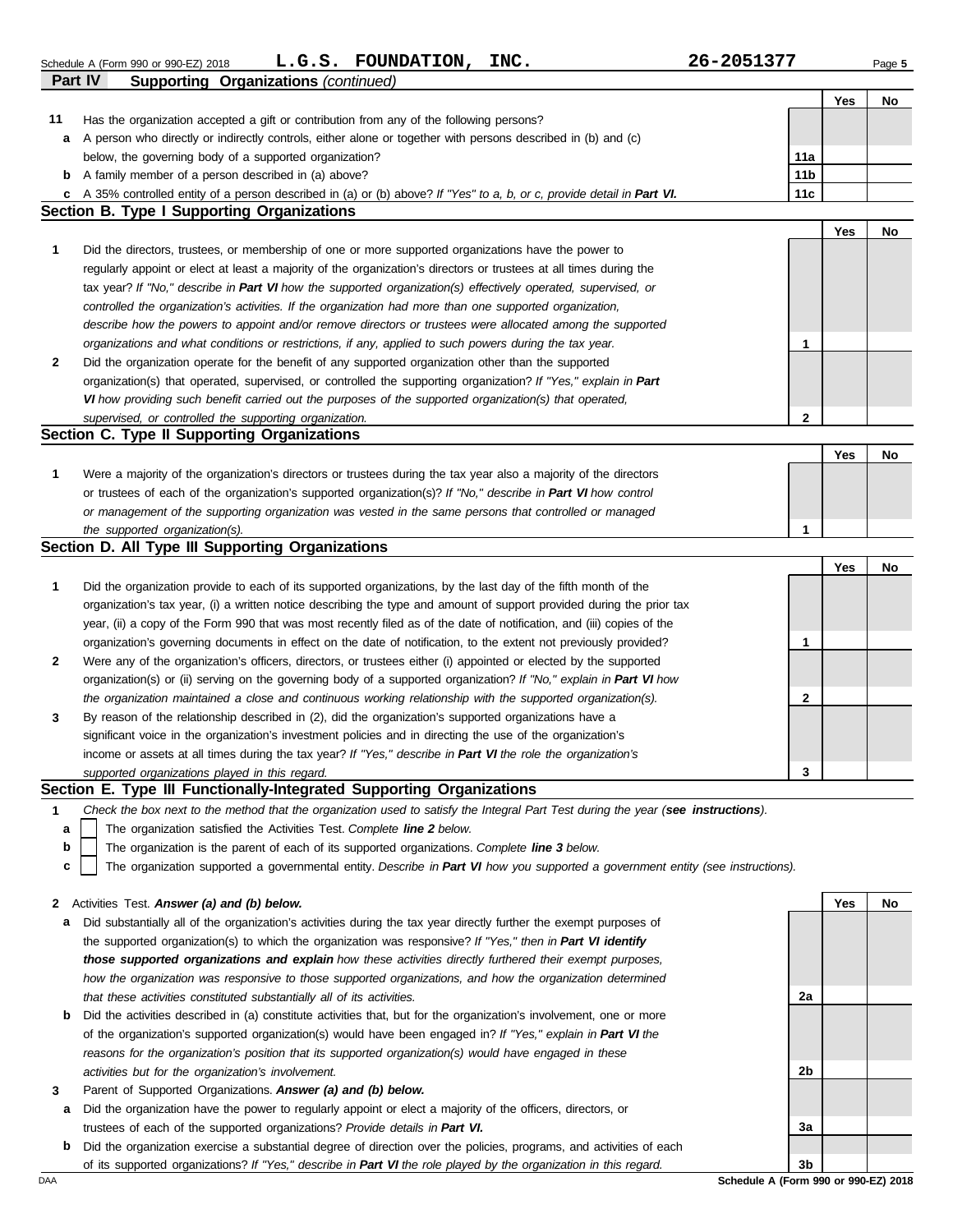| Check here if the organization satisfied the Integral Part Test as a qualifying trust on Nov. 20, 1970 (explain in Part VI). See<br>1 |                         |                |                                |  |  |  |
|---------------------------------------------------------------------------------------------------------------------------------------|-------------------------|----------------|--------------------------------|--|--|--|
| instructions. All other Type III non-functionally integrated supporting organizations must complete Sections A through E.             |                         |                |                                |  |  |  |
| Section A - Adjusted Net Income                                                                                                       |                         | (A) Prior Year | (B) Current Year               |  |  |  |
|                                                                                                                                       |                         |                | (optional)                     |  |  |  |
| Net short-term capital gain<br>1                                                                                                      | $\mathbf 1$             |                |                                |  |  |  |
| $\mathbf{2}$<br>Recoveries of prior-year distributions                                                                                | $\overline{2}$          |                |                                |  |  |  |
| 3<br>Other gross income (see instructions)                                                                                            | 3                       |                |                                |  |  |  |
| Add lines 1 through 3.<br>4                                                                                                           | 4                       |                |                                |  |  |  |
| 5<br>Depreciation and depletion                                                                                                       | 5                       |                |                                |  |  |  |
| Portion of operating expenses paid or incurred for production or<br>6                                                                 |                         |                |                                |  |  |  |
| collection of gross income or for management, conservation, or                                                                        |                         |                |                                |  |  |  |
| maintenance of property held for production of income (see instructions)                                                              | 6                       |                |                                |  |  |  |
| Other expenses (see instructions)<br>$\mathbf{7}$                                                                                     | $\overline{7}$          |                |                                |  |  |  |
| 8<br>Adjusted Net Income (subtract lines 5, 6, and 7 from line 4)                                                                     | 8                       |                |                                |  |  |  |
| Section B - Minimum Asset Amount                                                                                                      |                         | (A) Prior Year | (B) Current Year<br>(optional) |  |  |  |
| Aggregate fair market value of all non-exempt-use assets (see<br>1.                                                                   |                         |                |                                |  |  |  |
| instructions for short tax year or assets held for part of year):                                                                     |                         |                |                                |  |  |  |
| Average monthly value of securities<br>a                                                                                              | 1a                      |                |                                |  |  |  |
| Average monthly cash balances<br>b                                                                                                    | 1 <sub>b</sub>          |                |                                |  |  |  |
| Fair market value of other non-exempt-use assets<br>c                                                                                 | 1 <sub>c</sub>          |                |                                |  |  |  |
| <b>Total</b> (add lines 1a, 1b, and 1c)<br>d                                                                                          | 1d                      |                |                                |  |  |  |
| <b>Discount</b> claimed for blockage or other<br>е                                                                                    |                         |                |                                |  |  |  |
| factors (explain in detail in <b>Part VI)</b> :                                                                                       |                         |                |                                |  |  |  |
| $\mathbf{2}$<br>Acquisition indebtedness applicable to non-exempt-use assets                                                          | $\mathbf{2}$            |                |                                |  |  |  |
| 3<br>Subtract line 2 from line 1d.                                                                                                    | 3                       |                |                                |  |  |  |
| Cash deemed held for exempt use. Enter 1-1/2% of line 3 (for greater amount,<br>4                                                     |                         |                |                                |  |  |  |
| see instructions)                                                                                                                     | 4                       |                |                                |  |  |  |
| 5<br>Net value of non-exempt-use assets (subtract line 4 from line 3)                                                                 | 5                       |                |                                |  |  |  |
| Multiply line 5 by .035.<br>6                                                                                                         | 6                       |                |                                |  |  |  |
| 7<br>Recoveries of prior-year distributions                                                                                           | $\overline{\mathbf{r}}$ |                |                                |  |  |  |
| <b>Minimum Asset Amount</b> (add line 7 to line 6)<br>8                                                                               | 8                       |                |                                |  |  |  |
| Section C - Distributable Amount                                                                                                      |                         |                | <b>Current Year</b>            |  |  |  |
| Adjusted net income for prior year (from Section A, line 8, Column A)<br>1                                                            | 1                       |                |                                |  |  |  |
| $\mathbf{2}$<br>Enter 85% of line 1.                                                                                                  | $\overline{2}$          |                |                                |  |  |  |
| 3<br>Minimum asset amount for prior year (from Section B, line 8, Column A)                                                           | 3                       |                |                                |  |  |  |
| 4<br>Enter greater of line 2 or line 3.                                                                                               | 4                       |                |                                |  |  |  |
| 5<br>Income tax imposed in prior year                                                                                                 | 5                       |                |                                |  |  |  |
| Distributable Amount. Subtract line 5 from line 4, unless subject to<br>6                                                             |                         |                |                                |  |  |  |
| emergency temporary reduction (see instructions).                                                                                     | 6                       |                |                                |  |  |  |
|                                                                                                                                       |                         |                |                                |  |  |  |

**7** | Check here if the current year is the organization's first as a non-functionally integrated Type III supporting organization (see instructions).

**Schedule A (Form 990 or 990-EZ) 2018**

Schedule A (Form 990 or 990-EZ) 2018 Page **6 L.G.S. FOUNDATION, INC. 26-2051377**

|               | Schedule A (Form 990 or 990-EZ) 2018                                    | L.G.S. FOUNDATION, INC. |  |  |
|---------------|-------------------------------------------------------------------------|-------------------------|--|--|
| <b>Part V</b> | Type III Non-Functionally Integrated 509(a)(3) Supporting Organizations |                         |  |  |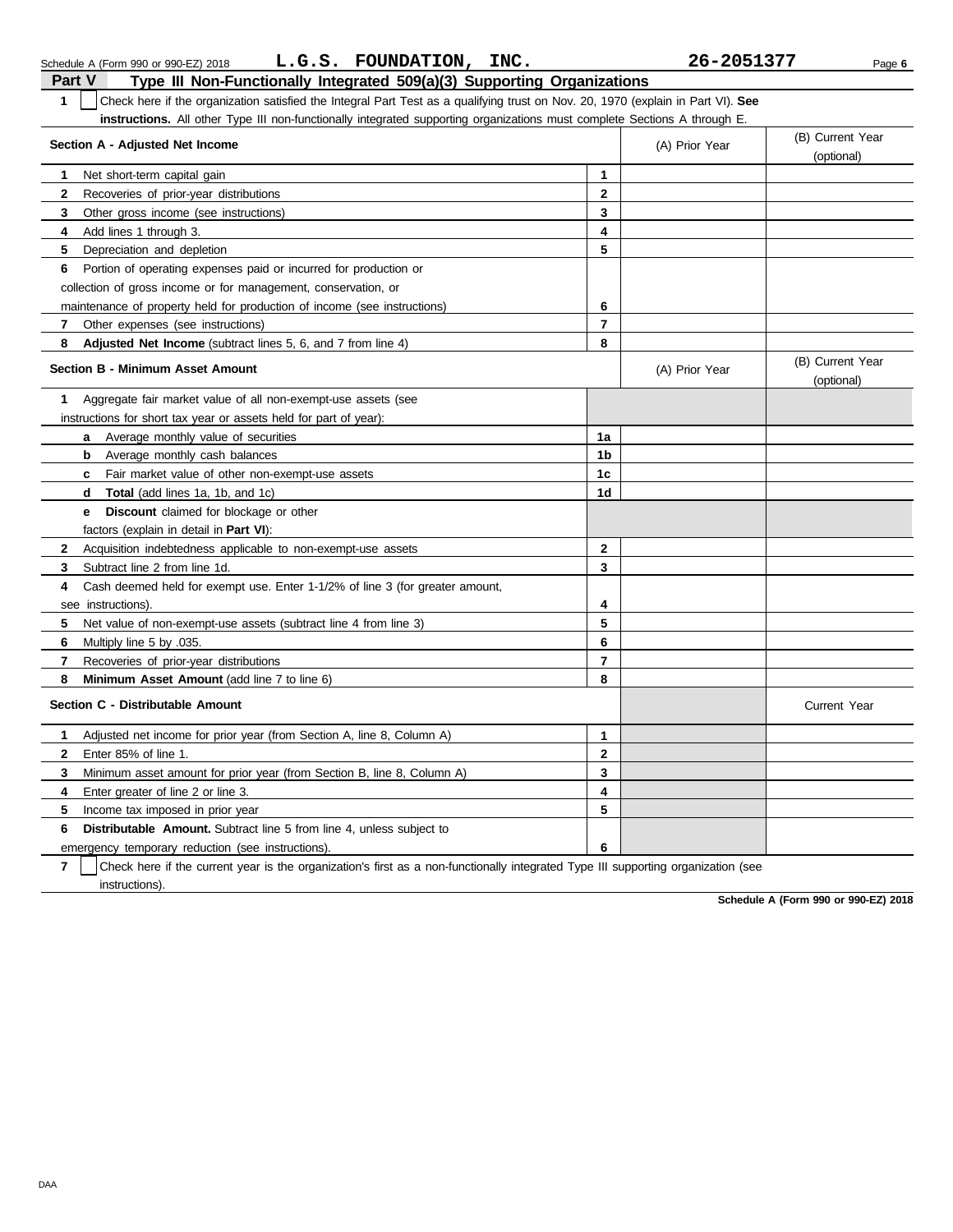|                | $\frac{1}{2}$ in Non-Functionary integrated $\frac{1}{2}$ or $\frac{1}{2}$ or $\frac{1}{2}$ or $\frac{1}{2}$ or $\frac{1}{2}$ or $\frac{1}{2}$ or $\frac{1}{2}$<br><b>Section D - Distributions</b> |                             |                                       |                                         |  |  |  |  |  |
|----------------|-----------------------------------------------------------------------------------------------------------------------------------------------------------------------------------------------------|-----------------------------|---------------------------------------|-----------------------------------------|--|--|--|--|--|
|                |                                                                                                                                                                                                     |                             |                                       |                                         |  |  |  |  |  |
| 1<br>2         | Amounts paid to supported organizations to accomplish exempt purposes                                                                                                                               |                             |                                       |                                         |  |  |  |  |  |
|                | Amounts paid to perform activity that directly furthers exempt purposes of supported<br>organizations, in excess of income from activity                                                            |                             |                                       |                                         |  |  |  |  |  |
| 3              | Administrative expenses paid to accomplish exempt purposes of supported organizations                                                                                                               |                             |                                       |                                         |  |  |  |  |  |
| 4              | Amounts paid to acquire exempt-use assets                                                                                                                                                           |                             |                                       |                                         |  |  |  |  |  |
| 5              | Qualified set-aside amounts (prior IRS approval required)                                                                                                                                           |                             |                                       |                                         |  |  |  |  |  |
| 6              | Other distributions (describe in <b>Part VI</b> ). See instructions.                                                                                                                                |                             |                                       |                                         |  |  |  |  |  |
| $\overline{7}$ | Total annual distributions. Add lines 1 through 6.                                                                                                                                                  |                             |                                       |                                         |  |  |  |  |  |
| 8              | Distributions to attentive supported organizations to which the organization is responsive                                                                                                          |                             |                                       |                                         |  |  |  |  |  |
|                | (provide details in Part VI). See instructions.                                                                                                                                                     |                             |                                       |                                         |  |  |  |  |  |
| 9              | Distributable amount for 2018 from Section C, line 6                                                                                                                                                |                             |                                       |                                         |  |  |  |  |  |
| 10             | Line 8 amount divided by line 9 amount                                                                                                                                                              |                             |                                       |                                         |  |  |  |  |  |
|                |                                                                                                                                                                                                     | (i)                         | (ii)                                  | (iii)                                   |  |  |  |  |  |
|                | <b>Section E - Distribution Allocations (see instructions)</b>                                                                                                                                      | <b>Excess Distributions</b> | <b>Underdistributions</b><br>Pre-2018 | <b>Distributable</b><br>Amount for 2018 |  |  |  |  |  |
| 1              | Distributable amount for 2018 from Section C, line 6                                                                                                                                                |                             |                                       |                                         |  |  |  |  |  |
| $\mathbf{2}$   | Underdistributions, if any, for years prior to 2018                                                                                                                                                 |                             |                                       |                                         |  |  |  |  |  |
|                | (reasonable cause required-explain in Part VI). See                                                                                                                                                 |                             |                                       |                                         |  |  |  |  |  |
|                | instructions.                                                                                                                                                                                       |                             |                                       |                                         |  |  |  |  |  |
| 3              | Excess distributions carryover, if any, to 2018                                                                                                                                                     |                             |                                       |                                         |  |  |  |  |  |
|                |                                                                                                                                                                                                     |                             |                                       |                                         |  |  |  |  |  |
|                |                                                                                                                                                                                                     |                             |                                       |                                         |  |  |  |  |  |
|                |                                                                                                                                                                                                     |                             |                                       |                                         |  |  |  |  |  |
|                |                                                                                                                                                                                                     |                             |                                       |                                         |  |  |  |  |  |
|                | f Total of lines 3a through e                                                                                                                                                                       |                             |                                       |                                         |  |  |  |  |  |
|                | <b>g</b> Applied to underdistributions of prior years                                                                                                                                               |                             |                                       |                                         |  |  |  |  |  |
|                | <b>h</b> Applied to 2018 distributable amount                                                                                                                                                       |                             |                                       |                                         |  |  |  |  |  |
| i.             | Carryover from 2013 not applied (see instructions)                                                                                                                                                  |                             |                                       |                                         |  |  |  |  |  |
|                | Remainder. Subtract lines 3g, 3h, and 3i from 3f.                                                                                                                                                   |                             |                                       |                                         |  |  |  |  |  |
| 4              | Distributions for 2018 from                                                                                                                                                                         |                             |                                       |                                         |  |  |  |  |  |
|                | \$<br>Section D, line 7:                                                                                                                                                                            |                             |                                       |                                         |  |  |  |  |  |
|                | a Applied to underdistributions of prior years                                                                                                                                                      |                             |                                       |                                         |  |  |  |  |  |
|                | <b>b</b> Applied to 2018 distributable amount                                                                                                                                                       |                             |                                       |                                         |  |  |  |  |  |
|                | c Remainder. Subtract lines 4a and 4b from 4.                                                                                                                                                       |                             |                                       |                                         |  |  |  |  |  |
| 5              | Remaining underdistributions for years prior to 2018, if                                                                                                                                            |                             |                                       |                                         |  |  |  |  |  |
|                | any. Subtract lines 3g and 4a from line 2. For result                                                                                                                                               |                             |                                       |                                         |  |  |  |  |  |
|                | greater than zero, explain in <b>Part VI</b> . See instructions.                                                                                                                                    |                             |                                       |                                         |  |  |  |  |  |
| 6              | Remaining underdistributions for 2018. Subtract lines 3h                                                                                                                                            |                             |                                       |                                         |  |  |  |  |  |
|                | and 4b from line 1. For result greater than zero, explain in                                                                                                                                        |                             |                                       |                                         |  |  |  |  |  |
|                | Part VI. See instructions.                                                                                                                                                                          |                             |                                       |                                         |  |  |  |  |  |
| 7              | Excess distributions carryover to 2019. Add lines 3j                                                                                                                                                |                             |                                       |                                         |  |  |  |  |  |
|                | and 4c.                                                                                                                                                                                             |                             |                                       |                                         |  |  |  |  |  |
| 8              | Breakdown of line 7:                                                                                                                                                                                |                             |                                       |                                         |  |  |  |  |  |
|                |                                                                                                                                                                                                     |                             |                                       |                                         |  |  |  |  |  |
|                |                                                                                                                                                                                                     |                             |                                       |                                         |  |  |  |  |  |
|                |                                                                                                                                                                                                     |                             |                                       |                                         |  |  |  |  |  |
|                |                                                                                                                                                                                                     |                             |                                       |                                         |  |  |  |  |  |
|                | e Excess from 2018                                                                                                                                                                                  |                             |                                       |                                         |  |  |  |  |  |

**Schedule A (Form 990 or 990-EZ) 2018**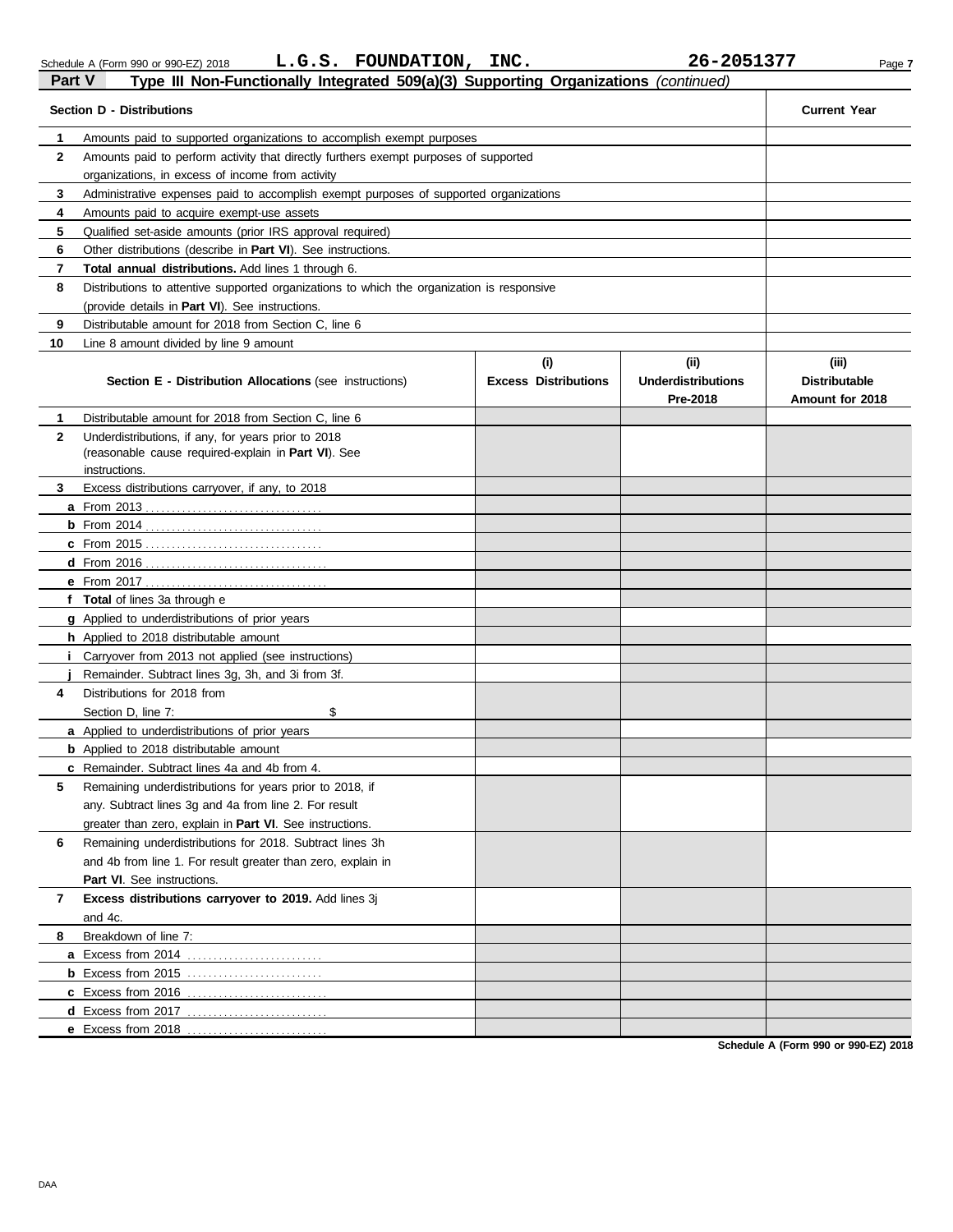|         | Schedule A (Form 990 or 990-EZ) 2018 | L.G.S. FOUNDATION, INC. | 26-2051377                                                                                                                                                                                                                                                                                                                                                                                                                                                                                                                                                                                  | Page 8 |
|---------|--------------------------------------|-------------------------|---------------------------------------------------------------------------------------------------------------------------------------------------------------------------------------------------------------------------------------------------------------------------------------------------------------------------------------------------------------------------------------------------------------------------------------------------------------------------------------------------------------------------------------------------------------------------------------------|--------|
| Part VI |                                      |                         | Supplemental Information. Provide the explanations required by Part II, line 10; Part II, line 17a or 17b; Part<br>III, line 12; Part IV, Section A, lines 1, 2, 3b, 3c, 4b, 4c, 5a, 6, 9a, 9b, 9c, 11a, 11b, and 11c; Part IV, Section<br>B, lines 1 and 2; Part IV, Section C, line 1; Part IV, Section D, lines 2 and 3; Part IV, Section E, lines 1c, 2a, 2b,<br>3a, and 3b; Part V, line 1; Part V, Section B, line 1e; Part V, Section D, lines 5, 6, and 8; and Part V, Section E,<br>lines 2, 5, and 6. Also complete this part for any additional information. (See instructions.) |        |
|         |                                      |                         |                                                                                                                                                                                                                                                                                                                                                                                                                                                                                                                                                                                             |        |
|         |                                      |                         |                                                                                                                                                                                                                                                                                                                                                                                                                                                                                                                                                                                             |        |
|         |                                      |                         |                                                                                                                                                                                                                                                                                                                                                                                                                                                                                                                                                                                             |        |
|         |                                      |                         |                                                                                                                                                                                                                                                                                                                                                                                                                                                                                                                                                                                             |        |
|         |                                      |                         |                                                                                                                                                                                                                                                                                                                                                                                                                                                                                                                                                                                             |        |
|         |                                      |                         |                                                                                                                                                                                                                                                                                                                                                                                                                                                                                                                                                                                             |        |
|         |                                      |                         |                                                                                                                                                                                                                                                                                                                                                                                                                                                                                                                                                                                             |        |
|         |                                      |                         |                                                                                                                                                                                                                                                                                                                                                                                                                                                                                                                                                                                             |        |
|         |                                      |                         |                                                                                                                                                                                                                                                                                                                                                                                                                                                                                                                                                                                             |        |
|         |                                      |                         |                                                                                                                                                                                                                                                                                                                                                                                                                                                                                                                                                                                             |        |
|         |                                      |                         |                                                                                                                                                                                                                                                                                                                                                                                                                                                                                                                                                                                             |        |
|         |                                      |                         |                                                                                                                                                                                                                                                                                                                                                                                                                                                                                                                                                                                             |        |
|         |                                      |                         |                                                                                                                                                                                                                                                                                                                                                                                                                                                                                                                                                                                             |        |
|         |                                      |                         |                                                                                                                                                                                                                                                                                                                                                                                                                                                                                                                                                                                             |        |
|         |                                      |                         |                                                                                                                                                                                                                                                                                                                                                                                                                                                                                                                                                                                             |        |
|         |                                      |                         |                                                                                                                                                                                                                                                                                                                                                                                                                                                                                                                                                                                             |        |
|         |                                      |                         |                                                                                                                                                                                                                                                                                                                                                                                                                                                                                                                                                                                             |        |
|         |                                      |                         |                                                                                                                                                                                                                                                                                                                                                                                                                                                                                                                                                                                             |        |
|         |                                      |                         |                                                                                                                                                                                                                                                                                                                                                                                                                                                                                                                                                                                             |        |
|         |                                      |                         |                                                                                                                                                                                                                                                                                                                                                                                                                                                                                                                                                                                             |        |
|         |                                      |                         |                                                                                                                                                                                                                                                                                                                                                                                                                                                                                                                                                                                             |        |
|         |                                      |                         |                                                                                                                                                                                                                                                                                                                                                                                                                                                                                                                                                                                             |        |
|         |                                      |                         |                                                                                                                                                                                                                                                                                                                                                                                                                                                                                                                                                                                             |        |
|         |                                      |                         |                                                                                                                                                                                                                                                                                                                                                                                                                                                                                                                                                                                             |        |
|         |                                      |                         |                                                                                                                                                                                                                                                                                                                                                                                                                                                                                                                                                                                             |        |
|         |                                      |                         |                                                                                                                                                                                                                                                                                                                                                                                                                                                                                                                                                                                             |        |
|         |                                      |                         |                                                                                                                                                                                                                                                                                                                                                                                                                                                                                                                                                                                             |        |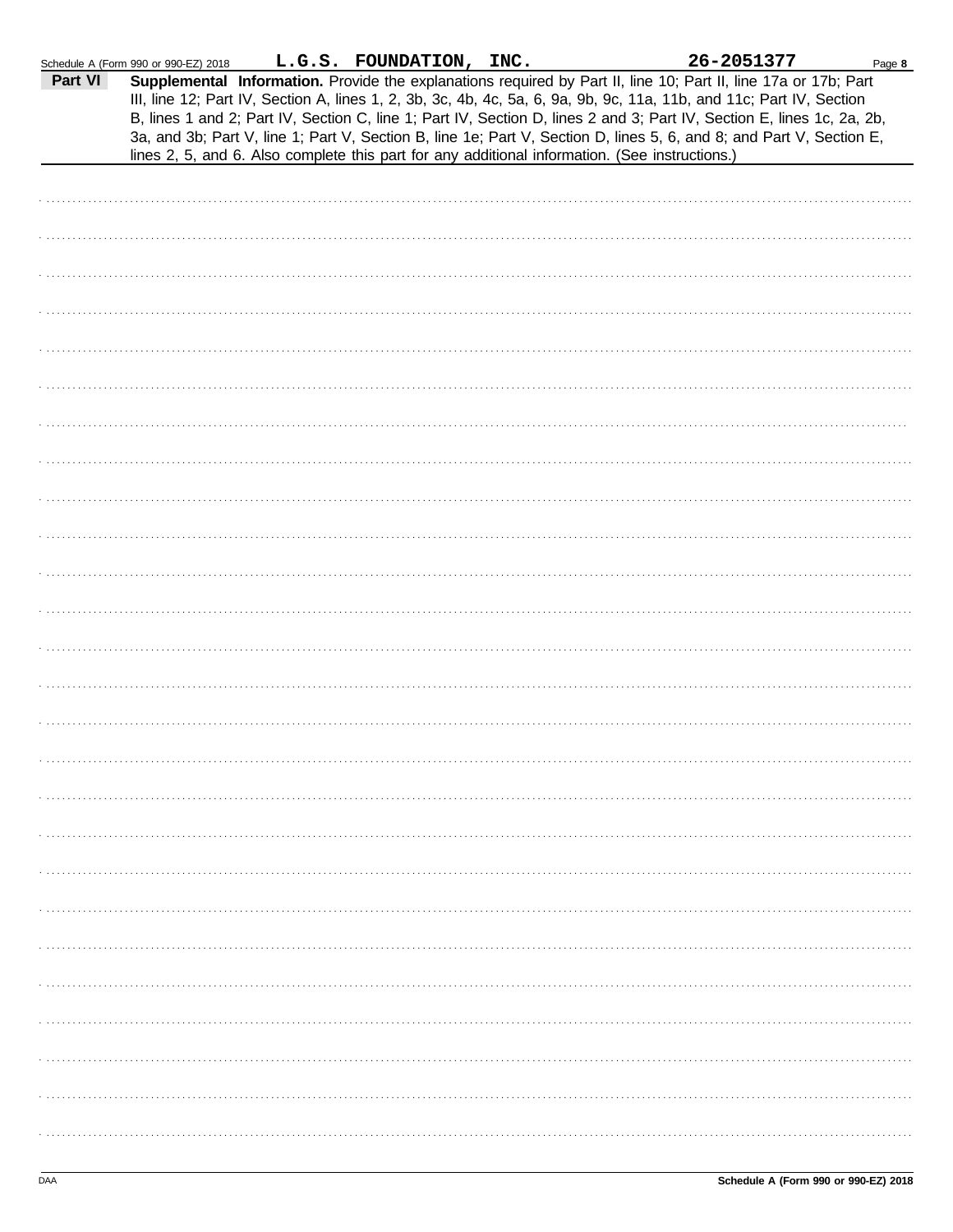Department of the Treasury Internal Revenue Service **(Form 990, 990-EZ,**

Name of the organization

### **L.G.S. FOUNDATION, INC. 26-2051377**

**Organization type** (check one):

**Filers of: Section:**

| Schedule B               | <b>Schedule of Contributors</b> |
|--------------------------|---------------------------------|
| $T_{\rm arm}$ 000 000.57 |                                 |

**or 990-PF)** u **Attach to Form 990, Form 990-EZ, or Form 990-PF.** u **Go to** *www.irs.gov/Form990* **for the latest information.** OMB No. 1545-0047

**2018**

**Employer identification number**

|                      | Form 990 or 990-EZ                                                                                                                                                                                                                                                                                                                                                                                                                                                                                                                                                                                                  | X <br>501(c)                         |  | 3 ) (enter number) organization                                             |  |  |  |  |  |    |  |
|----------------------|---------------------------------------------------------------------------------------------------------------------------------------------------------------------------------------------------------------------------------------------------------------------------------------------------------------------------------------------------------------------------------------------------------------------------------------------------------------------------------------------------------------------------------------------------------------------------------------------------------------------|--------------------------------------|--|-----------------------------------------------------------------------------|--|--|--|--|--|----|--|
|                      |                                                                                                                                                                                                                                                                                                                                                                                                                                                                                                                                                                                                                     |                                      |  | $4947(a)(1)$ nonexempt charitable trust not treated as a private foundation |  |  |  |  |  |    |  |
|                      |                                                                                                                                                                                                                                                                                                                                                                                                                                                                                                                                                                                                                     | 527 political organization           |  |                                                                             |  |  |  |  |  |    |  |
| Form 990-PF          |                                                                                                                                                                                                                                                                                                                                                                                                                                                                                                                                                                                                                     | 501(c)(3) exempt private foundation  |  |                                                                             |  |  |  |  |  |    |  |
|                      |                                                                                                                                                                                                                                                                                                                                                                                                                                                                                                                                                                                                                     |                                      |  | 4947(a)(1) nonexempt charitable trust treated as a private foundation       |  |  |  |  |  |    |  |
|                      |                                                                                                                                                                                                                                                                                                                                                                                                                                                                                                                                                                                                                     | 501(c)(3) taxable private foundation |  |                                                                             |  |  |  |  |  |    |  |
|                      |                                                                                                                                                                                                                                                                                                                                                                                                                                                                                                                                                                                                                     |                                      |  |                                                                             |  |  |  |  |  |    |  |
| instructions.        | Check if your organization is covered by the <b>General Rule</b> or a <b>Special Rule.</b><br><b>Note:</b> Only a section 501(c)(7), (8), or (10) organization can check boxes for both the General Rule and a Special Rule. See                                                                                                                                                                                                                                                                                                                                                                                    |                                      |  |                                                                             |  |  |  |  |  |    |  |
| <b>General Rule</b>  |                                                                                                                                                                                                                                                                                                                                                                                                                                                                                                                                                                                                                     |                                      |  |                                                                             |  |  |  |  |  |    |  |
| ΙXΙ                  | For an organization filing Form 990, 990-EZ, or 990-PF that received, during the year, contributions totaling \$5,000<br>or more (in money or property) from any one contributor. Complete Parts I and II. See instructions for determining a<br>contributor's total contributions.                                                                                                                                                                                                                                                                                                                                 |                                      |  |                                                                             |  |  |  |  |  |    |  |
| <b>Special Rules</b> |                                                                                                                                                                                                                                                                                                                                                                                                                                                                                                                                                                                                                     |                                      |  |                                                                             |  |  |  |  |  |    |  |
|                      | For an organization described in section $501(c)(3)$ filing Form 990 or 990-EZ that met the 33 <sup>1</sup> /3% support test of the<br>regulations under sections 509(a)(1) and 170(b)(1)(A)(vi), that checked Schedule A (Form 990 or 990-EZ), Part II, line<br>13, 16a, or 16b, and that received from any one contributor, during the year, total contributions of the greater of (1)<br>\$5,000; or (2) 2% of the amount on (i) Form 990, Part VIII, line 1h; or (ii) Form 990-EZ, line 1. Complete Parts I and II.                                                                                             |                                      |  |                                                                             |  |  |  |  |  |    |  |
|                      | For an organization described in section 501(c)(7), (8), or (10) filing Form 990 or 990-EZ that received from any one<br>contributor, during the year, total contributions of more than \$1,000 exclusively for religious, charitable, scientific,<br>literary, or educational purposes, or for the prevention of cruelty to children or animals. Complete Parts I (entering)<br>"N/A" in column (b) instead of the contributor name and address), II, and III.                                                                                                                                                     |                                      |  |                                                                             |  |  |  |  |  |    |  |
|                      | For an organization described in section 501(c)(7), (8), or (10) filing Form 990 or 990-EZ that received from any one<br>contributor, during the year, contributions exclusively for religious, charitable, etc., purposes, but no such<br>contributions totaled more than \$1,000. If this box is checked, enter here the total contributions that were received<br>during the year for an exclusively religious, charitable, etc., purpose. Don't complete any of the parts unless the<br>General Rule applies to this organization because it received nonexclusively religious, charitable, etc., contributions |                                      |  |                                                                             |  |  |  |  |  |    |  |
|                      | totaling \$5,000 or more during the year                                                                                                                                                                                                                                                                                                                                                                                                                                                                                                                                                                            |                                      |  |                                                                             |  |  |  |  |  | \$ |  |
|                      | <b>Caution:</b> An organization that isn't covered by the General Rule and/or the Special Rules doesn't file Schedule B (Form 990,<br>990-EZ, or 990-PF), but it must answer "No" on Part IV, line 2, of its Form 990; or check the box on line H of its Form 990-EZ or on its<br>Form 990-PF, Part I, line 2, to certify that it doesn't meet the filing requirements of Schedule B (Form 990, 990-EZ, or 990-PF).                                                                                                                                                                                                 |                                      |  |                                                                             |  |  |  |  |  |    |  |

**For Paperwork Reduction Act Notice, see the instructions for Form 990, 990-EZ, or 990-PF.**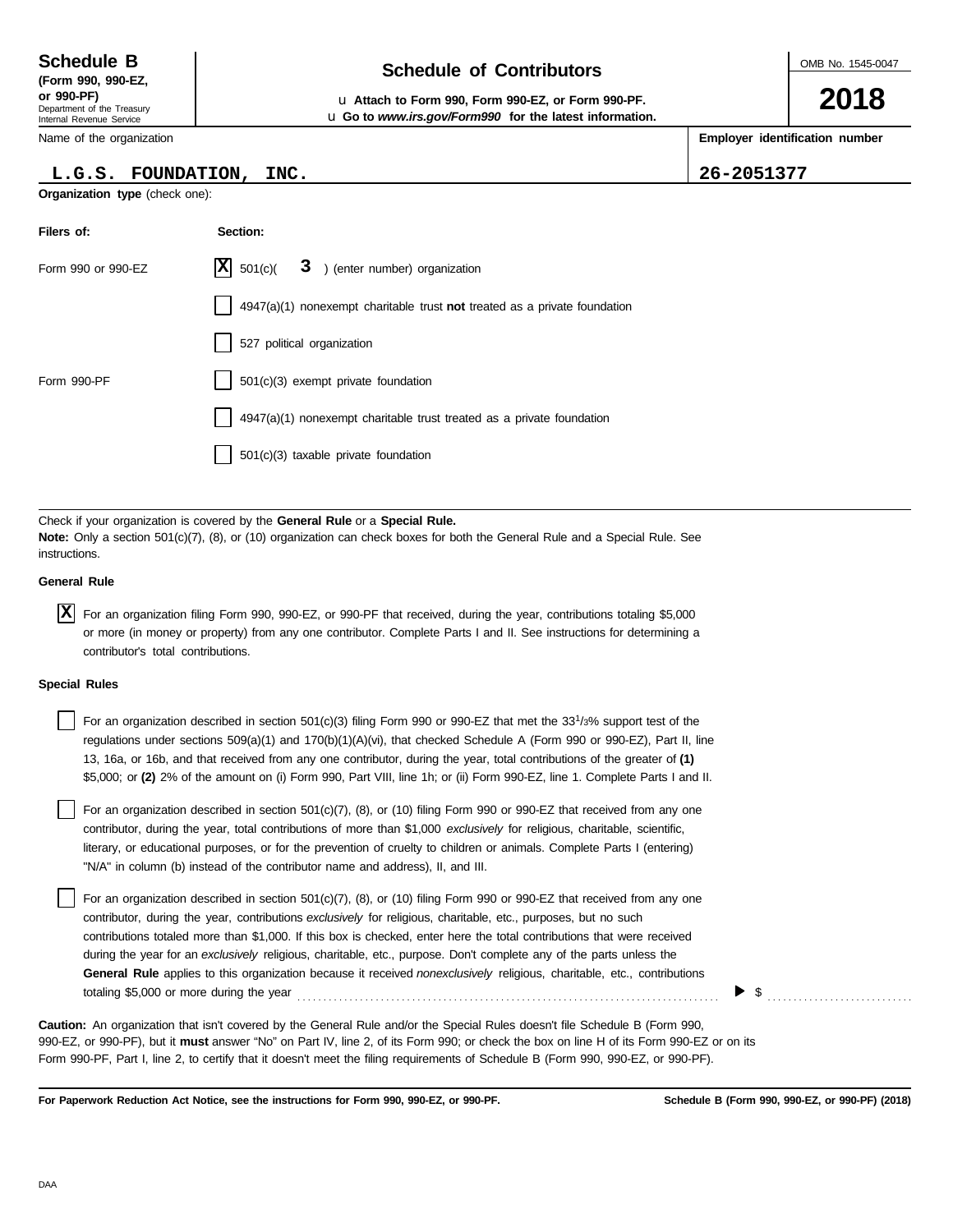|                      | Schedule B (Form 990, 990-EZ, or 990-PF) (2018)                                                         |                                                            | PAGE 1 OF 1<br>Page 2                                                                        |  |  |  |  |
|----------------------|---------------------------------------------------------------------------------------------------------|------------------------------------------------------------|----------------------------------------------------------------------------------------------|--|--|--|--|
| Name of organization | L.G.S. FOUNDATION, INC.                                                                                 | Employer identification number<br>26-2051377               |                                                                                              |  |  |  |  |
| Part I               | Contributors (see instructions). Use duplicate copies of Part I if additional space is needed.          |                                                            |                                                                                              |  |  |  |  |
| (a)<br>No.           | (b)<br>Name, address, and ZIP + 4                                                                       | (c)<br><b>Total contributions</b>                          | (d)<br>Type of contribution                                                                  |  |  |  |  |
| $1$                  | <b>LUNDBECK</b><br>FOUR PARKWAY NORTH<br>IL 60015<br><b>DEERFIELD</b>                                   | 151,500<br>\$                                              | X<br>Person<br>Payroll<br><b>Noncash</b><br>(Complete Part II for<br>noncash contributions.) |  |  |  |  |
| (a)<br>No.           | (b)<br>Name, address, and ZIP + 4                                                                       | (c)<br><b>Total contributions</b>                          | (d)<br>Type of contribution                                                                  |  |  |  |  |
| $2_{\ldots}$         | EISAI INC.<br>100 TICE BOULEVARD<br><b>WOODCLIFF</b><br>NJ 07677<br><b>LAKE</b>                         | 75,000<br>\$                                               | X<br>Person<br>Payroll<br><b>Noncash</b><br>(Complete Part II for<br>noncash contributions.) |  |  |  |  |
| (a)<br>No.           | (b)<br>Name, address, and ZIP + 4                                                                       | (c)<br><b>Total contributions</b>                          | (d)<br>Type of contribution                                                                  |  |  |  |  |
| $\overline{3}$       | ZOGENIX INC.<br>5858 HORTON STREET<br>SUITE 455<br><b>EMERYVILLE</b><br>CA 94608                        | 16,000<br>\$                                               | X<br>Person<br>Payroll<br><b>Noncash</b><br>(Complete Part II for<br>noncash contributions.) |  |  |  |  |
| (a)<br>No.           | (b)<br>Name, address, and ZIP + 4                                                                       | (c)<br><b>Total contributions</b>                          | (d)<br>Type of contribution                                                                  |  |  |  |  |
| $\frac{4}{\pi}$      | <b>BIOSCIENCES</b><br><b>GREENWICH</b><br>5750 FLEET STREET<br>SUITE 200<br>CA 92008<br><b>CARLSBAD</b> | 85,535<br>$\mathsf{\$}$                                    | X<br>Person<br>Payroll<br>Noncash<br>(Complete Part II for<br>noncash contributions.)        |  |  |  |  |
| (a)<br>No.           | (b)<br>Name, address, and ZIP + 4                                                                       | (c)<br><b>Total contributions</b>                          | (d)<br>Type of contribution                                                                  |  |  |  |  |
| .                    |                                                                                                         | $\$\ldots\ldots\ldots\ldots\ldots\ldots\ldots\ldots\ldots$ | Person<br>Payroll<br><b>Noncash</b><br>(Complete Part II for<br>noncash contributions.)      |  |  |  |  |
| (a)<br>No.           | (b)<br>Name, address, and ZIP + 4                                                                       | (c)<br><b>Total contributions</b>                          | (d)<br>Type of contribution                                                                  |  |  |  |  |
| .                    |                                                                                                         | $\$\ldots\ldots\ldots\ldots\ldots\ldots\ldots\ldots\ldots$ | Person<br>Payroll<br><b>Noncash</b><br>(Complete Part II for<br>noncash contributions.)      |  |  |  |  |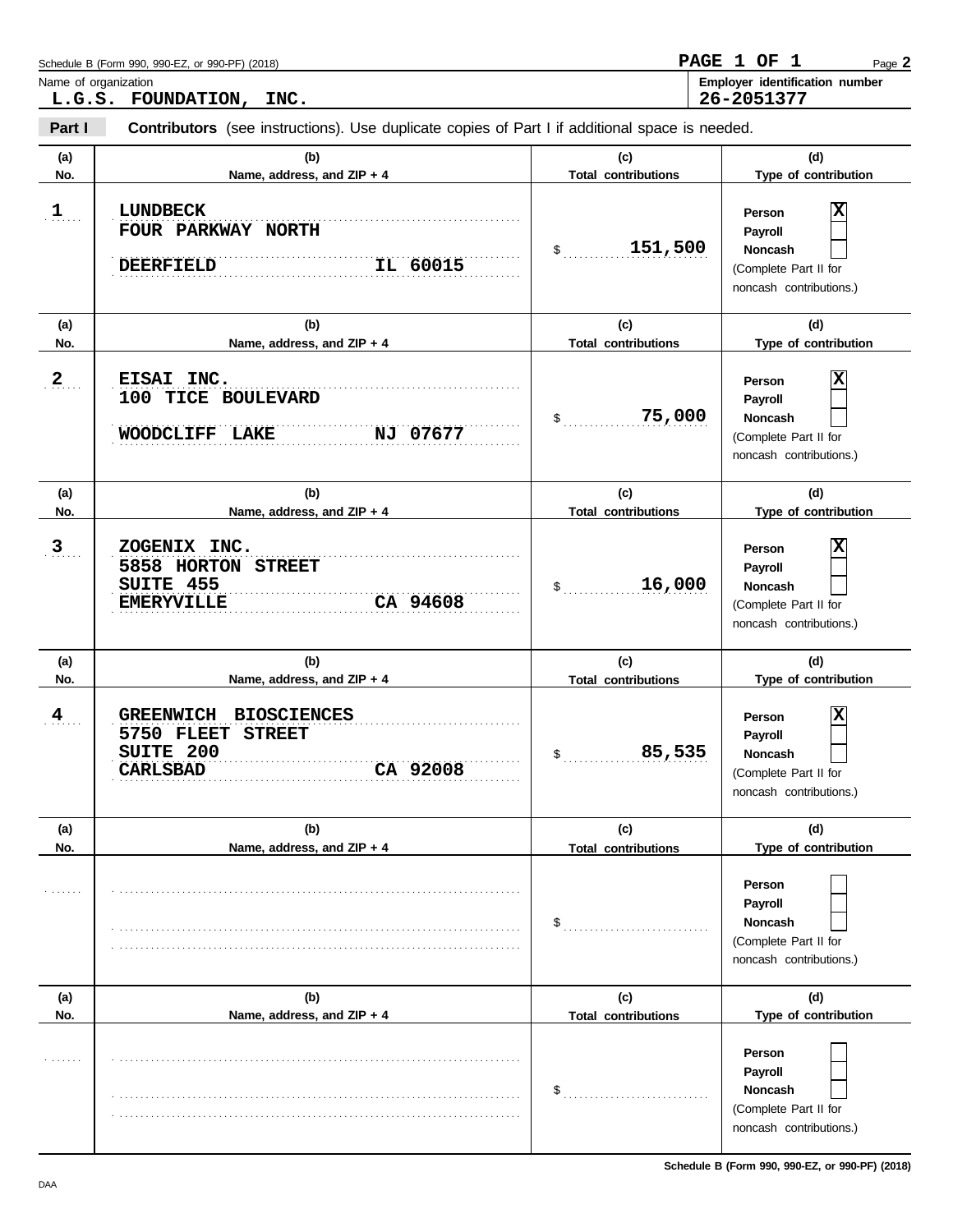| <b>SCHEDULE G</b><br>(Form 990 or 990-EZ) | Supplemental Information Regarding Fundraising or Gaming Activities<br>Complete if the organization answered "Yes" on Form 990, Part IV, line 17, 18, or 19, or if the                                                                   | OMB No. 1545-0047                                                                                         |                          |                 |                                                                                 |                                              |                                         |
|-------------------------------------------|------------------------------------------------------------------------------------------------------------------------------------------------------------------------------------------------------------------------------------------|-----------------------------------------------------------------------------------------------------------|--------------------------|-----------------|---------------------------------------------------------------------------------|----------------------------------------------|-----------------------------------------|
| Department of the Treasury                |                                                                                                                                                                                                                                          | organization entered more than \$15,000 on Form 990-EZ, line 6a.<br>LI Attach to Form 990 or Form 990-EZ. |                          |                 |                                                                                 |                                              | Open to Public                          |
| Internal Revenue Service                  |                                                                                                                                                                                                                                          |                                                                                                           |                          |                 | <b>U</b> Go to www.irs.gov/Form990 for instructions and the latest information. |                                              | Inspection                              |
| Name of the organization                  | L.G.S. FOUNDATION, INC.                                                                                                                                                                                                                  |                                                                                                           |                          |                 |                                                                                 | Employer identification number<br>26-2051377 |                                         |
| Part I                                    | Fundraising Activities. Complete if the organization answered "Yes" on Form 990, Part IV, line 17.<br>Form 990-EZ filers are not required to complete this part.                                                                         |                                                                                                           |                          |                 |                                                                                 |                                              |                                         |
| 1                                         | Indicate whether the organization raised funds through any of the following activities. Check all that apply.                                                                                                                            |                                                                                                           |                          |                 |                                                                                 |                                              |                                         |
| Mail solicitations<br>a                   |                                                                                                                                                                                                                                          | е                                                                                                         |                          |                 | Solicitation of non-government grants                                           |                                              |                                         |
| Internet and email solicitations<br>b     | f                                                                                                                                                                                                                                        | Solicitation of government grants                                                                         |                          |                 |                                                                                 |                                              |                                         |
| Phone solicitations<br>c                  |                                                                                                                                                                                                                                          | Special fundraising events<br>g                                                                           |                          |                 |                                                                                 |                                              |                                         |
| In-person solicitations<br>d              |                                                                                                                                                                                                                                          |                                                                                                           |                          |                 |                                                                                 |                                              |                                         |
|                                           | 2a Did the organization have a written or oral agreement with any individual (including officers, directors, trustees,<br>or key employees listed in Form 990, Part VII) or entity in connection with professional fundraising services? |                                                                                                           |                          |                 |                                                                                 |                                              | No<br>Yes                               |
|                                           | <b>b</b> If "Yes," list the 10 highest paid individuals or entities (fundraisers) pursuant to agreements under which the fundraiser is to be<br>compensated at least \$5,000 by the organization.                                        |                                                                                                           |                          |                 |                                                                                 |                                              |                                         |
|                                           | (i) Name and address of individual                                                                                                                                                                                                       |                                                                                                           | raiser have              | (iii) Did fund- | (iv) Gross receipts                                                             | (v) Amount paid to<br>(or retained by)       | (vi) Amount paid to<br>(or retained by) |
|                                           | or entity (fundraiser)                                                                                                                                                                                                                   | (ii) Activity                                                                                             | custody or<br>control of |                 | from activity                                                                   | fundraiser listed in                         | organization                            |
|                                           |                                                                                                                                                                                                                                          |                                                                                                           | contributions?           |                 |                                                                                 | col. (i)                                     |                                         |
| 1                                         |                                                                                                                                                                                                                                          |                                                                                                           | Yes l                    | No              |                                                                                 |                                              |                                         |
| $\mathbf{2}$                              |                                                                                                                                                                                                                                          |                                                                                                           |                          |                 |                                                                                 |                                              |                                         |
|                                           |                                                                                                                                                                                                                                          |                                                                                                           |                          |                 |                                                                                 |                                              |                                         |
| 3                                         |                                                                                                                                                                                                                                          |                                                                                                           |                          |                 |                                                                                 |                                              |                                         |
|                                           |                                                                                                                                                                                                                                          |                                                                                                           |                          |                 |                                                                                 |                                              |                                         |
| 4                                         |                                                                                                                                                                                                                                          |                                                                                                           |                          |                 |                                                                                 |                                              |                                         |
|                                           |                                                                                                                                                                                                                                          |                                                                                                           |                          |                 |                                                                                 |                                              |                                         |
| 5                                         |                                                                                                                                                                                                                                          |                                                                                                           |                          |                 |                                                                                 |                                              |                                         |
|                                           |                                                                                                                                                                                                                                          |                                                                                                           |                          |                 |                                                                                 |                                              |                                         |
| 6                                         |                                                                                                                                                                                                                                          |                                                                                                           |                          |                 |                                                                                 |                                              |                                         |
| 7                                         |                                                                                                                                                                                                                                          |                                                                                                           |                          |                 |                                                                                 |                                              |                                         |
|                                           |                                                                                                                                                                                                                                          |                                                                                                           |                          |                 |                                                                                 |                                              |                                         |
| 8                                         |                                                                                                                                                                                                                                          |                                                                                                           |                          |                 |                                                                                 |                                              |                                         |
|                                           |                                                                                                                                                                                                                                          |                                                                                                           |                          |                 |                                                                                 |                                              |                                         |
| 9                                         |                                                                                                                                                                                                                                          |                                                                                                           |                          |                 |                                                                                 |                                              |                                         |
| 10                                        |                                                                                                                                                                                                                                          |                                                                                                           |                          |                 |                                                                                 |                                              |                                         |
|                                           |                                                                                                                                                                                                                                          |                                                                                                           |                          |                 |                                                                                 |                                              |                                         |
| Total                                     |                                                                                                                                                                                                                                          |                                                                                                           |                          |                 |                                                                                 |                                              |                                         |
| 3<br>registration or licensing.           | List all states in which the organization is registered or licensed to solicit contributions or has been notified it is exempt from                                                                                                      |                                                                                                           |                          |                 |                                                                                 |                                              |                                         |
|                                           |                                                                                                                                                                                                                                          |                                                                                                           |                          |                 |                                                                                 |                                              |                                         |
|                                           |                                                                                                                                                                                                                                          |                                                                                                           |                          |                 |                                                                                 |                                              |                                         |
|                                           |                                                                                                                                                                                                                                          |                                                                                                           |                          |                 |                                                                                 |                                              |                                         |
|                                           |                                                                                                                                                                                                                                          |                                                                                                           |                          |                 |                                                                                 |                                              |                                         |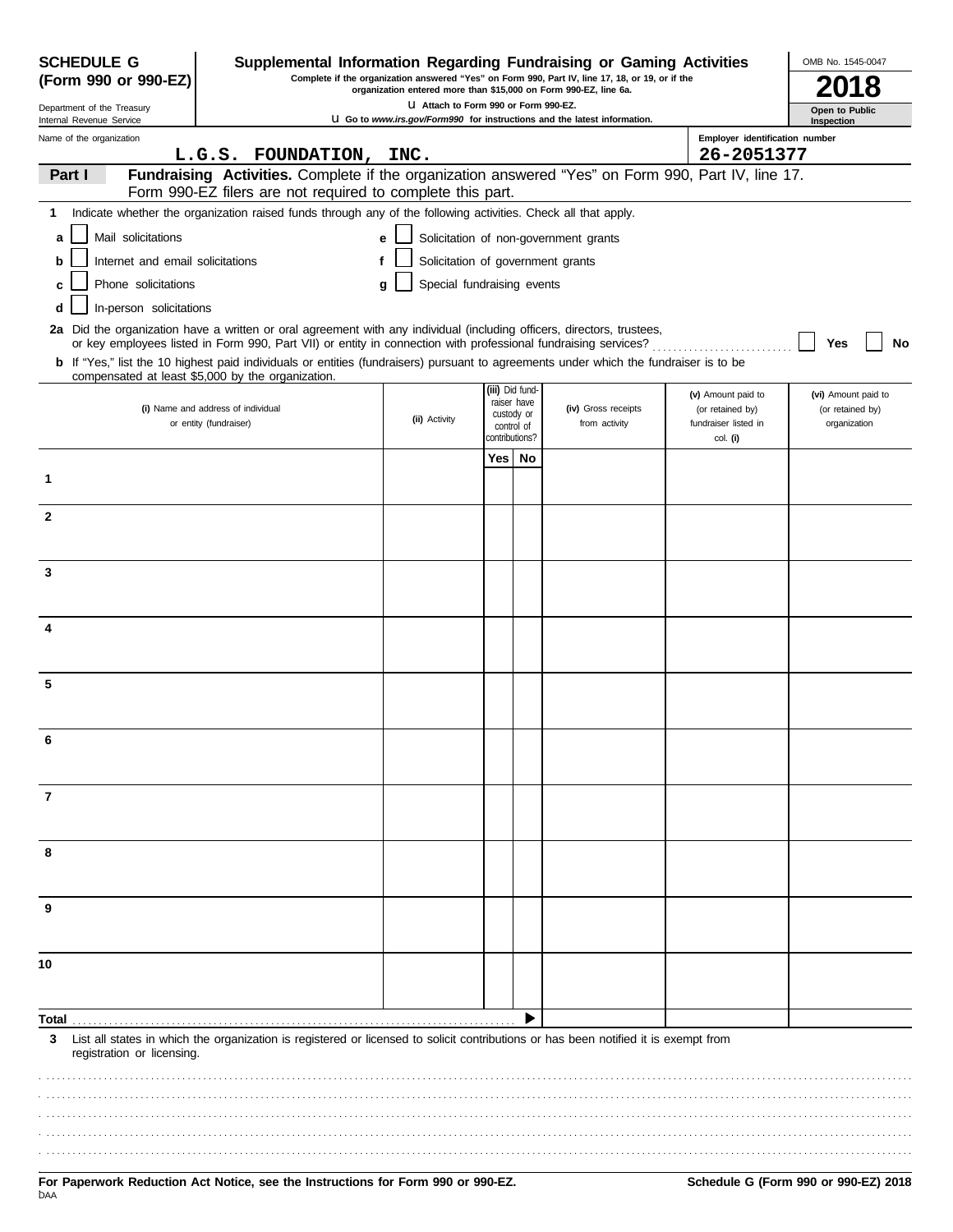**Part II Fundraising Events.** Complete if the organization answered "Yes" on Form 990, Part IV, line 18, or reported more gross receipts greater than \$5,000. than \$15,000 of fundraising event contributions and gross income on Form 990-EZ, lines 1 and 6b. List events with

|                 |          |                                                                |     | (a) Event #1                           | (b) Event #2                                                                                        | (c) Other events              |                                                     |
|-----------------|----------|----------------------------------------------------------------|-----|----------------------------------------|-----------------------------------------------------------------------------------------------------|-------------------------------|-----------------------------------------------------|
|                 |          |                                                                |     |                                        |                                                                                                     |                               | (d) Total events                                    |
|                 |          |                                                                | LGS | AWARENESS D<br>(event type)            | WALK FOR EPILEP<br>(event type)                                                                     | <b>NONE</b><br>(total number) | (add col. (a) through<br>col. (c)                   |
|                 |          |                                                                |     |                                        |                                                                                                     |                               |                                                     |
| Revenue         |          | 1 Gross receipts                                               |     | 16,547                                 | 9,049                                                                                               |                               | 25,596                                              |
|                 |          | 2 Less: Contributions                                          |     |                                        |                                                                                                     |                               |                                                     |
|                 |          | 3 Gross income (line 1 minus<br>line 2) <u></u>                |     | 16,547                                 | 9,049                                                                                               |                               | 25,596                                              |
|                 |          |                                                                |     |                                        |                                                                                                     |                               |                                                     |
|                 |          | 4 Cash prizes                                                  |     |                                        |                                                                                                     |                               |                                                     |
|                 |          | 5 Noncash prizes                                               |     |                                        |                                                                                                     |                               |                                                     |
| Expenses        |          | 6 Rent/facility costs                                          |     |                                        |                                                                                                     |                               |                                                     |
|                 |          | 7 Food and beverages                                           |     |                                        |                                                                                                     |                               |                                                     |
| Direct          |          | 8 Entertainment                                                |     |                                        |                                                                                                     |                               |                                                     |
|                 |          | 9 Other direct expenses                                        |     | 17,109                                 | 8,957                                                                                               |                               | 26,066                                              |
|                 |          | 10 Direct expense summary. Add lines 4 through 9 in column (d) |     |                                        |                                                                                                     |                               | 26,066                                              |
|                 |          |                                                                |     |                                        |                                                                                                     |                               | $-470$                                              |
|                 | Part III |                                                                |     |                                        | Gaming. Complete if the organization answered "Yes" on Form 990, Part IV, line 19, or reported more |                               |                                                     |
|                 |          |                                                                |     | than \$15,000 on Form 990-EZ, line 6a. |                                                                                                     |                               |                                                     |
| Revenue         |          |                                                                |     | (a) Bingo                              | (b) Pull tabs/instant<br>bingo/progressive bingo                                                    | (c) Other gaming              | (d) Total gaming (add<br>col. (a) through col. (c)) |
|                 |          | 1 Gross revenue $\ldots$                                       |     |                                        |                                                                                                     |                               |                                                     |
|                 |          | 2 Cash prizes                                                  |     |                                        |                                                                                                     |                               |                                                     |
|                 |          | 3 Noncash prizes                                               |     |                                        |                                                                                                     |                               |                                                     |
| Direct Expenses |          | 4 Rent/facility costs                                          |     |                                        |                                                                                                     |                               |                                                     |
|                 |          |                                                                |     |                                        |                                                                                                     |                               |                                                     |
|                 |          | 5 Other direct expenses                                        |     | Yes<br>$\%$<br><u>.</u>                | Yes<br>$\%$                                                                                         | Yes<br>%                      |                                                     |
|                 |          | 6 Volunteer labor                                              |     | No                                     | No                                                                                                  | No                            |                                                     |
|                 |          |                                                                |     |                                        |                                                                                                     | ▶                             |                                                     |
|                 |          |                                                                |     |                                        |                                                                                                     | ▶                             |                                                     |
| 9               |          |                                                                |     |                                        |                                                                                                     |                               |                                                     |
|                 |          | <b>b</b> If "No," explain:                                     |     |                                        |                                                                                                     |                               | Yes<br>No                                           |
|                 |          |                                                                |     |                                        |                                                                                                     |                               |                                                     |
|                 |          | <b>b</b> If "Yes," explain:                                    |     |                                        |                                                                                                     |                               | Yes<br>No                                           |
|                 |          |                                                                |     |                                        |                                                                                                     |                               |                                                     |
|                 |          |                                                                |     |                                        |                                                                                                     |                               |                                                     |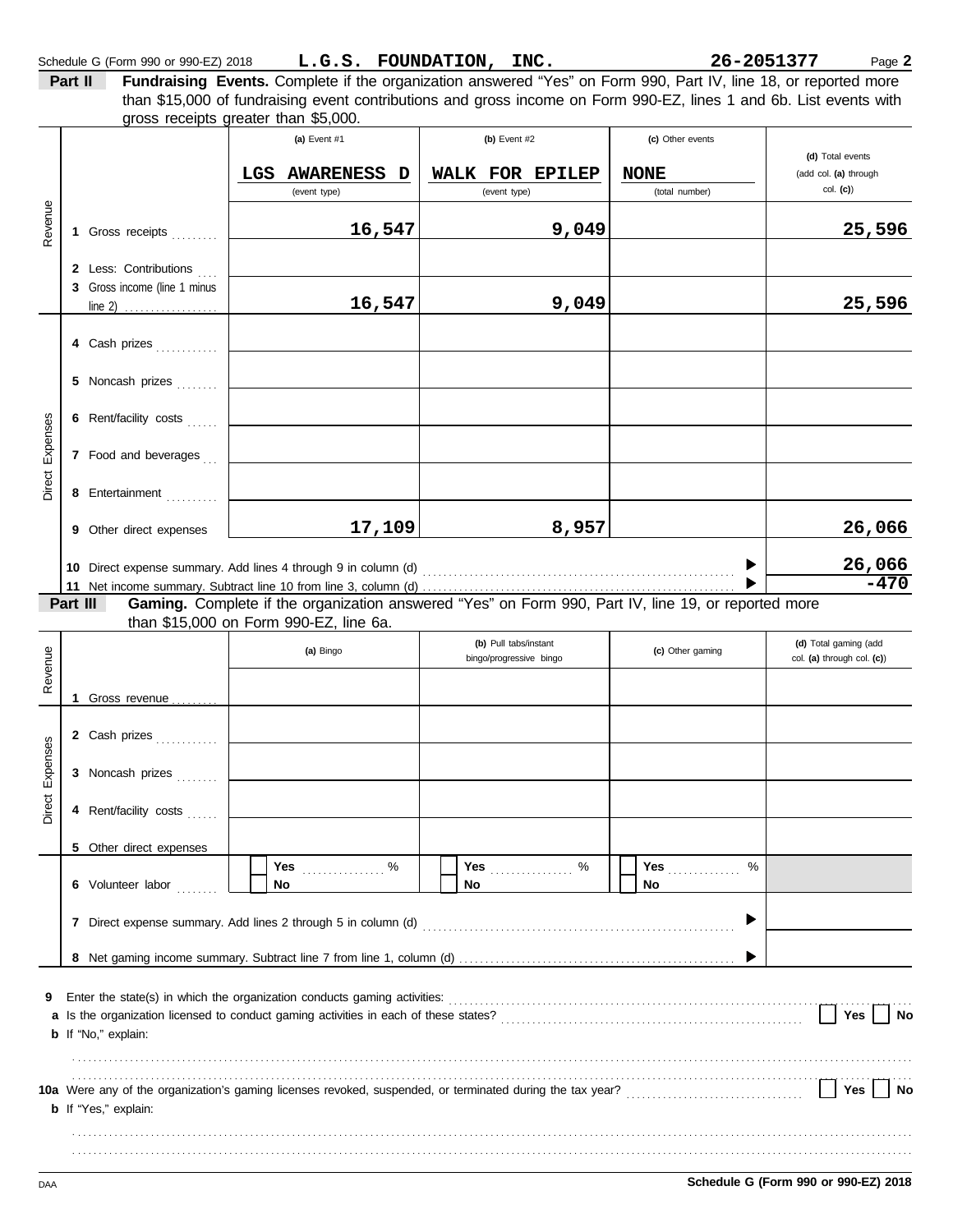|    | Schedule G (Form 990 or 990-EZ) 2018 L.G.S. FOUNDATION, INC.                                                                                                                                                                         |                        | 26-2051377                                                                                                                                                                                                               |     | Page 3 |
|----|--------------------------------------------------------------------------------------------------------------------------------------------------------------------------------------------------------------------------------------|------------------------|--------------------------------------------------------------------------------------------------------------------------------------------------------------------------------------------------------------------------|-----|--------|
| 11 |                                                                                                                                                                                                                                      |                        |                                                                                                                                                                                                                          | Yes | No     |
| 12 | Is the organization a grantor, beneficiary or trustee of a trust, or a member of a partnership or other entity                                                                                                                       |                        |                                                                                                                                                                                                                          |     |        |
|    |                                                                                                                                                                                                                                      |                        |                                                                                                                                                                                                                          | Yes | No     |
| 13 | Indicate the percentage of gaming activity conducted in:                                                                                                                                                                             |                        |                                                                                                                                                                                                                          |     |        |
| a  |                                                                                                                                                                                                                                      |                        | 13а                                                                                                                                                                                                                      |     | %      |
| b  | An outside facility <b>contained an activity of the contract of the contract of the contract of the contract of the contract of the contract of the contract of the contract of the contract of the contract of the contract of </b> |                        | 13 <sub>b</sub>                                                                                                                                                                                                          |     | %      |
| 14 | Enter the name and address of the person who prepares the organization's gaming/special events books and<br>records:                                                                                                                 |                        |                                                                                                                                                                                                                          |     |        |
|    |                                                                                                                                                                                                                                      |                        |                                                                                                                                                                                                                          |     |        |
|    | Address <b>u</b>                                                                                                                                                                                                                     |                        |                                                                                                                                                                                                                          |     |        |
|    | 15a Does the organization have a contract with a third party from whom the organization receives gaming<br>revenue?                                                                                                                  |                        |                                                                                                                                                                                                                          | Yes | No     |
| b  |                                                                                                                                                                                                                                      |                        |                                                                                                                                                                                                                          |     |        |
|    |                                                                                                                                                                                                                                      |                        |                                                                                                                                                                                                                          |     |        |
|    | If "Yes," enter name and address of the third party:                                                                                                                                                                                 |                        |                                                                                                                                                                                                                          |     |        |
|    |                                                                                                                                                                                                                                      |                        |                                                                                                                                                                                                                          |     |        |
|    | Address <b>u</b>                                                                                                                                                                                                                     |                        |                                                                                                                                                                                                                          |     |        |
| 16 | Gaming manager information:                                                                                                                                                                                                          |                        |                                                                                                                                                                                                                          |     |        |
|    |                                                                                                                                                                                                                                      |                        |                                                                                                                                                                                                                          |     |        |
|    |                                                                                                                                                                                                                                      |                        |                                                                                                                                                                                                                          |     |        |
|    |                                                                                                                                                                                                                                      |                        |                                                                                                                                                                                                                          |     |        |
|    | Description of services provided <b>u</b> electron contract the contract of the contract of the contract of the contract of the contract of the contract of the contract of the contract of the contract of the contract of the con  |                        |                                                                                                                                                                                                                          |     |        |
|    | Director/officer<br>Employee                                                                                                                                                                                                         | Independent contractor |                                                                                                                                                                                                                          |     |        |
| 17 | Mandatory distributions:                                                                                                                                                                                                             |                        |                                                                                                                                                                                                                          |     |        |
|    | Is the organization required under state law to make charitable distributions from the gaming proceeds to                                                                                                                            |                        |                                                                                                                                                                                                                          |     |        |
|    | retain the state gaming license?<br><b>b</b> Enter the amount of distributions required under state law to be distributed to other exempt organizations or                                                                           |                        |                                                                                                                                                                                                                          | Yes | No     |
|    | spent in the organization's own exempt activities during the tax year u                                                                                                                                                              | S                      |                                                                                                                                                                                                                          |     |        |
|    | Part IV                                                                                                                                                                                                                              |                        | Supplemental Information. Provide the explanations required by Part I, line 2b, columns (iii) and (v); and<br>Part III, lines 9, 9b, 10b, 15b, 15c, 16, and 17b, as applicable. Also provide any additional information. |     |        |
|    | See instructions.                                                                                                                                                                                                                    |                        |                                                                                                                                                                                                                          |     |        |
|    |                                                                                                                                                                                                                                      |                        |                                                                                                                                                                                                                          |     |        |
|    |                                                                                                                                                                                                                                      |                        |                                                                                                                                                                                                                          |     |        |
|    |                                                                                                                                                                                                                                      |                        |                                                                                                                                                                                                                          |     |        |
|    |                                                                                                                                                                                                                                      |                        |                                                                                                                                                                                                                          |     |        |
|    |                                                                                                                                                                                                                                      |                        |                                                                                                                                                                                                                          |     |        |
|    |                                                                                                                                                                                                                                      |                        |                                                                                                                                                                                                                          |     |        |
|    |                                                                                                                                                                                                                                      |                        |                                                                                                                                                                                                                          |     |        |
|    |                                                                                                                                                                                                                                      |                        |                                                                                                                                                                                                                          |     |        |
|    |                                                                                                                                                                                                                                      |                        |                                                                                                                                                                                                                          |     |        |
|    |                                                                                                                                                                                                                                      |                        |                                                                                                                                                                                                                          |     |        |
|    |                                                                                                                                                                                                                                      |                        |                                                                                                                                                                                                                          |     |        |
|    |                                                                                                                                                                                                                                      |                        |                                                                                                                                                                                                                          |     |        |

Schedule G (Form 990 or 990-EZ) 2018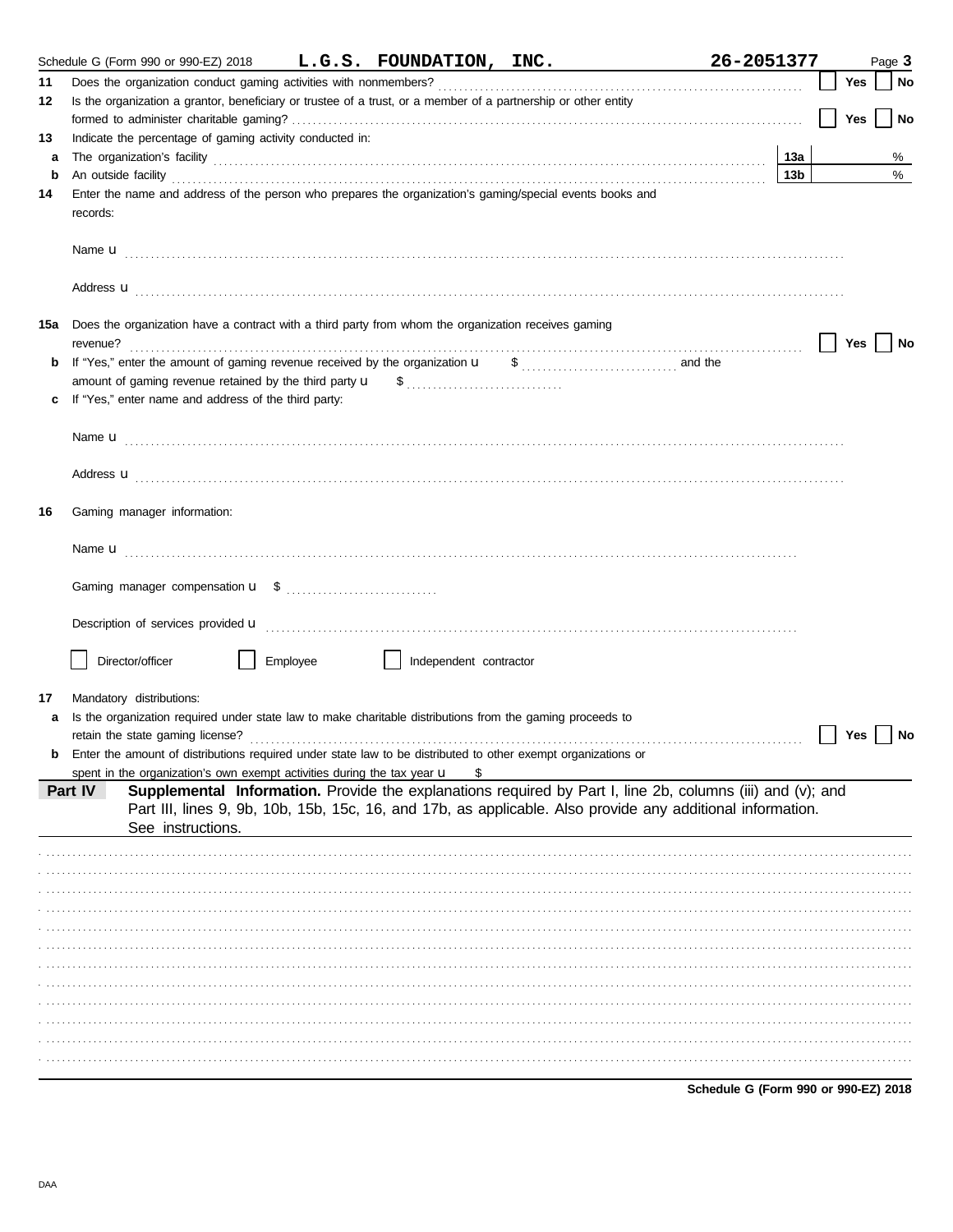| <b>SCHEDULE I</b>              |                                                                                                                                                                                                                                                                             |           |                                         | Grants and Other Assistance to Organizations,                                                                                         |                                       |                                                             |                                          |                                              | OMB No. 1545-0047                     |
|--------------------------------|-----------------------------------------------------------------------------------------------------------------------------------------------------------------------------------------------------------------------------------------------------------------------------|-----------|-----------------------------------------|---------------------------------------------------------------------------------------------------------------------------------------|---------------------------------------|-------------------------------------------------------------|------------------------------------------|----------------------------------------------|---------------------------------------|
| (Form 990)                     |                                                                                                                                                                                                                                                                             |           |                                         | Governments, and Individuals in the United States<br>Complete if the organization answered "Yes" on Form 990, Part IV, line 21 or 22. |                                       |                                                             |                                          |                                              |                                       |
| Department of the Treasury     |                                                                                                                                                                                                                                                                             |           |                                         | u Attach to Form 990.                                                                                                                 |                                       |                                                             |                                          |                                              | Open to Public                        |
| Internal Revenue Service       |                                                                                                                                                                                                                                                                             |           |                                         | u Go to www.irs.gov/Form990 for the latest information.                                                                               |                                       |                                                             |                                          |                                              | Inspection                            |
| Name of the organization       | L.G.S. FOUNDATION, INC.                                                                                                                                                                                                                                                     |           |                                         |                                                                                                                                       |                                       |                                                             |                                          | Employer identification number<br>26-2051377 |                                       |
| Part I                         | <b>General Information on Grants and Assistance</b>                                                                                                                                                                                                                         |           |                                         |                                                                                                                                       |                                       |                                                             |                                          |                                              |                                       |
| $\mathbf 1$<br>$\mathbf{2}$    | Does the organization maintain records to substantiate the amount of the grants or assistance, the grantees' eligibility for the grants or assistance, and<br>Describe in Part IV the organization's procedures for monitoring the use of grant funds in the United States. |           |                                         |                                                                                                                                       |                                       |                                                             |                                          |                                              | $ \overline{X} $ No<br>Yes            |
| Part II                        | Grants and Other Assistance to Domestic Organizations and Domestic Governments. Complete if the organization answered "Yes" on Form 990,<br>Part IV, line 21, for any recipient that received more than \$5,000. Part II can be duplicated if additional space is needed.   |           |                                         |                                                                                                                                       |                                       |                                                             |                                          |                                              |                                       |
| $\mathbf{1}$                   | (a) Name and address of organization<br>or government                                                                                                                                                                                                                       | $(b)$ EIN | $(c)$ IRC<br>section<br>(if applicable) | (d) Amount of cash<br>grant                                                                                                           | (e) Amount of non-<br>cash assistance | (f) Method of valuation<br>(book, FMV, appraisal,<br>other) | (q) Description of<br>noncash assistance |                                              | (h) Purpose of grant<br>or assistance |
| ONE UTSA CIRCLE<br>SAN ANTONIO | (1) UNIVERSITY OF TEXAS AT SAN ANTONIO<br>TX 78249-1644                                                                                                                                                                                                                     |           |                                         | 23,750                                                                                                                                |                                       |                                                             |                                          |                                              | <b>MEDICAL RESEARCH</b>               |
| (2)                            |                                                                                                                                                                                                                                                                             |           |                                         |                                                                                                                                       |                                       |                                                             |                                          |                                              |                                       |
|                                |                                                                                                                                                                                                                                                                             |           |                                         |                                                                                                                                       |                                       |                                                             |                                          |                                              |                                       |
| (3)                            |                                                                                                                                                                                                                                                                             |           |                                         |                                                                                                                                       |                                       |                                                             |                                          |                                              |                                       |
|                                |                                                                                                                                                                                                                                                                             |           |                                         |                                                                                                                                       |                                       |                                                             |                                          |                                              |                                       |
| (4)                            |                                                                                                                                                                                                                                                                             |           |                                         |                                                                                                                                       |                                       |                                                             |                                          |                                              |                                       |
|                                |                                                                                                                                                                                                                                                                             |           |                                         |                                                                                                                                       |                                       |                                                             |                                          |                                              |                                       |
| (5)                            |                                                                                                                                                                                                                                                                             |           |                                         |                                                                                                                                       |                                       |                                                             |                                          |                                              |                                       |
|                                |                                                                                                                                                                                                                                                                             |           |                                         |                                                                                                                                       |                                       |                                                             |                                          |                                              |                                       |
| (6)                            |                                                                                                                                                                                                                                                                             |           |                                         |                                                                                                                                       |                                       |                                                             |                                          |                                              |                                       |
|                                |                                                                                                                                                                                                                                                                             |           |                                         |                                                                                                                                       |                                       |                                                             |                                          |                                              |                                       |
| (7)                            |                                                                                                                                                                                                                                                                             |           |                                         |                                                                                                                                       |                                       |                                                             |                                          |                                              |                                       |
|                                |                                                                                                                                                                                                                                                                             |           |                                         |                                                                                                                                       |                                       |                                                             |                                          |                                              |                                       |
| (8)                            |                                                                                                                                                                                                                                                                             |           |                                         |                                                                                                                                       |                                       |                                                             |                                          |                                              |                                       |
|                                |                                                                                                                                                                                                                                                                             |           |                                         |                                                                                                                                       |                                       |                                                             |                                          |                                              |                                       |
| (9)                            |                                                                                                                                                                                                                                                                             |           |                                         |                                                                                                                                       |                                       |                                                             |                                          |                                              |                                       |
|                                |                                                                                                                                                                                                                                                                             |           |                                         |                                                                                                                                       |                                       |                                                             |                                          |                                              |                                       |
| 2                              | Enter total number of section $501(c)(3)$ and government organizations listed in the line 1 table<br>Enter total number of other organizations listed in the line 1 table                                                                                                   |           |                                         |                                                                                                                                       |                                       |                                                             |                                          | $\mathbf{u}$                                 |                                       |
|                                |                                                                                                                                                                                                                                                                             |           |                                         |                                                                                                                                       |                                       |                                                             |                                          | u                                            |                                       |
| DAA                            | For Paperwork Reduction Act Notice, see the Instructions for Form 990.                                                                                                                                                                                                      |           |                                         |                                                                                                                                       |                                       |                                                             |                                          |                                              | Schedule I (Form 990) (2018)          |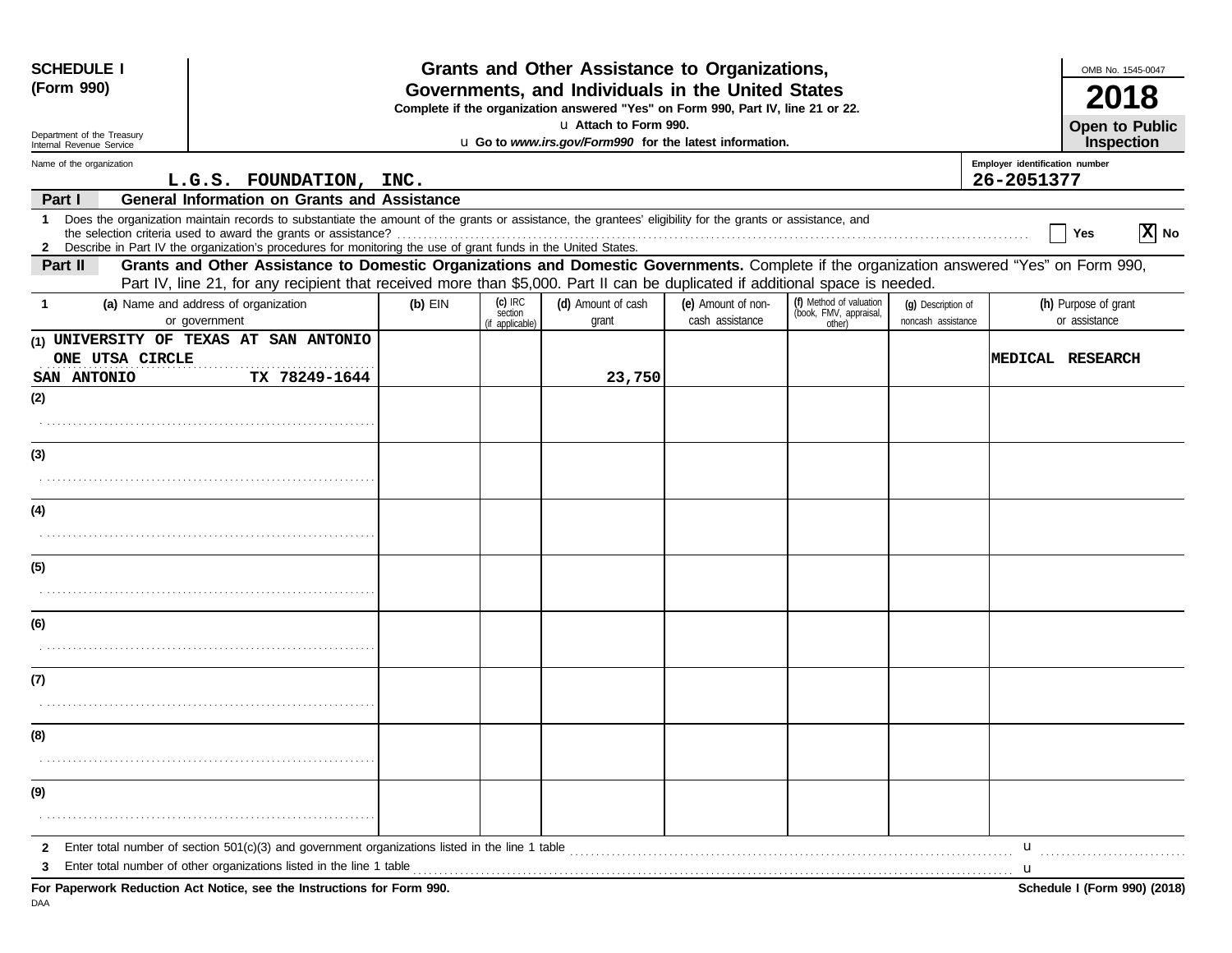|                                                                                                                                                           | Part III can be duplicated if additional space is needed. |                             |                                     |                                                          |                                       |
|-----------------------------------------------------------------------------------------------------------------------------------------------------------|-----------------------------------------------------------|-----------------------------|-------------------------------------|----------------------------------------------------------|---------------------------------------|
| (a) Type of grant or assistance                                                                                                                           | (b) Number of<br>recipients                               | (c) Amount of<br>cash grant | (d) Amount of<br>noncash assistance | (e) Method of valuation (book,<br>FMV, appraisal, other) | (f) Description of noncash assistance |
|                                                                                                                                                           |                                                           |                             |                                     |                                                          |                                       |
|                                                                                                                                                           |                                                           |                             |                                     |                                                          |                                       |
|                                                                                                                                                           |                                                           |                             |                                     |                                                          |                                       |
|                                                                                                                                                           |                                                           |                             |                                     |                                                          |                                       |
|                                                                                                                                                           |                                                           |                             |                                     |                                                          |                                       |
|                                                                                                                                                           |                                                           |                             |                                     |                                                          |                                       |
|                                                                                                                                                           |                                                           |                             |                                     |                                                          |                                       |
|                                                                                                                                                           |                                                           |                             |                                     |                                                          |                                       |
| 7<br>Supplemental Information. Provide the information required in Part I, line 2; Part III, column (b); and any other additional information.<br>Part IV |                                                           |                             |                                     |                                                          |                                       |
|                                                                                                                                                           |                                                           |                             |                                     |                                                          |                                       |
|                                                                                                                                                           |                                                           |                             |                                     |                                                          |                                       |
|                                                                                                                                                           |                                                           |                             |                                     |                                                          |                                       |
|                                                                                                                                                           |                                                           |                             |                                     |                                                          |                                       |
|                                                                                                                                                           |                                                           |                             |                                     |                                                          |                                       |
|                                                                                                                                                           |                                                           |                             |                                     |                                                          |                                       |
|                                                                                                                                                           |                                                           |                             |                                     |                                                          |                                       |
|                                                                                                                                                           |                                                           |                             |                                     |                                                          |                                       |
|                                                                                                                                                           |                                                           |                             |                                     |                                                          |                                       |
|                                                                                                                                                           |                                                           |                             |                                     |                                                          |                                       |
|                                                                                                                                                           |                                                           |                             |                                     |                                                          |                                       |
|                                                                                                                                                           |                                                           |                             |                                     |                                                          |                                       |
|                                                                                                                                                           |                                                           |                             |                                     |                                                          |                                       |
|                                                                                                                                                           |                                                           |                             |                                     |                                                          |                                       |

26-2051377

Page 2

Schedule I (Form 990) (2018) L.G.S. FOUNDATION, INC.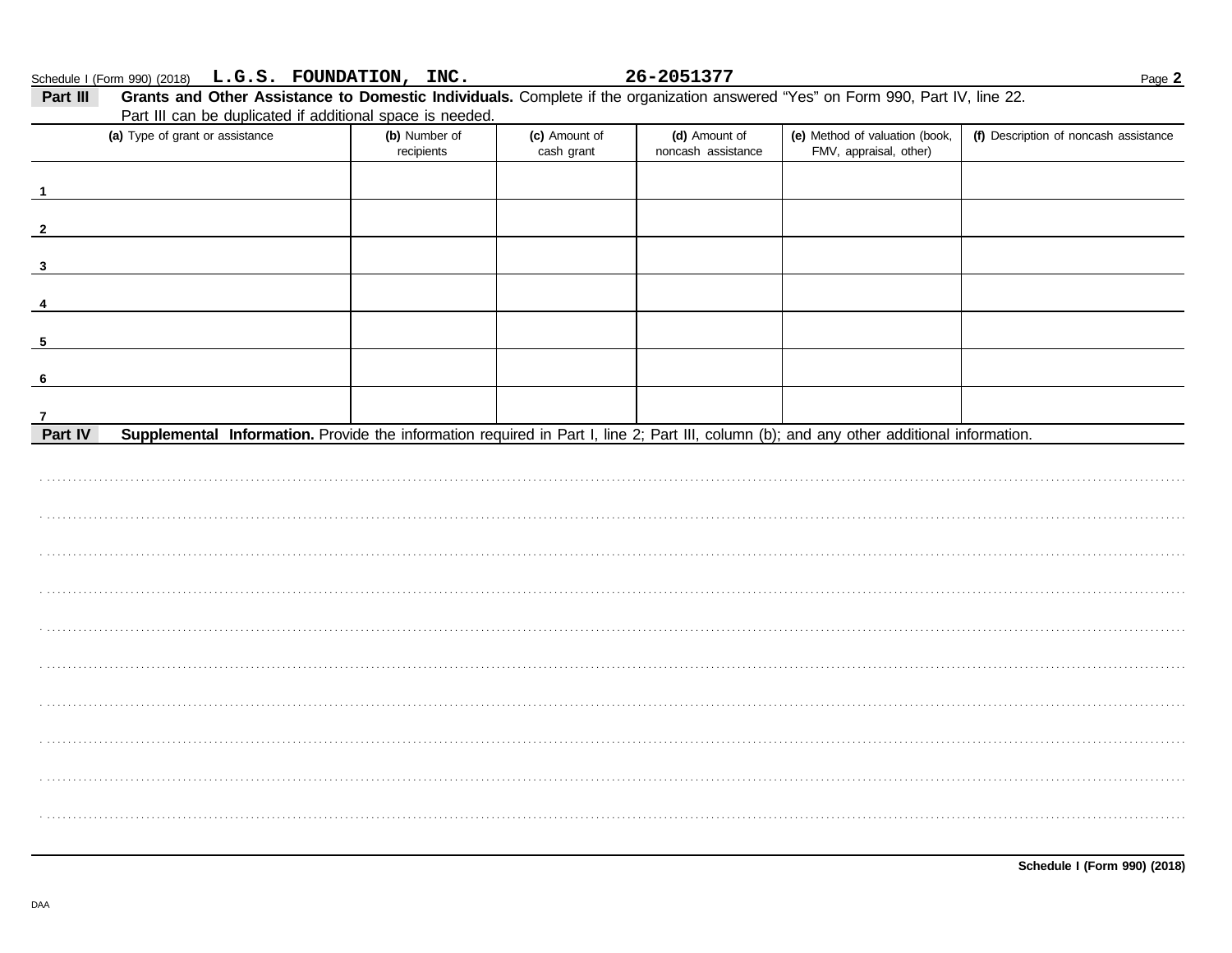| OMB No. 1545-0047<br>Supplemental Information to Form 990 or 990-EZ<br><b>SCHEDULE O</b> |  |                         |                                                                                                                                        |  |  |                                |                              |  |  |  |
|------------------------------------------------------------------------------------------|--|-------------------------|----------------------------------------------------------------------------------------------------------------------------------------|--|--|--------------------------------|------------------------------|--|--|--|
| (Form 990 or 990-EZ)                                                                     |  |                         | Complete to provide information for responses to specific questions on<br>Form 990 or 990-EZ or to provide any additional information. |  |  |                                | 2018                         |  |  |  |
| Department of the Treasury<br>Internal Revenue Service                                   |  |                         | u Attach to Form 990 or 990-EZ.<br>u Go to www.irs.gov/Form990 for the latest information.                                             |  |  |                                | Open to Public<br>Inspection |  |  |  |
| Name of the organization                                                                 |  |                         |                                                                                                                                        |  |  | Employer identification number |                              |  |  |  |
|                                                                                          |  | L.G.S. FOUNDATION, INC. |                                                                                                                                        |  |  | 26-2051377                     |                              |  |  |  |
| FORM 990, PART VI, LINE 11B - ORGANIZATION'S PROCESS TO REVIEW FORM 990                  |  |                         |                                                                                                                                        |  |  |                                |                              |  |  |  |
| PRESIDENT OF                                                                             |  |                         | THE ORGANIZATION REVIEWS THE 990.                                                                                                      |  |  |                                |                              |  |  |  |
|                                                                                          |  |                         |                                                                                                                                        |  |  |                                |                              |  |  |  |
| FORM 990, PART VI, LINE 19 - GOVERNING DOCUMENTS DISCLOSURE EXPLANATION                  |  |                         |                                                                                                                                        |  |  |                                |                              |  |  |  |
| NO DOCUMENTS AVAILABLE TO THE PUBLIC                                                     |  |                         |                                                                                                                                        |  |  |                                |                              |  |  |  |
|                                                                                          |  |                         |                                                                                                                                        |  |  |                                |                              |  |  |  |
|                                                                                          |  |                         |                                                                                                                                        |  |  |                                |                              |  |  |  |
|                                                                                          |  |                         |                                                                                                                                        |  |  |                                |                              |  |  |  |
|                                                                                          |  |                         |                                                                                                                                        |  |  |                                |                              |  |  |  |
|                                                                                          |  |                         |                                                                                                                                        |  |  |                                |                              |  |  |  |
|                                                                                          |  |                         |                                                                                                                                        |  |  |                                |                              |  |  |  |
|                                                                                          |  |                         |                                                                                                                                        |  |  |                                |                              |  |  |  |
|                                                                                          |  |                         |                                                                                                                                        |  |  |                                |                              |  |  |  |
|                                                                                          |  |                         |                                                                                                                                        |  |  |                                |                              |  |  |  |
|                                                                                          |  |                         |                                                                                                                                        |  |  |                                |                              |  |  |  |
|                                                                                          |  |                         |                                                                                                                                        |  |  |                                |                              |  |  |  |
|                                                                                          |  |                         |                                                                                                                                        |  |  |                                |                              |  |  |  |
|                                                                                          |  |                         |                                                                                                                                        |  |  |                                |                              |  |  |  |
|                                                                                          |  |                         |                                                                                                                                        |  |  |                                |                              |  |  |  |
|                                                                                          |  |                         |                                                                                                                                        |  |  |                                |                              |  |  |  |
|                                                                                          |  |                         |                                                                                                                                        |  |  |                                |                              |  |  |  |
|                                                                                          |  |                         |                                                                                                                                        |  |  |                                |                              |  |  |  |
|                                                                                          |  |                         |                                                                                                                                        |  |  |                                |                              |  |  |  |
|                                                                                          |  |                         |                                                                                                                                        |  |  |                                |                              |  |  |  |
|                                                                                          |  |                         |                                                                                                                                        |  |  |                                |                              |  |  |  |
|                                                                                          |  |                         |                                                                                                                                        |  |  |                                |                              |  |  |  |
|                                                                                          |  |                         |                                                                                                                                        |  |  |                                |                              |  |  |  |
|                                                                                          |  |                         |                                                                                                                                        |  |  |                                |                              |  |  |  |
|                                                                                          |  |                         |                                                                                                                                        |  |  |                                |                              |  |  |  |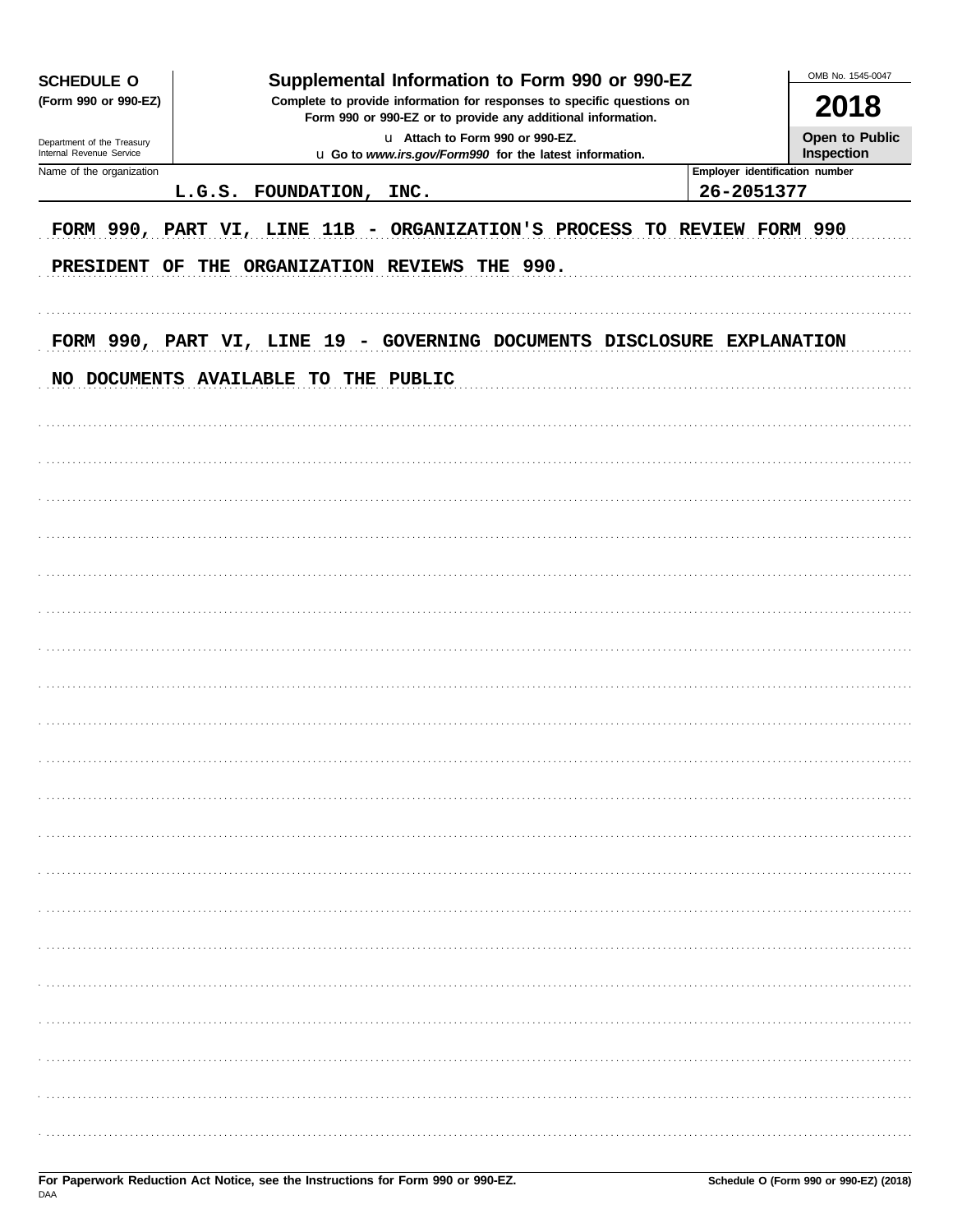| Form 990 |
|----------|
|----------|

# **Two Year Comparison Report 2017 & 2018**

For calendar year 2018, or tax year beginning , ending , ending

| Name           |  |                                                                |                  |           |      |         | Taxpayer Identification Number |
|----------------|--|----------------------------------------------------------------|------------------|-----------|------|---------|--------------------------------|
|                |  | L.G.S. FOUNDATION, INC.                                        |                  |           |      |         | 26-2051377                     |
|                |  |                                                                |                  | 2017      | 2018 |         | <b>Differences</b>             |
|                |  | 1. Contributions, gifts, grants                                | 1.               | 397,945   |      | 405,800 | 7,855                          |
|                |  | 2. Membership dues and assessments                             | 2.               |           |      |         |                                |
|                |  |                                                                | $\overline{3}$ . |           |      |         |                                |
| $\overline{a}$ |  |                                                                | $\overline{4}$ . | 13,330    |      |         | $-13,330$                      |
| Ξ              |  |                                                                | 5.               | 159       |      | 175     | 16                             |
| $\bullet$<br>> |  |                                                                | 6.               |           |      |         |                                |
| Φ<br>$\alpha$  |  | 7. Net gain or (loss) from sale of assets other than inventory | 7.               |           |      |         |                                |
|                |  | 8. Net income or (loss) from fundraising events                | 8.               | 15,565    |      | $-75$   | $-15,640$                      |
|                |  |                                                                | 9.               |           |      |         |                                |
|                |  | 10. Net gain or (loss) on sales of inventory                   | 10.              |           |      |         |                                |
|                |  |                                                                | 11.              |           |      | 19,000  | 19,000                         |
|                |  | 12. Total revenue. Add lines 1 through 11                      | 12.              | 426,999   |      | 424,900 | $-2,099$                       |
|                |  |                                                                | 13.              | 100,000   |      | 23,750  | $-76,250$                      |
|                |  | 14. Benefits paid to or for members                            | 14.              |           |      |         |                                |
|                |  | 15. Compensation of officers, directors, trustees, etc.        | 15.              |           |      |         |                                |
| S              |  | 16. Salaries, other compensation, and employee benefits        | 16.              |           |      |         |                                |
| ≃<br>Φ         |  |                                                                | 17.              |           |      |         |                                |
| Ω<br>×         |  |                                                                | 18.              | 167,298   |      | 200,407 | 33,109                         |
| ш              |  | 19. Occupancy, rent, utilities, and maintenance <i>[[1][1]</i> | 19.              | 7,385     |      | 7,476   | 91                             |
|                |  |                                                                | 20.              |           |      |         |                                |
|                |  | 21. Other expenses                                             | 21.              | 205,178   |      | 50,427  | $-154,751$                     |
|                |  | 22. Total expenses. Add lines 13 through 21                    | 22.              | 479,861   |      | 282,060 | $-197,801$                     |
|                |  | 23. Excess or (Deficit). Subtract line 22 from line 12         | 23.              | $-52,862$ |      | 142,840 | 195,702                        |
|                |  |                                                                | 24.              | 426,999   |      | 424,900 | $-2,099$                       |
|                |  |                                                                | 25.              |           |      |         |                                |
|                |  |                                                                | 26.              | 29,054    |      | 19,100  | $-9,954$                       |
| Information    |  |                                                                | 27.              | 401,865   |      | 620,048 | 218,183                        |
|                |  |                                                                | 28.              | 256,311   |      | 331,654 | 75,343                         |
|                |  |                                                                | 29.              | 145,554   |      | 288,394 | 142,840                        |
| Other          |  | 30. Number of voting members of governing body                 | 30.              | 8         | 8    |         |                                |
|                |  | 31. Number of independent voting members of governing body     | 31.              | 8         | 8    |         |                                |
|                |  | 32. Number of employees                                        | 32.              | 0         | 0    |         |                                |
|                |  | 33. Number of volunteers                                       | 33.              |           |      |         |                                |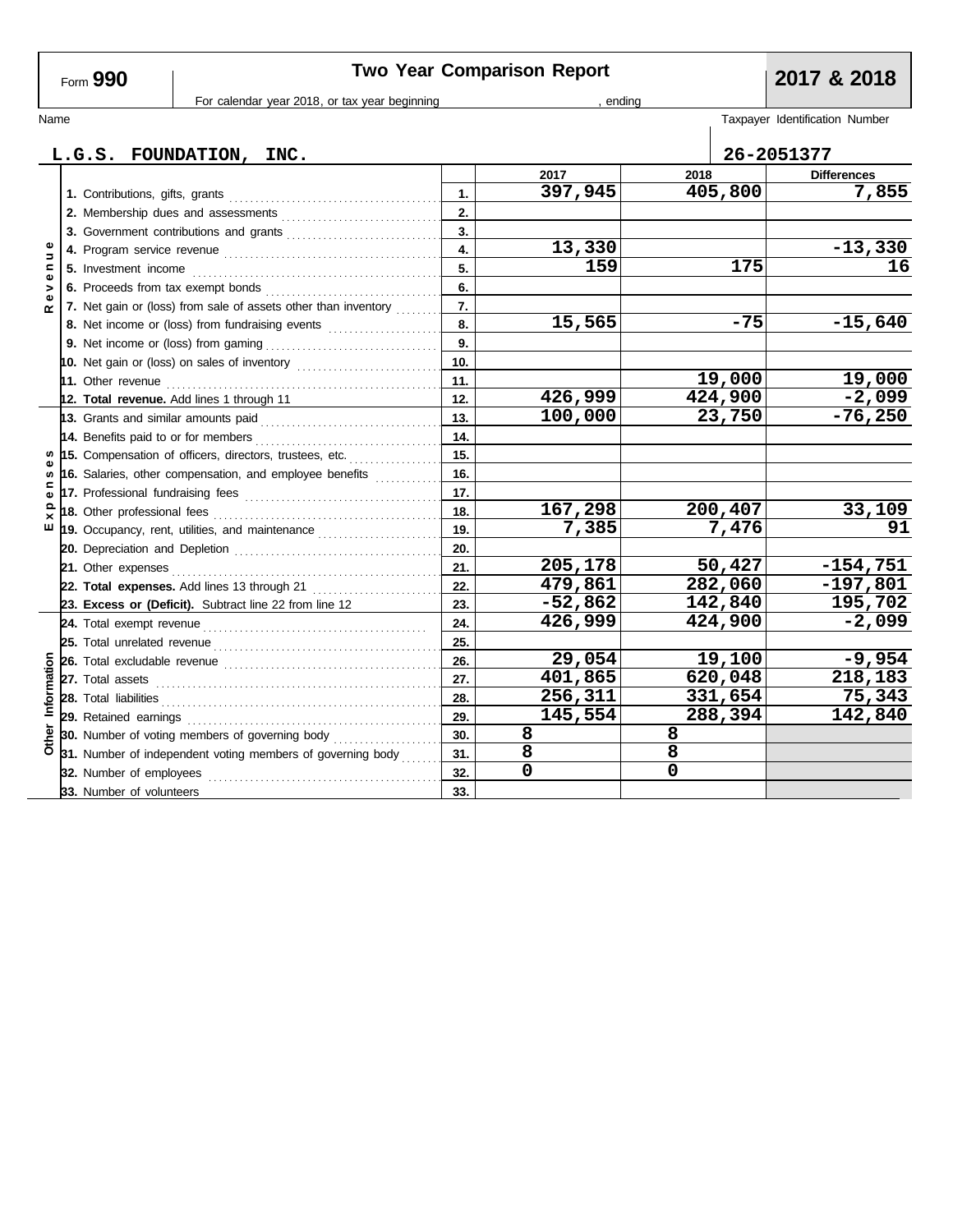| Form 990                                                                        |  |                      |                      | <b>Tax Return History</b> |           |         | 2018 |
|---------------------------------------------------------------------------------|--|----------------------|----------------------|---------------------------|-----------|---------|------|
| Employer Identification Number<br>Name<br>26-2051377<br>L.G.S. FOUNDATION, INC. |  |                      |                      |                           |           |         |      |
|                                                                                 |  | 2014                 | 2015                 | 2016                      | 2017      | 2018    | 2019 |
|                                                                                 |  | 266,901              | 199,621              | 278,906                   | 397,945   | 405,800 |      |
|                                                                                 |  |                      |                      |                           |           |         |      |
| Program service revenue                                                         |  | 13,816               | 2,000                | 32,016                    | 13,330    |         |      |
|                                                                                 |  |                      |                      |                           |           |         |      |
| Investment income                                                               |  | $\overline{251}$     | 128                  | 76                        | 159       | 175     |      |
| Fundraising revenue (income/loss)                                               |  | $\overline{11,109}$  | $\overline{7}$ , 619 | 9,558                     | 15,565    | $-75$   |      |
|                                                                                 |  |                      |                      |                           |           |         |      |
|                                                                                 |  |                      | 5,000                | 16,000                    |           | 19,000  |      |
|                                                                                 |  | 292,077              | 214,368              | 336,556                   | 426,999   | 424,900 |      |
| Grants and similar amounts paid                                                 |  | 53,703               | 55,000               | 55,000                    | 100,000   | 23,750  |      |
|                                                                                 |  |                      |                      |                           |           |         |      |
| Compensation of officers, etc.                                                  |  |                      |                      |                           |           |         |      |
|                                                                                 |  |                      |                      |                           |           |         |      |
|                                                                                 |  | $\sqrt{64,927}$      | 69,271               | 86,621                    | 167,298   | 200,407 |      |
|                                                                                 |  | 7,825                | 9,112                | 7,805                     | 7,385     | 7,476   |      |
|                                                                                 |  |                      |                      |                           |           |         |      |
|                                                                                 |  | 139,027              | 46,279               | 157,274                   | 205,178   | 50,427  |      |
|                                                                                 |  | $\overline{265,482}$ | 179,662              | 306,700                   | 479,861   | 282,060 |      |
|                                                                                 |  | 26,595               | 34,706               | 29,856                    | $-52,862$ | 142,840 |      |
|                                                                                 |  |                      |                      |                           |           |         |      |
|                                                                                 |  | 292,077              | 214,368              | 336,556                   | 426,999   | 424,900 |      |
|                                                                                 |  |                      |                      |                           |           |         |      |
|                                                                                 |  | $\overline{25,176}$  | 14,747               | 57,650                    | 29,054    | 19,100  |      |
|                                                                                 |  | 286,678              | 325,521              | 504,025                   | 401,865   | 620,048 |      |
|                                                                                 |  | 152,824              | 156,961              | 305,609                   | 256,311   | 331,654 |      |
| Net Fund Balances                                                               |  | 133,854              | 168,560              | 198,416                   | 145,554   | 288,394 |      |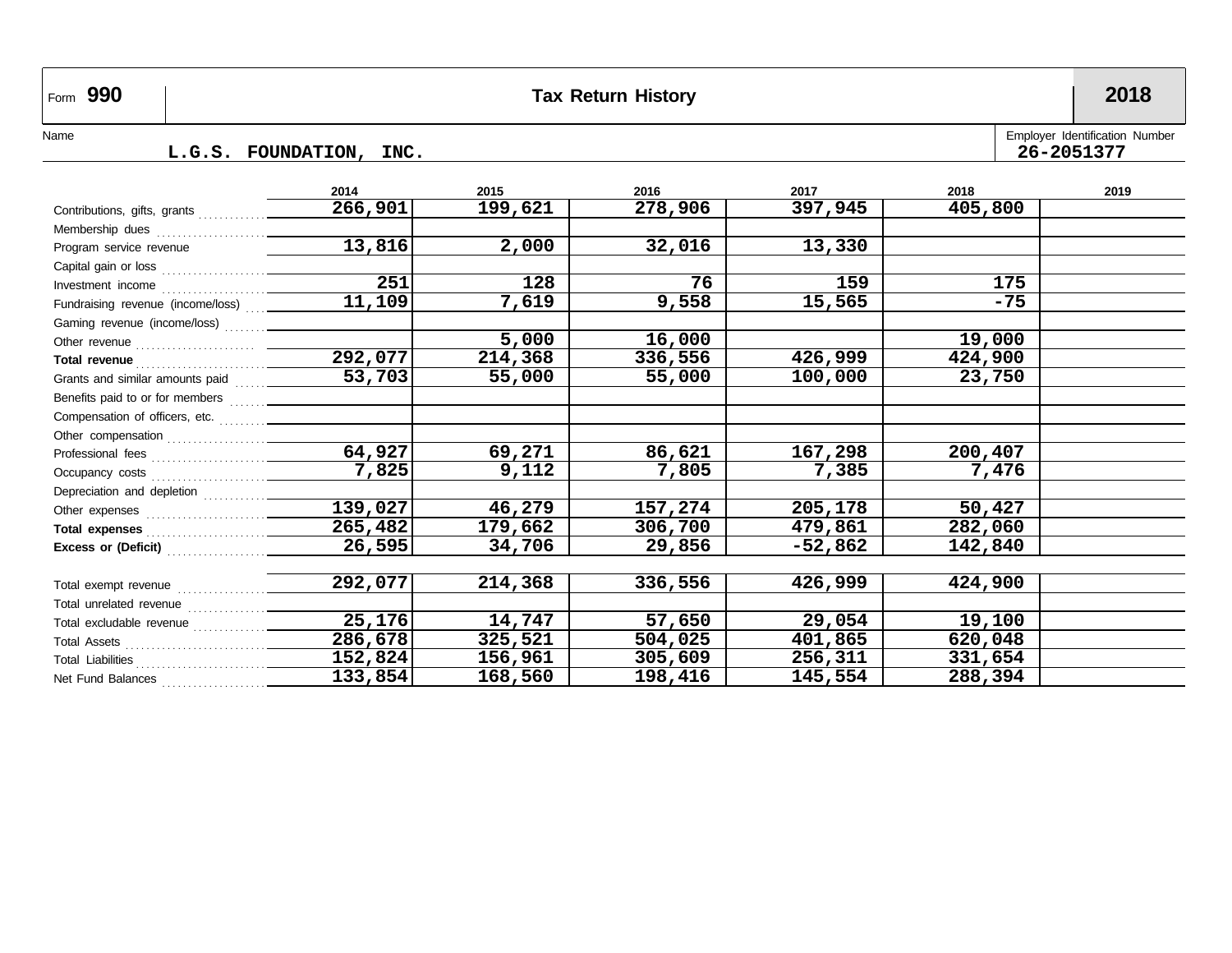### Description **WALK FOR EPILEPSY** Form **990 Event Income and Deduction Worksheet 2018**

Name **Taxpayer Identification Number** Number 1999 and the United States of Taxpayer Identification Number **L.G.S. FOUNDATION, INC. 26-2051377**

Use this worksheet to verify data entered for a specific activity on your form 990/990EZ

#### **Income & Expense Summary:**

|  | 9.                                                                                                                                                                                                                                                  |
|--|-----------------------------------------------------------------------------------------------------------------------------------------------------------------------------------------------------------------------------------------------------|
|  |                                                                                                                                                                                                                                                     |
|  |                                                                                                                                                                                                                                                     |
|  |                                                                                                                                                                                                                                                     |
|  |                                                                                                                                                                                                                                                     |
|  |                                                                                                                                                                                                                                                     |
|  | 9,049                                                                                                                                                                                                                                               |
|  | 8,957                                                                                                                                                                                                                                               |
|  |                                                                                                                                                                                                                                                     |
|  |                                                                                                                                                                                                                                                     |
|  |                                                                                                                                                                                                                                                     |
|  |                                                                                                                                                                                                                                                     |
|  |                                                                                                                                                                                                                                                     |
|  |                                                                                                                                                                                                                                                     |
|  | 8,957                                                                                                                                                                                                                                               |
|  | 92                                                                                                                                                                                                                                                  |
|  | 7. Total revenue. Add lines 1 through 6 7. T.<br><b>10.</b> Fees for services 10.<br>12. Depreciation Expense 12.<br>14. Fundraising Expense 14.<br>15. Total expenses. Add lines 8 through 14 15.<br>16. Net Income/Loss. Line 7 minus Line 15 16. |

#### **Expense Details - Cost of Goods Sold:**

| Beginning inventory                                                                  |       |
|--------------------------------------------------------------------------------------|-------|
| Purchases                                                                            |       |
| Labor                                                                                |       |
| Section 263A costs                                                                   |       |
| Other costs                                                                          | 8,957 |
| Ending inventory                                                                     |       |
| <b>Total Cost of Goods Sold</b><br><u> 1999 - Johann Stoff, mars er fransk konge</u> | 8,957 |
|                                                                                      |       |

#### **Expense Details - Employment Expense:**

| Compensation of officers                                                                      |  |
|-----------------------------------------------------------------------------------------------|--|
|                                                                                               |  |
| Pension plan contributions                                                                    |  |
| Other employee benefits<br><u> 1986 - Jan Landers Stein, maritan eta indonesia (h. 1908).</u> |  |
| Payroll taxes                                                                                 |  |
| <b>Total Employment Expense</b>                                                               |  |

#### **Expense Details - Fees for Services:**

#### **Information is indicated for use on Form 990-T schedule:**

| Schedule E |  |
|------------|--|
| Schedule F |  |
| Schedule G |  |
| Schedule I |  |
| Schedule J |  |

#### **Expense Details - Indirect Expense:**

| Office                                                                                                                                                                                                                               |
|--------------------------------------------------------------------------------------------------------------------------------------------------------------------------------------------------------------------------------------|
|                                                                                                                                                                                                                                      |
|                                                                                                                                                                                                                                      |
|                                                                                                                                                                                                                                      |
|                                                                                                                                                                                                                                      |
|                                                                                                                                                                                                                                      |
|                                                                                                                                                                                                                                      |
|                                                                                                                                                                                                                                      |
|                                                                                                                                                                                                                                      |
|                                                                                                                                                                                                                                      |
| Total Indirect Expense <b>contained</b> and the contact of the contact of the contact of the contact of the contact of                                                                                                               |
|                                                                                                                                                                                                                                      |
| <b>Expense Details - Depreciation Expense:</b>                                                                                                                                                                                       |
|                                                                                                                                                                                                                                      |
|                                                                                                                                                                                                                                      |
|                                                                                                                                                                                                                                      |
|                                                                                                                                                                                                                                      |
| Total Depreciation Expense Manual According to the Manual According to the Manual According to the Manual According to the Manual According to the Manual According to the Manual According to the Manual According to the Man       |
|                                                                                                                                                                                                                                      |
| <b>Expense Details - Exempt Activity Expense:</b>                                                                                                                                                                                    |
|                                                                                                                                                                                                                                      |
|                                                                                                                                                                                                                                      |
|                                                                                                                                                                                                                                      |
|                                                                                                                                                                                                                                      |
|                                                                                                                                                                                                                                      |
|                                                                                                                                                                                                                                      |
|                                                                                                                                                                                                                                      |
|                                                                                                                                                                                                                                      |
| <b>Expense Details - Fundraising Expense:</b>                                                                                                                                                                                        |
| Cash prizes <b>contract the contract of the contract of the contract of the contract of the contract of the contract of the contract of the contract of the contract of the contract of the contract of the contract of the cont</b> |
|                                                                                                                                                                                                                                      |
|                                                                                                                                                                                                                                      |
|                                                                                                                                                                                                                                      |
|                                                                                                                                                                                                                                      |
|                                                                                                                                                                                                                                      |
|                                                                                                                                                                                                                                      |
|                                                                                                                                                                                                                                      |

| First<br>.<br>.          |
|--------------------------|
| Second                   |
| Third<br>$\cdot$ $\cdot$ |
| All other<br>.           |
|                          |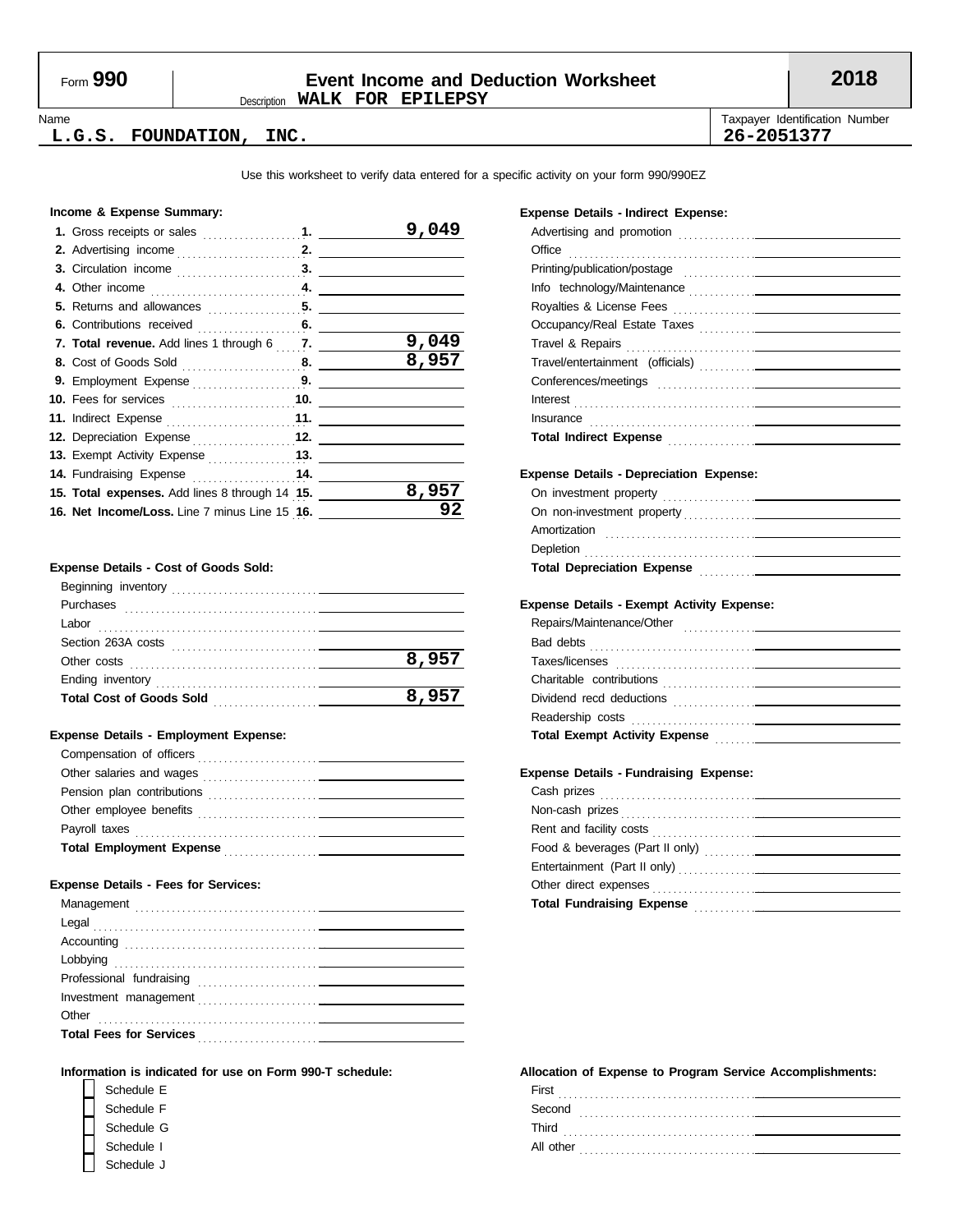## Form **990 Event Income and Deduction Worksheet 2018**

Description **WALK N' WHEEL**

Name **Taxpayer Identification Number** Number 1999 and the United States of Taxpayer Identification Number

#### **L.G.S. FOUNDATION, INC. 26-2051377**

Use this worksheet to verify data entered for a specific activity on your form 990/990EZ

#### **Income & Expense Summary:**

|                                                | 4,868 |
|------------------------------------------------|-------|
|                                                |       |
|                                                |       |
|                                                |       |
|                                                |       |
| 6. Contributions received 6.                   |       |
| 7. Total revenue. Add lines 1 through 6 7.     | 4,868 |
|                                                | 1,646 |
|                                                |       |
| 10. Fees for services 10.                      |       |
|                                                |       |
| 12. Depreciation Expense 12.                   |       |
| 13. Exempt Activity Expense 13.                |       |
| 14. Fundraising Expense  14.                   |       |
| 15. Total expenses. Add lines 8 through 14 15. | 1,646 |
| 16. Net Income/Loss. Line 7 minus Line 15 16.  | 3,222 |
|                                                |       |

#### **Expense Details - Cost of Goods Sold:**

| Beginning inventory                                                             |       |
|---------------------------------------------------------------------------------|-------|
| Purchases                                                                       |       |
| Labor                                                                           |       |
| Section 263A costs                                                              |       |
| Other costs                                                                     | 1,646 |
|                                                                                 |       |
| <b>Total Cost of Goods Sold</b><br>the control of the control of the control of | 1,646 |
|                                                                                 |       |

#### **Expense Details - Employment Expense:**

| Compensation of officers                                                                      |  |
|-----------------------------------------------------------------------------------------------|--|
|                                                                                               |  |
| Pension plan contributions                                                                    |  |
| Other employee benefits<br><u> 1986 - Jan Landers Stein, maritan eta indonesia (h. 1908).</u> |  |
| Payroll taxes                                                                                 |  |
| <b>Total Employment Expense</b>                                                               |  |

#### **Expense Details - Fees for Services:**

#### **Information is indicated for use on Form 990-T schedule:**

| Schedule E |  |
|------------|--|
| Schedule F |  |
| Schedule G |  |
| Schedule I |  |
| Schedule J |  |

#### **Expense Details - Indirect Expense:**

| Office                                                                                                                                                                                                                         |
|--------------------------------------------------------------------------------------------------------------------------------------------------------------------------------------------------------------------------------|
| Printing/publication/postage entitled and the control of the control of the control of the control of the control of                                                                                                           |
|                                                                                                                                                                                                                                |
|                                                                                                                                                                                                                                |
|                                                                                                                                                                                                                                |
|                                                                                                                                                                                                                                |
|                                                                                                                                                                                                                                |
|                                                                                                                                                                                                                                |
|                                                                                                                                                                                                                                |
|                                                                                                                                                                                                                                |
|                                                                                                                                                                                                                                |
|                                                                                                                                                                                                                                |
| <b>Expense Details - Depreciation Expense:</b>                                                                                                                                                                                 |
|                                                                                                                                                                                                                                |
|                                                                                                                                                                                                                                |
| Amortization                                                                                                                                                                                                                   |
| Depletion entrance and the contract of the contract of the contract of the contract of the contract of the contract of the contract of the contract of the contract of the contract of the contract of the contract of the con |
|                                                                                                                                                                                                                                |
|                                                                                                                                                                                                                                |
| <b>Expense Details - Exempt Activity Expense:</b>                                                                                                                                                                              |
|                                                                                                                                                                                                                                |
|                                                                                                                                                                                                                                |
|                                                                                                                                                                                                                                |
|                                                                                                                                                                                                                                |
|                                                                                                                                                                                                                                |
|                                                                                                                                                                                                                                |
|                                                                                                                                                                                                                                |
|                                                                                                                                                                                                                                |
| <b>Expense Details - Fundraising Expense:</b>                                                                                                                                                                                  |
|                                                                                                                                                                                                                                |
|                                                                                                                                                                                                                                |
|                                                                                                                                                                                                                                |
|                                                                                                                                                                                                                                |
|                                                                                                                                                                                                                                |
|                                                                                                                                                                                                                                |
| Total Fundraising Expense Manual Accords and Accords and Accords and Accords and Accords and Accords and Accords and Accords and Accords and Accords and Accords and Accords and Accords and Accords and Accords and Accords a |
|                                                                                                                                                                                                                                |

| First<br>.     |
|----------------|
| Second         |
| Third<br>.     |
| All other<br>. |
|                |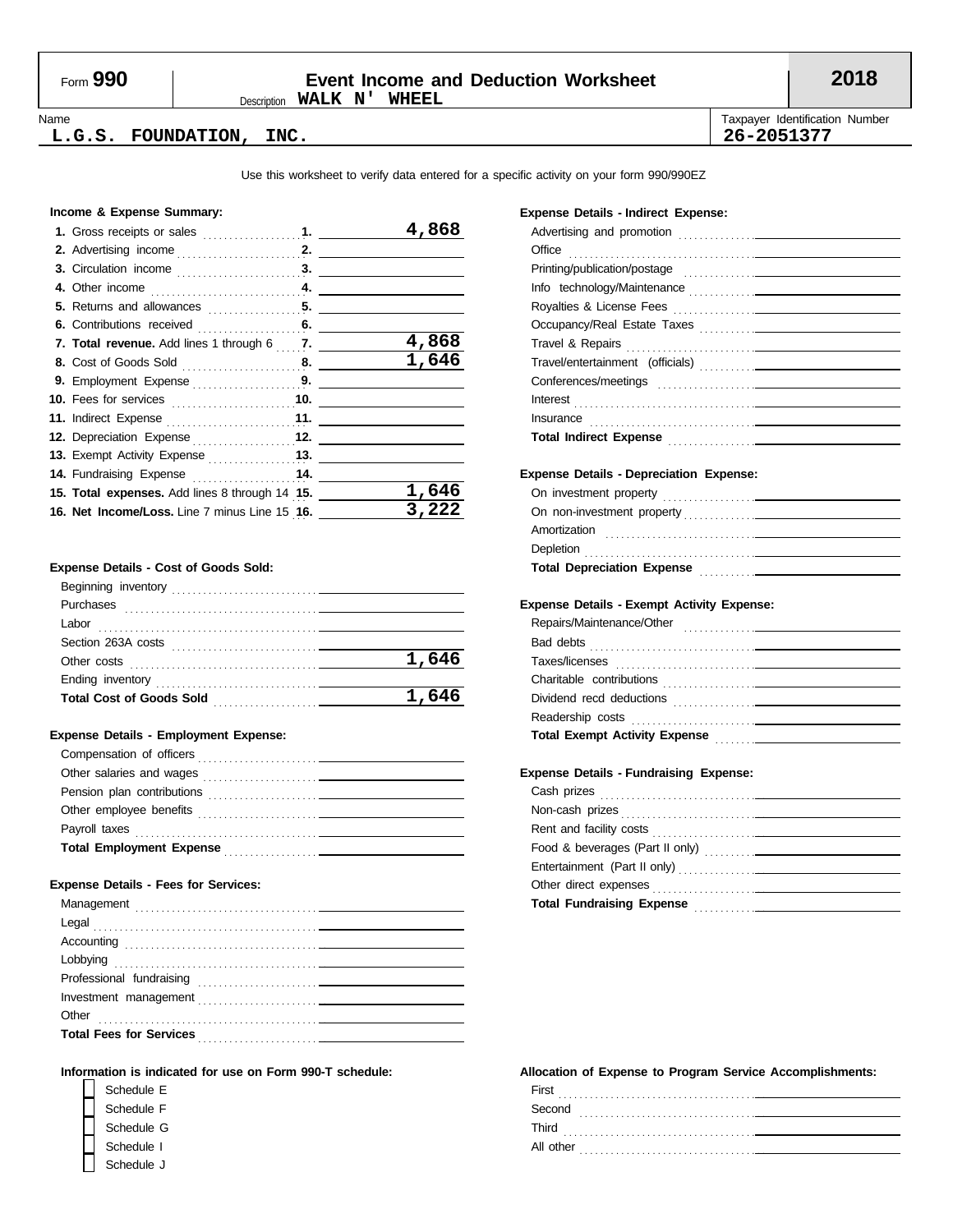### Description **LGS AWARENESS DAY** Form **990 Event Income and Deduction Worksheet 2018**

#### Name **Taxpayer Identification Number** Number 1999 and the United States of Taxpayer Identification Number **L.G.S. FOUNDATION, INC. 26-2051377**

Use this worksheet to verify data entered for a specific activity on your form 990/990EZ

#### **Income & Expense Summary:**

|                                                | 16,547 |
|------------------------------------------------|--------|
|                                                |        |
|                                                |        |
|                                                |        |
|                                                |        |
|                                                |        |
| 7. Total revenue. Add lines 1 through 6 7.     | 16,547 |
|                                                | 17,109 |
|                                                |        |
|                                                |        |
|                                                |        |
| 12. Depreciation Expense 12.                   |        |
| 13. Exempt Activity Expense [11, 13. 13.       |        |
| 14. Fundraising Expense 14.                    |        |
| 15. Total expenses. Add lines 8 through 14 15. | 17,109 |
| 16. Net Income/Loss. Line 7 minus Line 15 16.  | -562   |

#### **Expense Details - Cost of Goods Sold:**

| Beginning inventory             |        |
|---------------------------------|--------|
| Purchases                       |        |
| Labor                           |        |
| Section 263A costs              |        |
| Other costs                     | 17,109 |
|                                 |        |
| <b>Total Cost of Goods Sold</b> | 17,109 |
|                                 |        |

#### **Expense Details - Employment Expense:**

| Compensation of officers                                                                                      |  |
|---------------------------------------------------------------------------------------------------------------|--|
|                                                                                                               |  |
| Pension plan contributions<br>the contract of the contract of the contract of the contract of the contract of |  |
| Other employee benefits                                                                                       |  |
| Payroll taxes                                                                                                 |  |
| <b>Total Employment Expense</b>                                                                               |  |

#### **Expense Details - Fees for Services:**

### **Information is indicated for use on Form 990-T schedule:**

| Schedule E |  |
|------------|--|
| Schedule F |  |
| Schedule G |  |
| Schedule I |  |
| Schedule J |  |

#### **Expense Details - Indirect Expense:**

| Office                                                                                                                                                                                                                               |
|--------------------------------------------------------------------------------------------------------------------------------------------------------------------------------------------------------------------------------------|
|                                                                                                                                                                                                                                      |
|                                                                                                                                                                                                                                      |
|                                                                                                                                                                                                                                      |
|                                                                                                                                                                                                                                      |
|                                                                                                                                                                                                                                      |
|                                                                                                                                                                                                                                      |
|                                                                                                                                                                                                                                      |
|                                                                                                                                                                                                                                      |
|                                                                                                                                                                                                                                      |
| Total Indirect Expense <b>contained</b> and the contact of the contact of the contact of the contact of the contact of the contact of the contact of the contact of the contact of the contact of the contact of the contact of the  |
|                                                                                                                                                                                                                                      |
| <b>Expense Details - Depreciation Expense:</b>                                                                                                                                                                                       |
|                                                                                                                                                                                                                                      |
|                                                                                                                                                                                                                                      |
|                                                                                                                                                                                                                                      |
| Depletion <b>contract the contract of the contract of the contract of the contract of the contract of the contract of the contract of the contract of the contract of the contract of the contract of the contract of the contra</b> |
| Total Depreciation Expense Manual Account of the Contractor of the Contractor of the Contractor of the Contractor                                                                                                                    |
|                                                                                                                                                                                                                                      |
| <b>Expense Details - Exempt Activity Expense:</b>                                                                                                                                                                                    |
|                                                                                                                                                                                                                                      |
|                                                                                                                                                                                                                                      |
|                                                                                                                                                                                                                                      |
|                                                                                                                                                                                                                                      |
|                                                                                                                                                                                                                                      |
|                                                                                                                                                                                                                                      |
|                                                                                                                                                                                                                                      |
|                                                                                                                                                                                                                                      |
| <b>Expense Details - Fundraising Expense:</b>                                                                                                                                                                                        |
|                                                                                                                                                                                                                                      |
|                                                                                                                                                                                                                                      |
|                                                                                                                                                                                                                                      |
|                                                                                                                                                                                                                                      |
|                                                                                                                                                                                                                                      |
|                                                                                                                                                                                                                                      |
|                                                                                                                                                                                                                                      |
|                                                                                                                                                                                                                                      |

| First<br>.     |  |
|----------------|--|
| Second         |  |
| Third          |  |
| All other<br>. |  |
|                |  |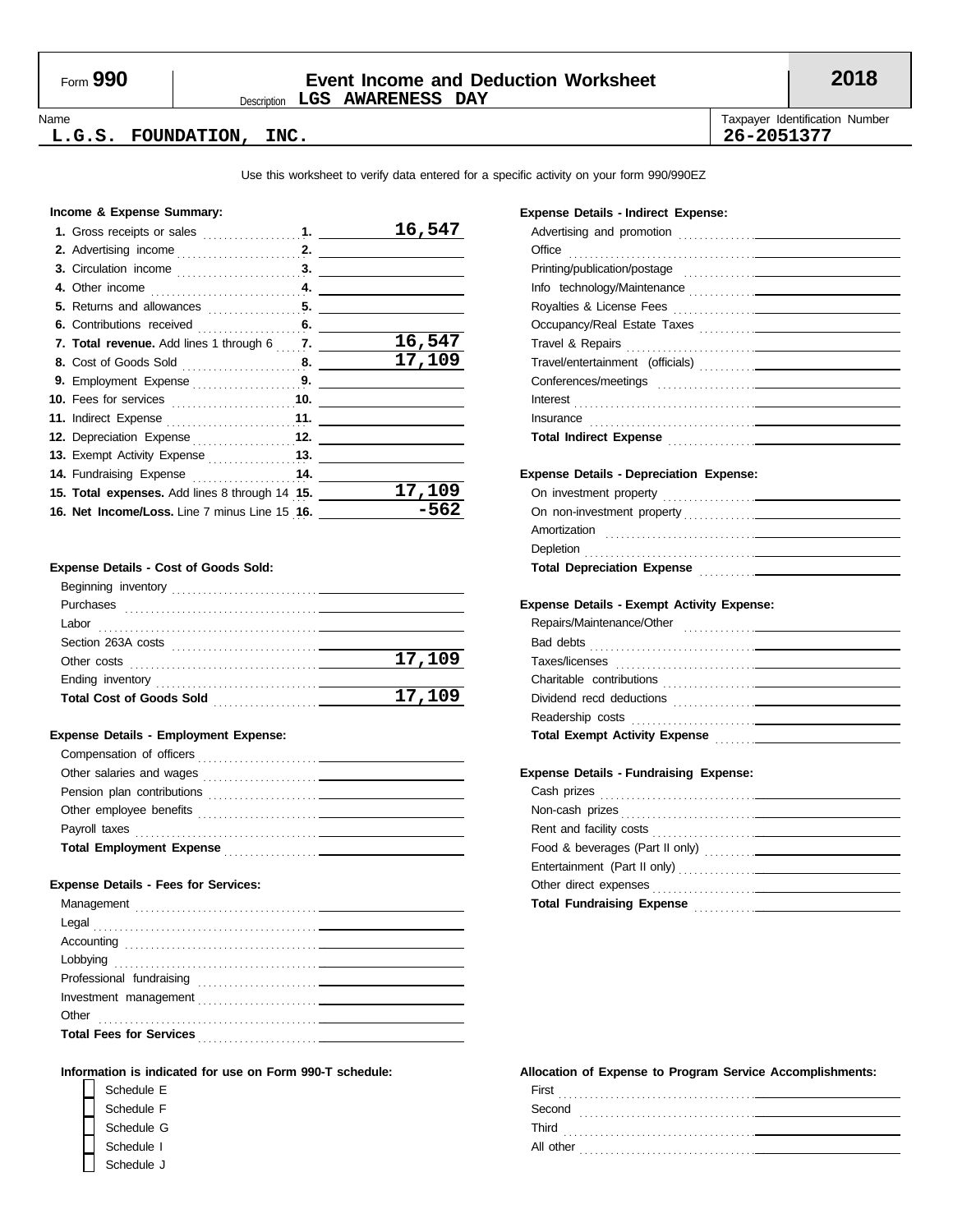### Description **MISCELLANEOUS** Form **990 Event Income and Deduction Worksheet 2018**

#### Name **Taxpayer Identification Number** Number 1999 and the United States of Taxpayer Identification Number **L.G.S. FOUNDATION, INC. 26-2051377**

Use this worksheet to verify data entered for a specific activity on your form 990/990EZ

#### **Income & Expense Summary:**

|                                                | 68     |
|------------------------------------------------|--------|
|                                                |        |
|                                                |        |
|                                                |        |
|                                                |        |
|                                                |        |
| 7. Total revenue. Add lines 1 through 6  7.    | 68     |
|                                                | 2,895  |
|                                                |        |
|                                                |        |
|                                                |        |
| 12. Depreciation Expense 12.                   |        |
| 13. Exempt Activity Expense <b>13.</b>         |        |
| 14. Fundraising Expense  14.                   |        |
| 15. Total expenses. Add lines 8 through 14 15. | 2,895  |
| 16. Net Income/Loss. Line 7 minus Line 15 16.  | -2,827 |

#### **Expense Details - Cost of Goods Sold:**

| Beginning inventory             |       |
|---------------------------------|-------|
| Purchases                       |       |
| Labor                           |       |
| Section 263A costs              |       |
| Other costs                     | 2,895 |
| Ending inventory                |       |
| <b>Total Cost of Goods Sold</b> | 2,895 |
|                                 |       |

#### **Expense Details - Employment Expense:**

| Compensation of officers                                                                      |  |
|-----------------------------------------------------------------------------------------------|--|
|                                                                                               |  |
| Pension plan contributions                                                                    |  |
| Other employee benefits<br><u> 1986 - Jan Landers Stein, maritan eta indonesia (h. 1908).</u> |  |
| Payroll taxes                                                                                 |  |
| <b>Total Employment Expense</b>                                                               |  |

#### **Expense Details - Fees for Services:**

#### **Information is indicated for use on Form 990-T schedule:**

| Schedule E |  |
|------------|--|
| Schedule F |  |
| Schedule G |  |
| Schedule I |  |
| Schedule J |  |

#### **Expense Details - Indirect Expense:**

| Office                                                                                                                                                                                                                               |
|--------------------------------------------------------------------------------------------------------------------------------------------------------------------------------------------------------------------------------------|
|                                                                                                                                                                                                                                      |
|                                                                                                                                                                                                                                      |
|                                                                                                                                                                                                                                      |
|                                                                                                                                                                                                                                      |
|                                                                                                                                                                                                                                      |
|                                                                                                                                                                                                                                      |
|                                                                                                                                                                                                                                      |
|                                                                                                                                                                                                                                      |
|                                                                                                                                                                                                                                      |
| Total Indirect Expense <b>contained</b> and the contact of the contact of the contact of the contact of the contact of                                                                                                               |
|                                                                                                                                                                                                                                      |
| <b>Expense Details - Depreciation Expense:</b>                                                                                                                                                                                       |
|                                                                                                                                                                                                                                      |
|                                                                                                                                                                                                                                      |
| Amortization 2000 Communication and the contract of the contract of the contract of the contract of the contract of the contract of the contract of the contract of the contract of the contract of the contract of the contra       |
|                                                                                                                                                                                                                                      |
| Total Depreciation Expense Manual According to the Contract of the Contract of the Contract of the Contract of                                                                                                                       |
|                                                                                                                                                                                                                                      |
| Expense Details - Exempt Activity Expense:                                                                                                                                                                                           |
|                                                                                                                                                                                                                                      |
|                                                                                                                                                                                                                                      |
|                                                                                                                                                                                                                                      |
|                                                                                                                                                                                                                                      |
|                                                                                                                                                                                                                                      |
|                                                                                                                                                                                                                                      |
|                                                                                                                                                                                                                                      |
|                                                                                                                                                                                                                                      |
| <b>Expense Details - Fundraising Expense:</b>                                                                                                                                                                                        |
| Cash prizes <b>contract and the contract of the contract of the contract of the contract of the contract of the contract of the contract of the contract of the contract of the contract of the contract of the contract of the </b> |
|                                                                                                                                                                                                                                      |
|                                                                                                                                                                                                                                      |
|                                                                                                                                                                                                                                      |
|                                                                                                                                                                                                                                      |
|                                                                                                                                                                                                                                      |
| Total Fundraising Expense Manual Communication of the Communication of the Communication of the Communication                                                                                                                        |
|                                                                                                                                                                                                                                      |

| First<br>.     |
|----------------|
| Second         |
| Third<br>.     |
| All other<br>. |
|                |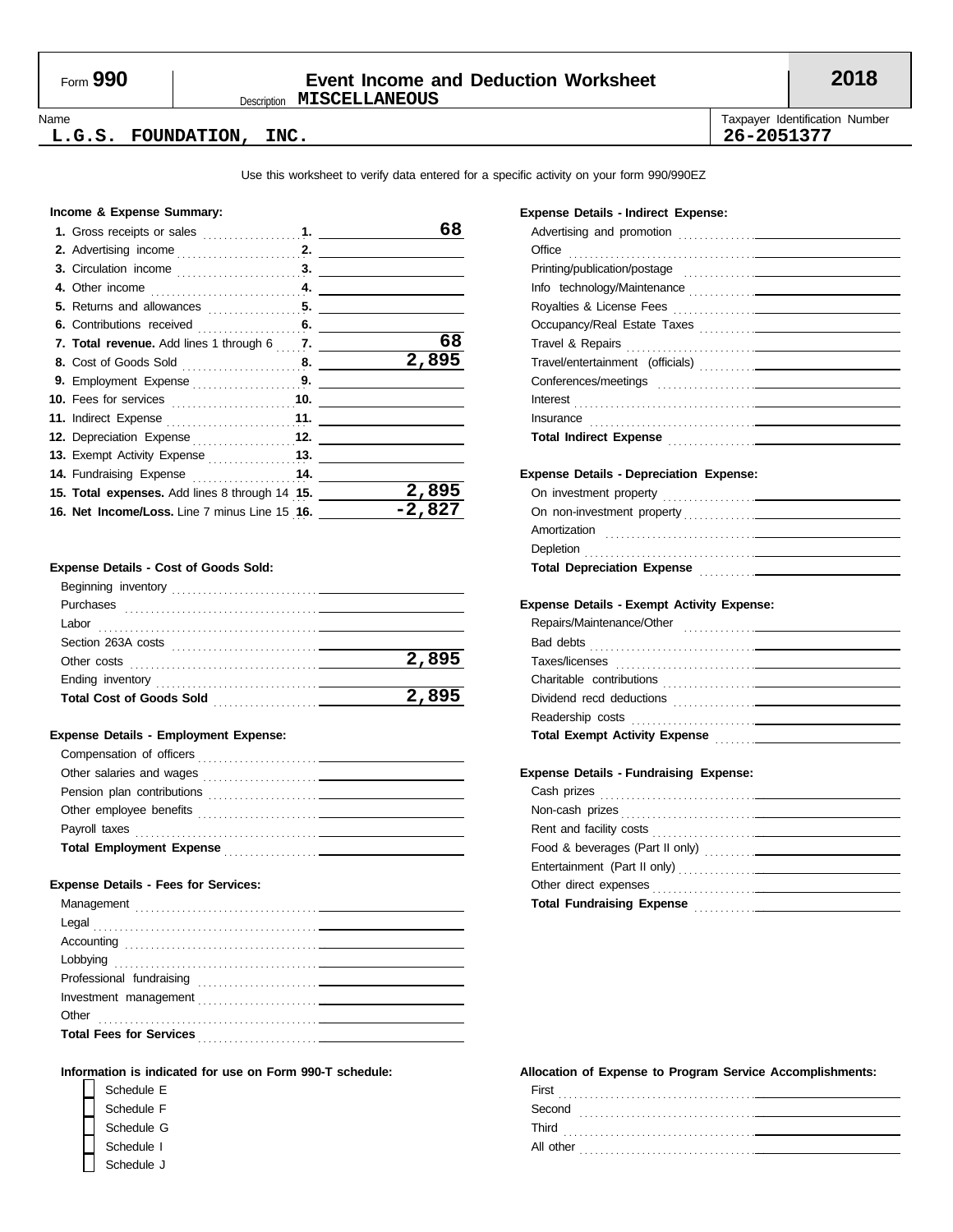## 26-2051377 **Federal Statements**

| <b>Taxable Interest on Investments</b> |    |        |  |    |  |                                                                         |                              |  |
|----------------------------------------|----|--------|--|----|--|-------------------------------------------------------------------------|------------------------------|--|
| Description                            |    |        |  |    |  |                                                                         |                              |  |
|                                        |    | Amount |  |    |  | Unrelated Exclusion Postal Acquired after<br>Business Code Code 6/30/75 | <b>US</b><br>Obs $($ or  %)$ |  |
| INTEREST<br>INCOME                     | \$ | 175    |  | 14 |  |                                                                         |                              |  |
| TOTAL                                  | \$ | 175    |  |    |  |                                                                         |                              |  |
|                                        |    |        |  |    |  |                                                                         |                              |  |
|                                        |    |        |  |    |  |                                                                         |                              |  |
|                                        |    |        |  |    |  |                                                                         |                              |  |
|                                        |    |        |  |    |  |                                                                         |                              |  |
|                                        |    |        |  |    |  |                                                                         |                              |  |
|                                        |    |        |  |    |  |                                                                         |                              |  |
|                                        |    |        |  |    |  |                                                                         |                              |  |
|                                        |    |        |  |    |  |                                                                         |                              |  |
|                                        |    |        |  |    |  |                                                                         |                              |  |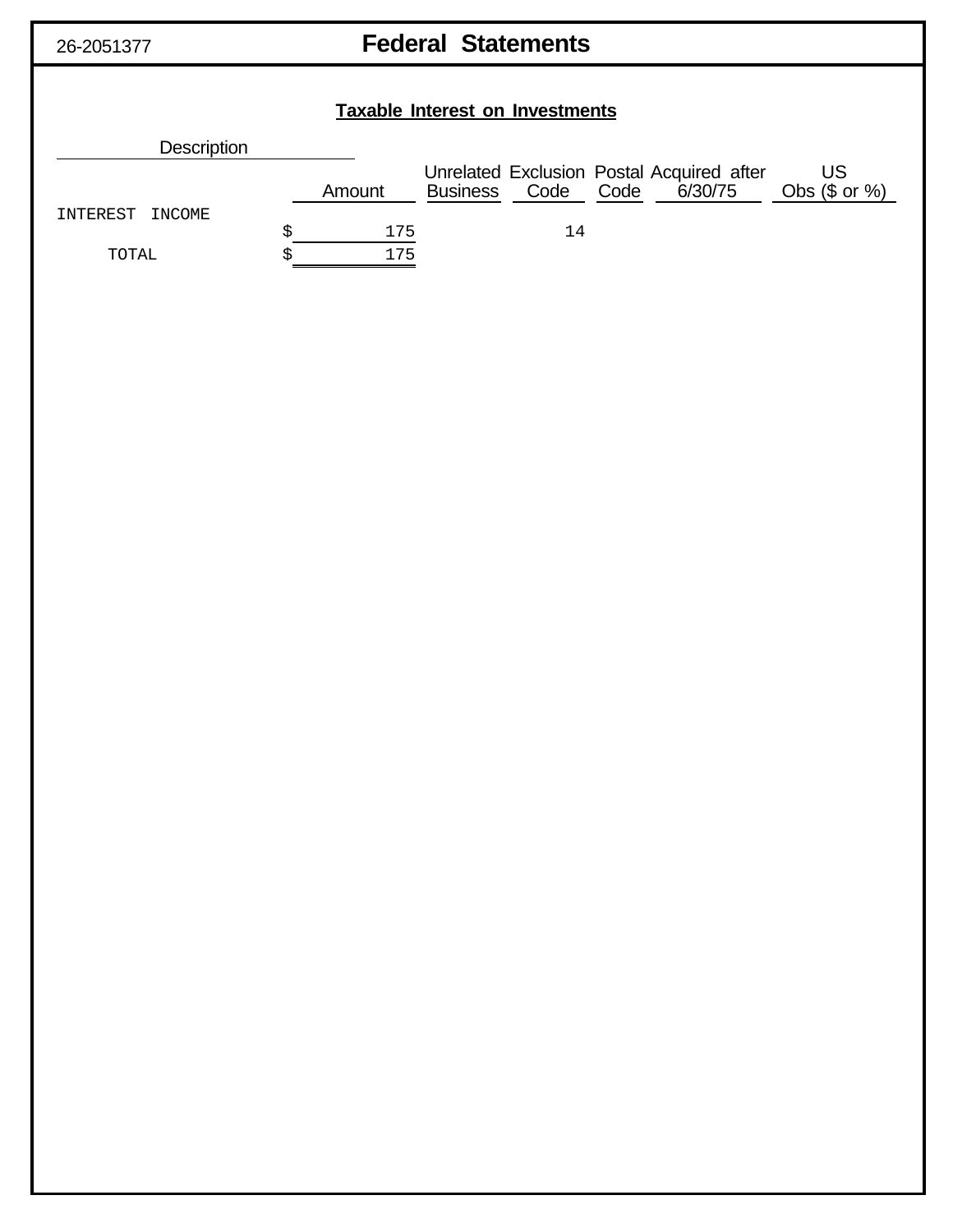| 26-2051377 |
|------------|
|------------|

## **Example 26-20513** Federal Statements

## **Form 990, Part IX, Line 24e - All Other Expenses**

| <b>Description</b> | Total<br>Program<br>Service<br><b>Expenses</b> |  | Management &<br>General |               | Fund<br>Raising |  |
|--------------------|------------------------------------------------|--|-------------------------|---------------|-----------------|--|
| FEE<br>NYS.        | 75<br>- 11                                     |  |                         |               |                 |  |
| TOTAL              | ワロ                                             |  |                         | $\sim$ $\sim$ |                 |  |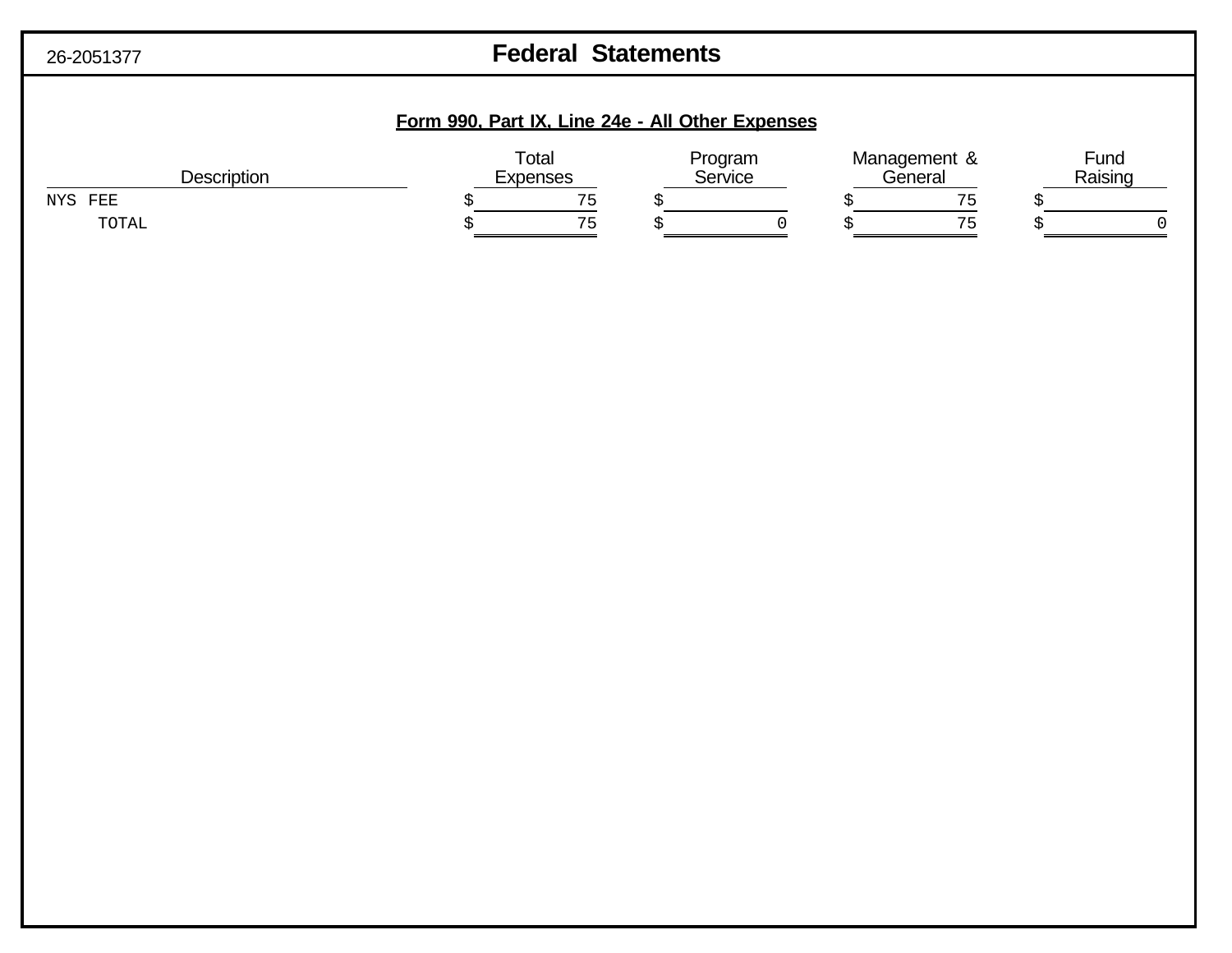## 26-2051377 **Federal Statements**

## **Schedule A, Part III, Line 1(e)**

| Description                            | Amount                          |
|----------------------------------------|---------------------------------|
| CORPORATE DONATIONS                    | 2,000<br>\$                     |
| <b>DONATIONS</b><br>MEMBER<br>LUNDBECK | 75,765                          |
| CASH CONTRIBUTION                      | 151,500                         |
| EISAI INC.                             |                                 |
| CASH CONTRIBUTION                      | 75,000                          |
| ZOGENIX INC.<br>CASH CONTRIBUTION      | 16,000                          |
| GREENWICH BIOSCIENCES                  |                                 |
| CASH CONTRIBUTION                      | 85,535                          |
| TOTAL                                  | 405,800                         |
|                                        |                                 |
|                                        | Schedule A, Part III, Line 2(e) |
| <b>Description</b>                     | Amount                          |
| CONTRACTED<br><b>SERVICES</b>          | 19,000                          |
| TOTAL                                  | 19,000                          |
|                                        |                                 |
|                                        | Schedule A, Part III, Line 3(e) |
| Description                            | Amount                          |
| WALK FOR EPILEPSY                      | 9,049<br>\$                     |
| WALK N' WHEEL                          | 4,868                           |
| LGS AWARENESS DAY                      | 16,547<br>68                    |
| MISCELLANEOUS<br>TOTAL                 | 30,532<br>\$                    |
|                                        |                                 |